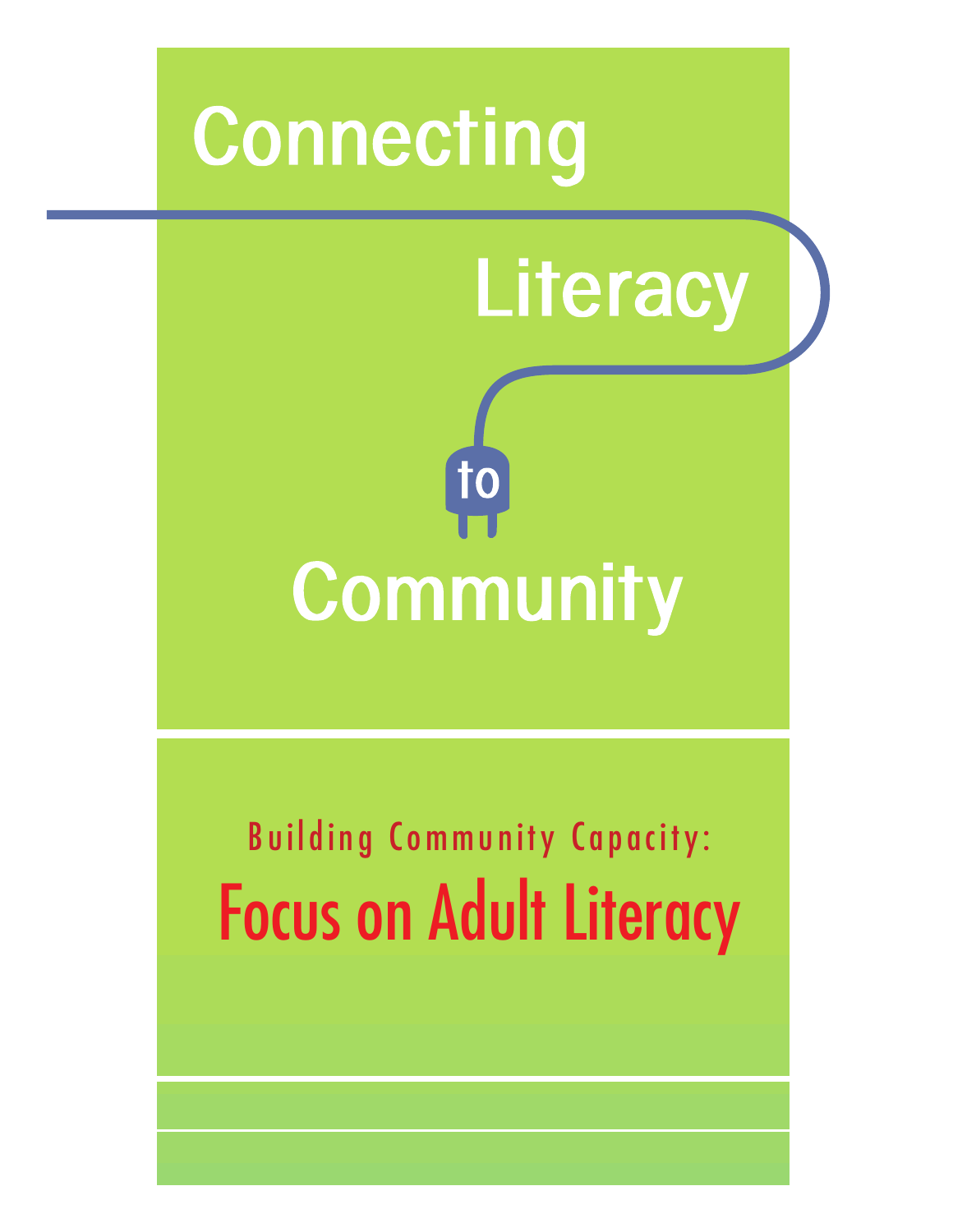## *Building Community Capacity: Focus on Adult Literacy*

*Handbook* 

**Audrey Gardner**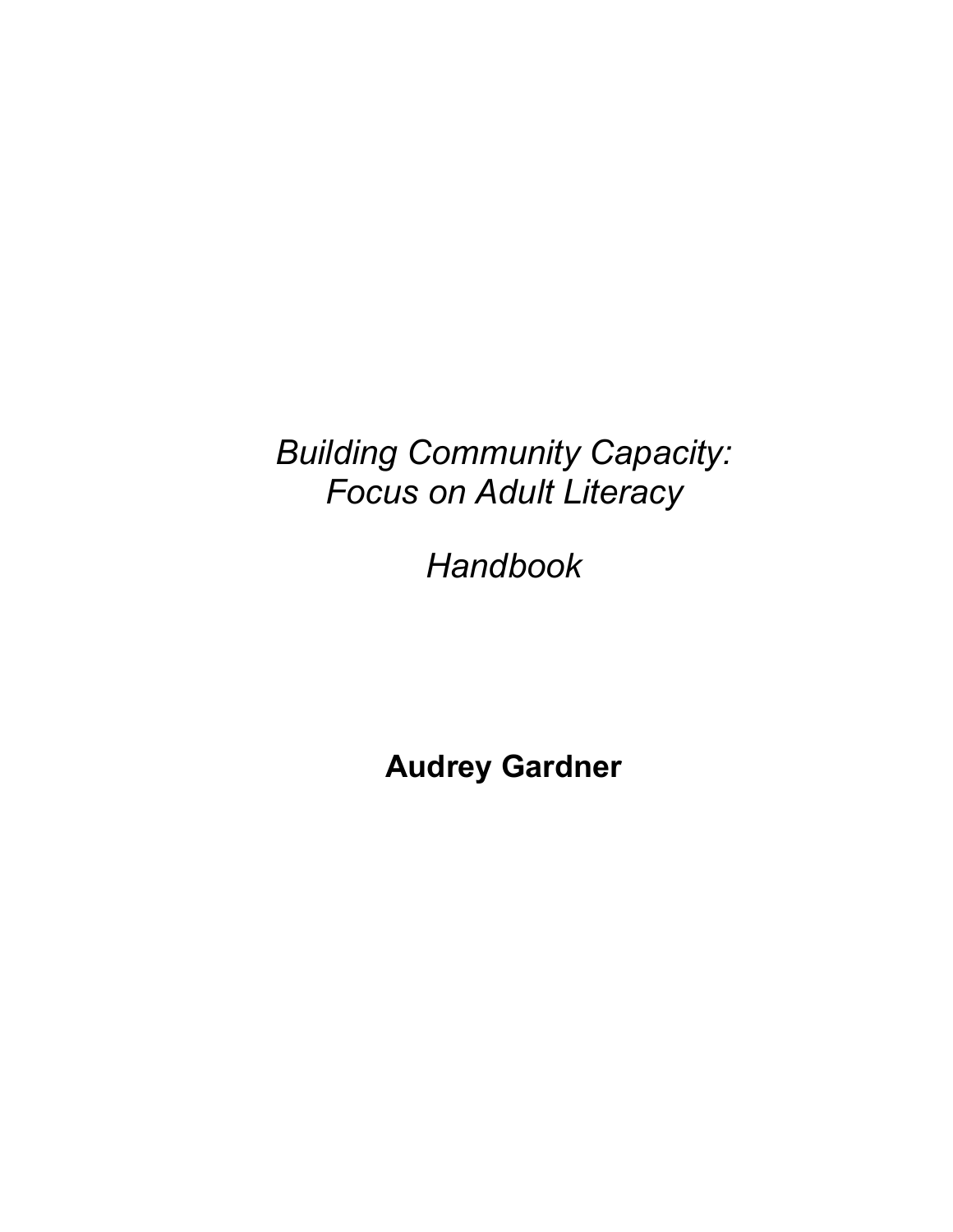#### **For additional copies please contact**

Bow Valley College Bookstore  $332-6$ <sup>th</sup> Ave S.E. Calgary, AB T2G 4S6 Telephone (403) 410-1740 Fax (403) 410-1714

Developed 10 2003 Copyright © 2003 Academic Foundations Bow Valley College

The material in the appendices of this document may be used, reproduced, stored or transmitted for non-commercial purposes. However, copyright is to be acknowledged. It is not to be used, reproduced, stored or transmitted for commercial purposes without written permission from Bow Valley College. This book is not for resale.

Includes footnotes

ISBN: 1-894783-11-5

This publication was produced in a partnership between Bow Valley College and the National Literacy Secretariat, Government of Canada.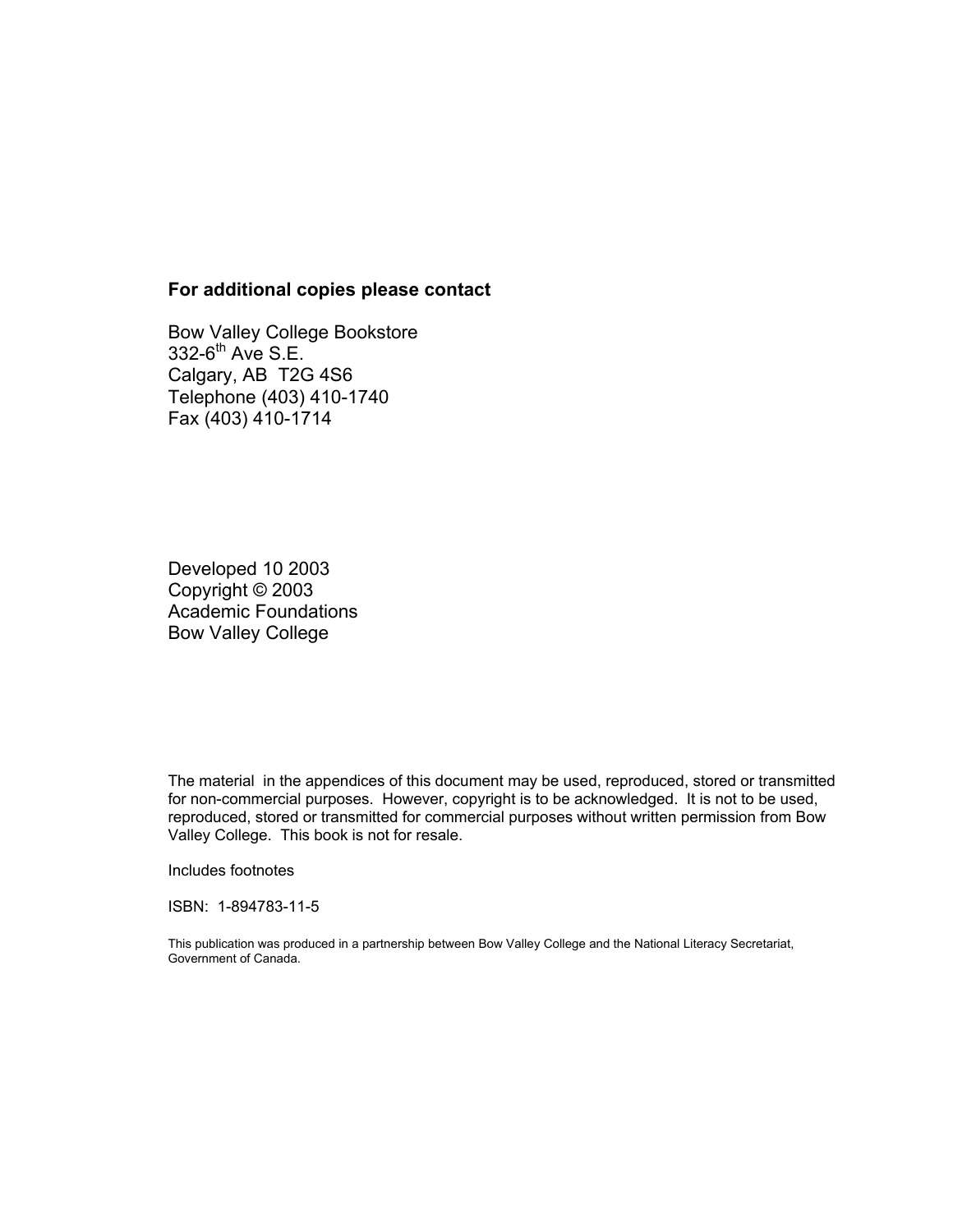## **TABLE OF CONTENTS**

| <b>Part One</b> |                                                                     |  |  |  |
|-----------------|---------------------------------------------------------------------|--|--|--|
|                 |                                                                     |  |  |  |
|                 |                                                                     |  |  |  |
|                 |                                                                     |  |  |  |
|                 |                                                                     |  |  |  |
|                 |                                                                     |  |  |  |
|                 |                                                                     |  |  |  |
|                 |                                                                     |  |  |  |
|                 |                                                                     |  |  |  |
| <b>Part Two</b> |                                                                     |  |  |  |
|                 |                                                                     |  |  |  |
|                 | Study, Learn, and Do - Adult Literacy Focused Community Development |  |  |  |
|                 |                                                                     |  |  |  |
|                 |                                                                     |  |  |  |
|                 |                                                                     |  |  |  |
|                 |                                                                     |  |  |  |
|                 |                                                                     |  |  |  |
|                 |                                                                     |  |  |  |
|                 |                                                                     |  |  |  |
|                 |                                                                     |  |  |  |
|                 |                                                                     |  |  |  |
|                 |                                                                     |  |  |  |
|                 | Partnerships and Sustainability47                                   |  |  |  |
|                 |                                                                     |  |  |  |
|                 |                                                                     |  |  |  |
|                 |                                                                     |  |  |  |
|                 |                                                                     |  |  |  |
|                 |                                                                     |  |  |  |
|                 |                                                                     |  |  |  |
|                 |                                                                     |  |  |  |
|                 |                                                                     |  |  |  |
|                 |                                                                     |  |  |  |
|                 | Appendix E - Presentation Agenda for a seniors community program59  |  |  |  |
|                 |                                                                     |  |  |  |
|                 |                                                                     |  |  |  |
|                 |                                                                     |  |  |  |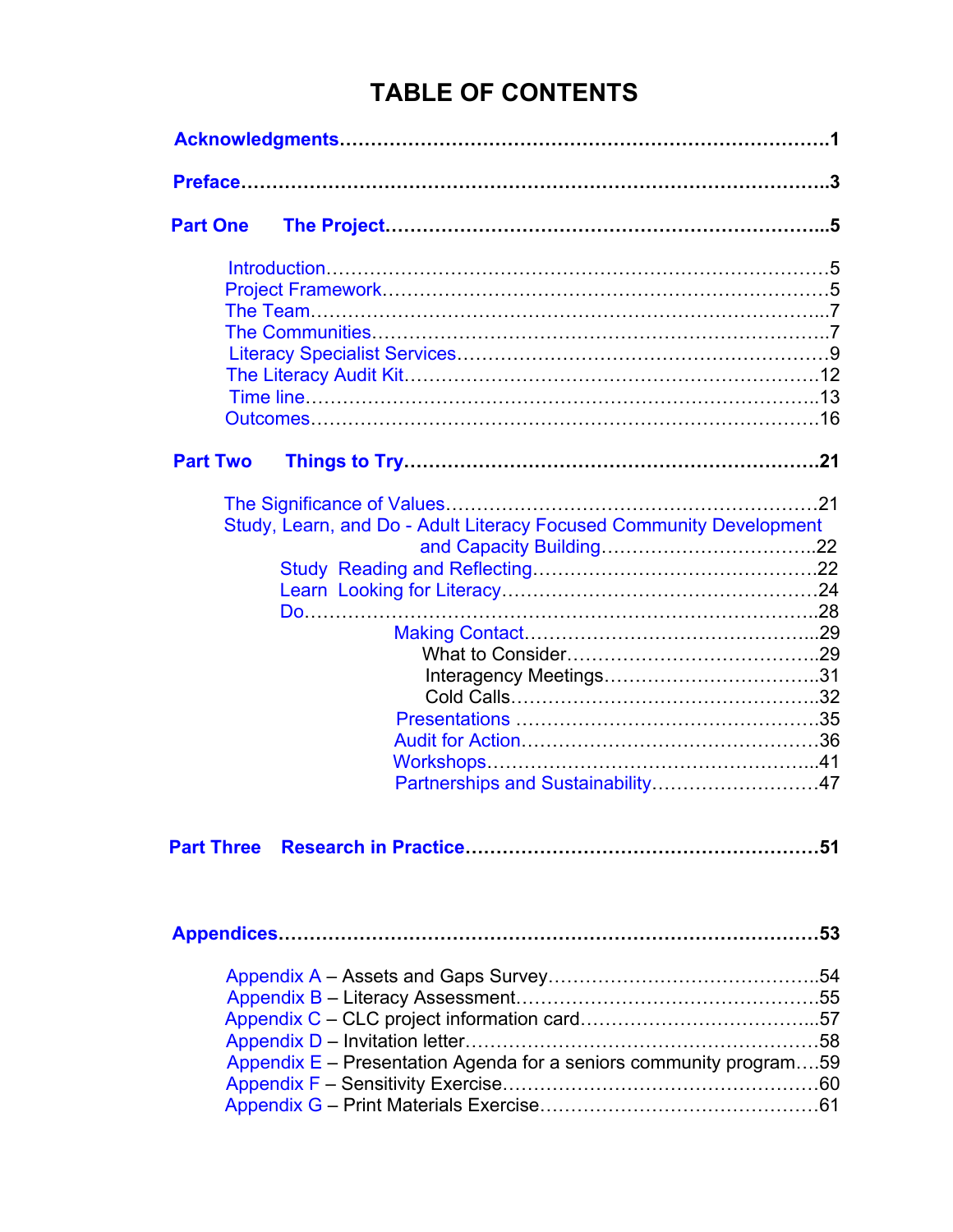| .62 |
|-----|
|     |
|     |
|     |
|     |
|     |
|     |
|     |
|     |
|     |
|     |
|     |
|     |
|     |
|     |

|--|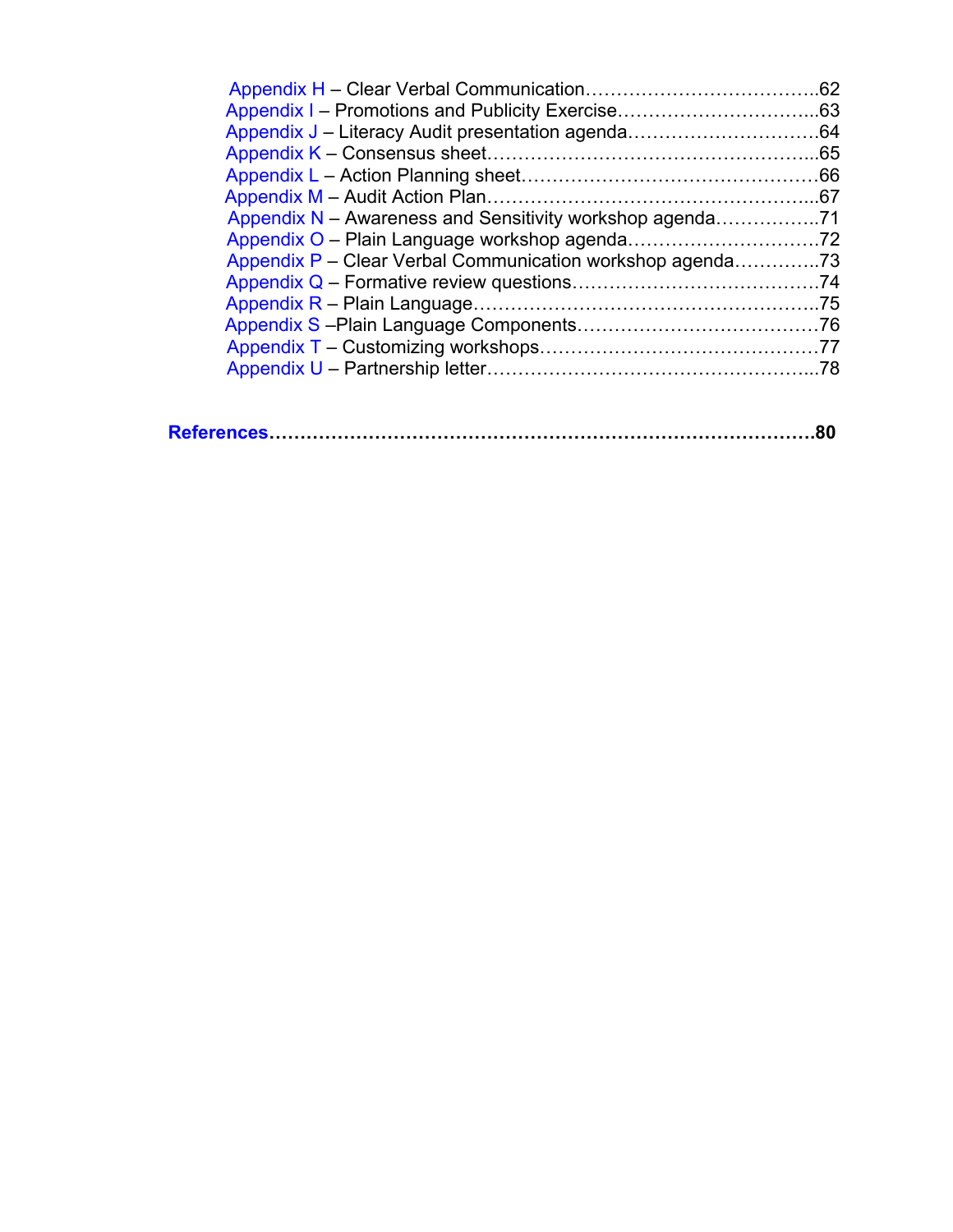## <span id="page-5-0"></span>**Acknowledgements**

We wish to thank all the community-based organizations that participated in the Connecting Literacy to Community project (CLC).

Many organizations made changes in their services to improve access to their programs and services for people with limited literacy. In particular we are grateful to those that partnered with us to infuse positive literacy changes at a deep level within their organizations and communities. This includes managers, executive directors, service providers, learners/clients, and volunteers. We also appreciate the efforts made by businesses that participated in the project. Thank you for becoming champions for literacy.

We are very grateful to the National Literacy Secretariat for the funding they provided, and Bow Valley College for leading this project with enthusiasm and structural support. Having Bow Valley College as the lead partner enabled the project to reach into six rural and urban communities in central and southern Alberta.

Robin Houston-Knopff, Project Manager led the team of literacy specialists and researchers. The CLC project was born from her vision and knowledge of the need to address adult literacy issues at the community level. The literacy specialists and researchers are deeply grateful for her caring and clear-thinking leadership. The literacy specialists were Karen Appleby, Carmen Block, Audrey Gardner, Judy Millard, and Rebecca Still. The literacy specialists were successful in increasing awareness and action to address adult literacy needs within each community.

Bill Holbrow conducted research for the project on literacy friendly changes made by organizations, and literacy specialist skills and competencies. Audrey Gardner researched prior knowledge and experience of the literacy specialists. The team used a research in practice approach, which enriched the development of the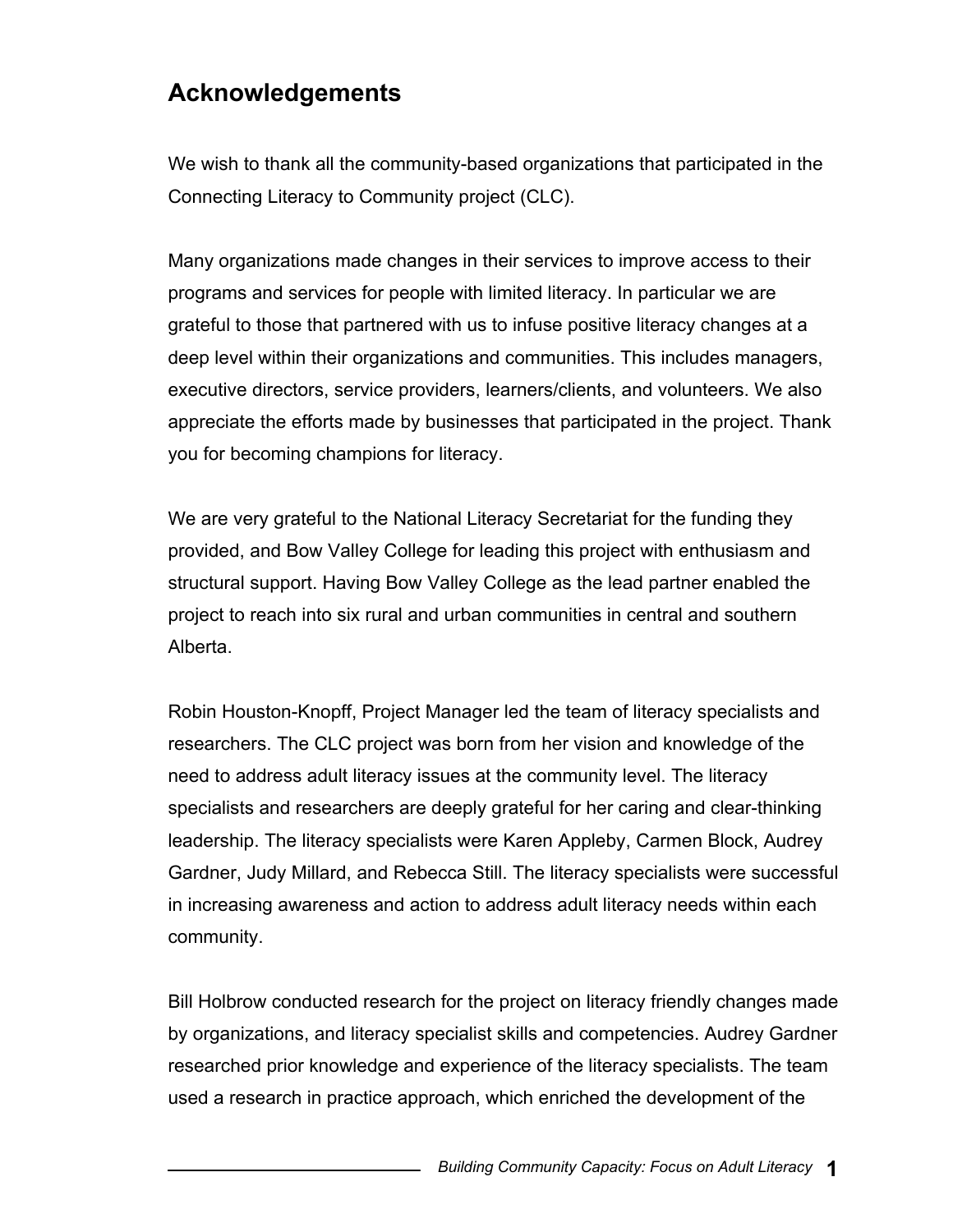project. Research in practice also offered insight about using a community development and capacity building approach to respond to adult literacy needs in diverse community services.

Thank you to literacy coordinators and practitioners who shared your thoughts and support for the project. Input and support was offered from literacy programs in the communities of Crowsnest Pass/Pincher Creek, Olds, High River, and Calgary. Thank you to Literacy Alberta staff for your review and feedback on the handbook. Workshops and presentations on the project were given at the provincial literacy coordinator's advanced training, 2003, the provincial literacy conference, 2002, and the RIPAL institute, 2003.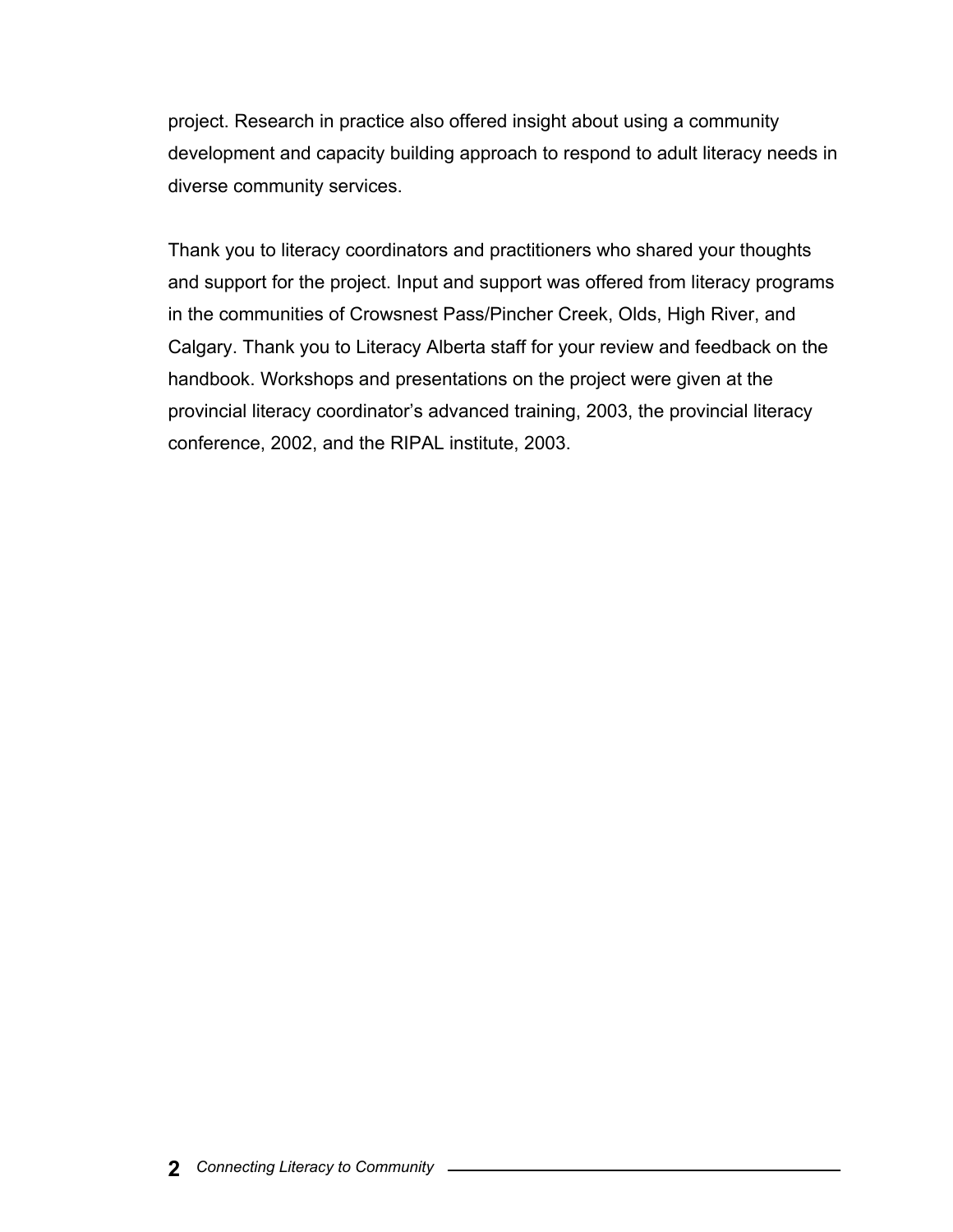## <span id="page-7-0"></span>**Preface**

This handbook is a resource for people interested in using community capacity building ways of working to broaden a community response to adult literacy needs.

People who will find this handbook useful include literacy practitioners and coordinators of community programs in adult and family literacy, tutors, teachers, community learning councils, and non-credit course instructors. This resource is also for service providers such as social workers, nurses, librarians, program coordinators and managers. Community groups such as non-profit boards, committees, inter-agency working groups, faith, and volunteer groups may also find this a useful resource to help them reach out and support individuals that struggle with reading, writing and numeracy.

As a reader you might use this handbook to help you make contact with community organizations and groups to talk about the experiences of individuals with limited literacy when accessing services and programs. You can use it to help build partnerships with organizations to make workplace changes to reduce literacy barriers and create literacy sensitive services. You can also learn how to support community organizations be mindful of adult literacy when planning community events such as resource fairs. We hope this handbook can help you with your work to advance adult literacy within and across your community.

The handbook is organized into three parts. Part one describes the Connecting Literacy to Community (CLC) project, particularly the work we did and the outcomes of the project. Part two offers you things to try in your own community. We describe in detail the tools and strategies we used and suggest ways that you can use them to advance adult literacy among community services. In part three we describe the research that was included in the CLC project. The appendices include outlines and worksheets that you can copy or adapt to use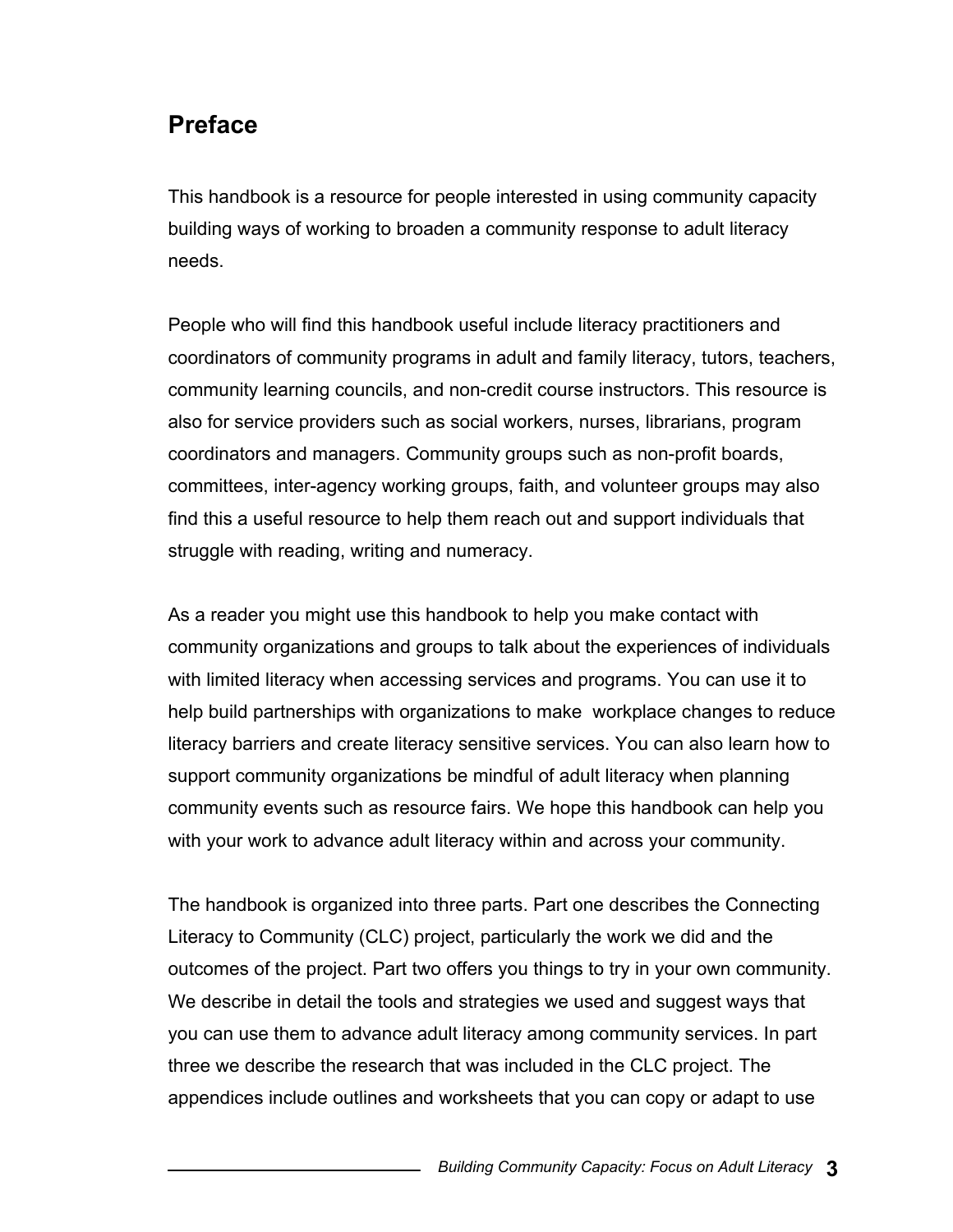within your own community. There is a list of references that we found useful for our work as literacy specialists.

A large part of our work included helping service providers learn how to write in plain language. With this in mind I have made a conscious effort to write the handbook based on principles of plain language. $1$ 

 1 Multiculturalism and Citizenship Canada. (1994). Plain Language: Clear and Simple. Ottawa: Canada Communications Group.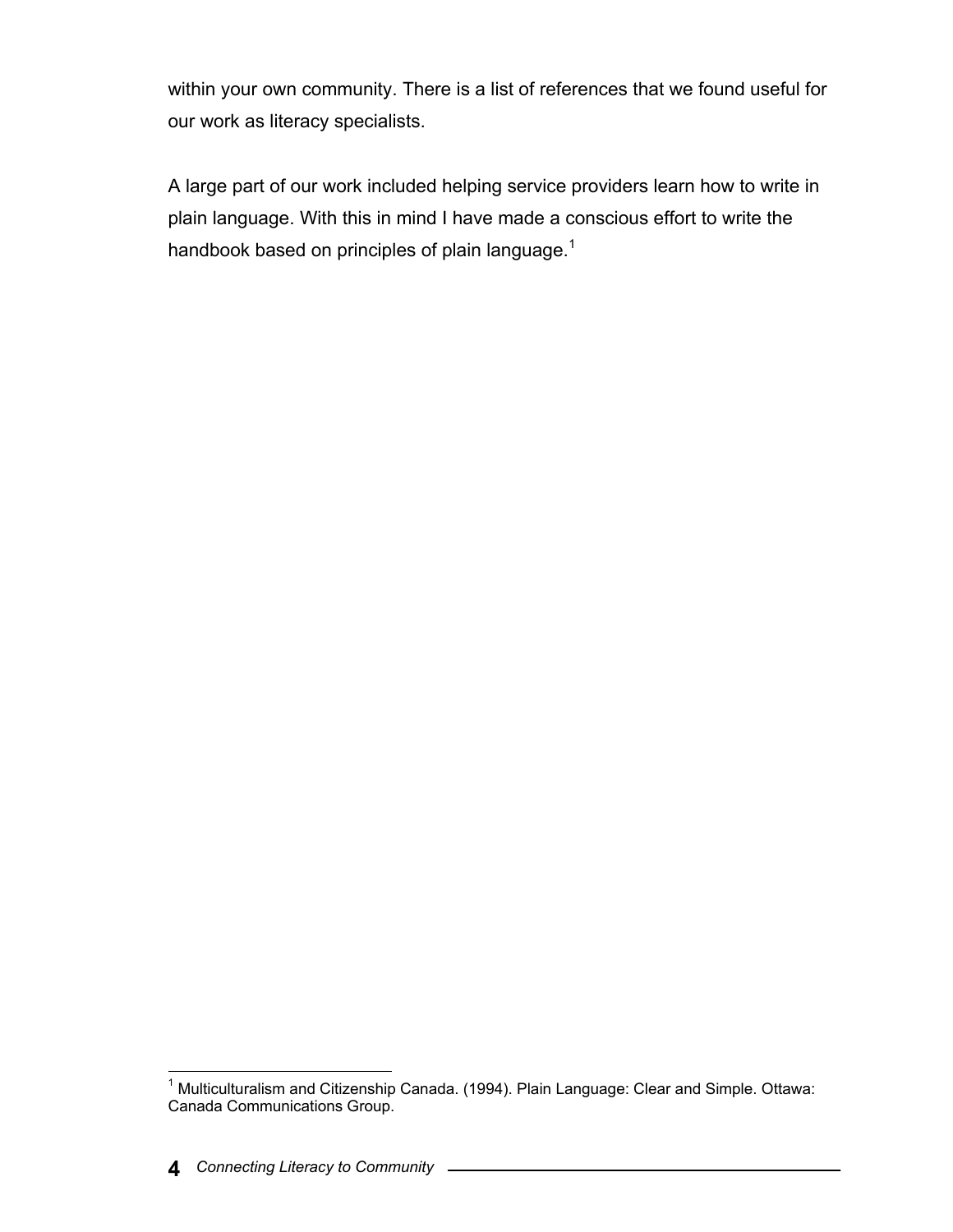## <span id="page-9-0"></span>**Part One-The Project**

#### **Introduction**

The seeds for the Connecting Literacy to Community project (CLC) were scattered in 1999 when Robin Houston-Knopff of Bow Valley College met with service providers from a wide variety of community organizations in Calgary to talk about adult literacy needs. While some people knew about adult literacy programs, many had not considered literacy, particularly as it relates to accessing and successfully participating in community services and programs. From this initial inquiry it was clear that two issues needed to be addressed. The first issue was how to expand adult literacy programs at the community level. The second was how to increase awareness among service providers about ways to improve their programs and services to be more accessible for people with limited literacy. This knowledge formed the vision for the CLC project.

#### **Project Framework**

The CLC was a two-year project (2001-2003), located in three rural and three urban communities in central and southern Alberta, Canada. The purpose of the project was to work with communities to develop literacy awareness, promotion and support, and to improve access to and the quality of existing services and programs.



Each community had a literacy specialist who worked with people in the community (service providers, volunteers, residents, and business owners) to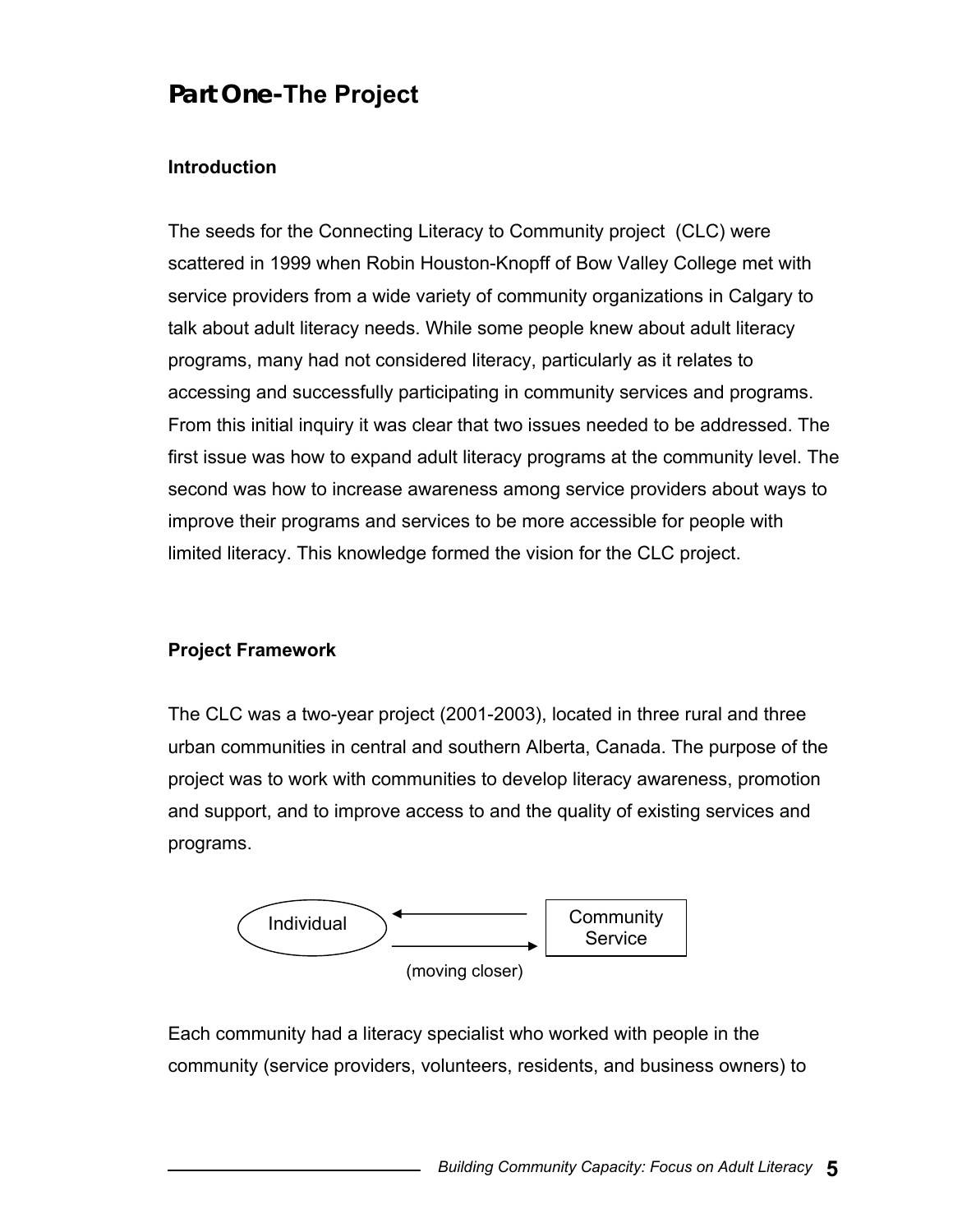ensure that words would help not hinder a person's effort to connect with services and programs.

As the CLC was an innovative project, we had to think creatively right from the start. This meant a lot of talking among the project team about our thoughts and experiences in adult literacy, community development and community capacity building. We had to look beyond the borders of the literacy field in order to connect literacy to all aspects of the community. We began our steep learning curve by engaging our communities with questions about community development, community capacity building, literacy as social practice, and facilitating organizational and social change. The project framework was constructed through this learning process as we attempted to answer the following questions:

- What are all the different ways that people use literacy in their everyday lives?
- Is literacy viewed as an accessibility issue among community organizations that do not have a literacy program?
- What is the responsibility of community services to make their reading and writing (and numeracy) material accessible for people who want to access their programs and services?
- How can we, as literacy specialists, do community development work that will contribute to community capacity and address the adult literacy needs of each of these unique communities?

We had to find what mattered to community organizations and link it to literacy. We quickly learned that accessing programs and services was an issue common to all communities. We introduced the CLC project to each community by talking about the significance of literacy when people access services and participate in community programs.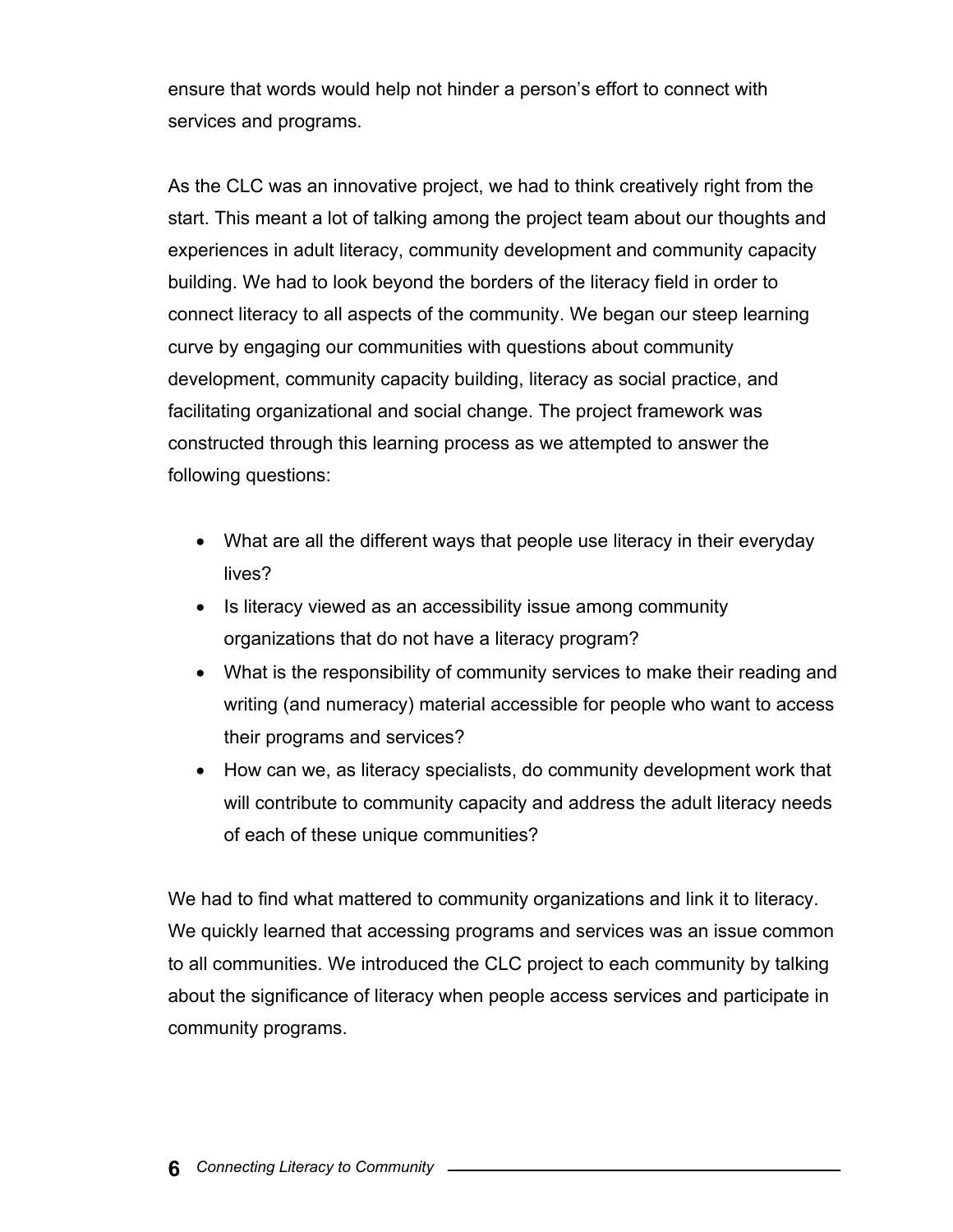<span id="page-11-0"></span>The role of the literacy specialist as a catalyst for change was central to the project framework. Learning about where adult literacy was at in each community, helping service providers and other members of the community understand the issues of adult literacy, and assisting them with their efforts to improve services and promote literacy were the activities that filled in the framework. Our learning and values about adult literacy, community development and capacity building formed how we carried out such activities. The framework of the project became visible through the process of learning from people in each of our unique communities, reading literacy research, and sharing our learning with each other as a team.

The framework was also constructed by the research components of the project. There were three focused inquiries folded into the development of the project. In the first year we researched how organizations made positive literacy changes in their services and programs. In the second year we examined the literacy specialist role to identify skills and competencies, and to explore the significance of prior knowledge and experience. Using a research in practice approach the research was carried out by the all the literacy specialists and lead by Bill Holbrow and Audrey Gardner.

#### **The Team**

The project team consisted of Robin Houston-Knopff as Project Manager, Bill Holbrow as Researcher, and Rebecca Still, Karen Appleby, Carmyn Block, Judy Millard (year one), and Audrey Gardner were the literacy specialists.

#### **The Communities**

The six communities were selected according to demographic information, which can be linked to low literacy. This includes factors such as: less than a grade nine education, low-income households, and single parent households. Three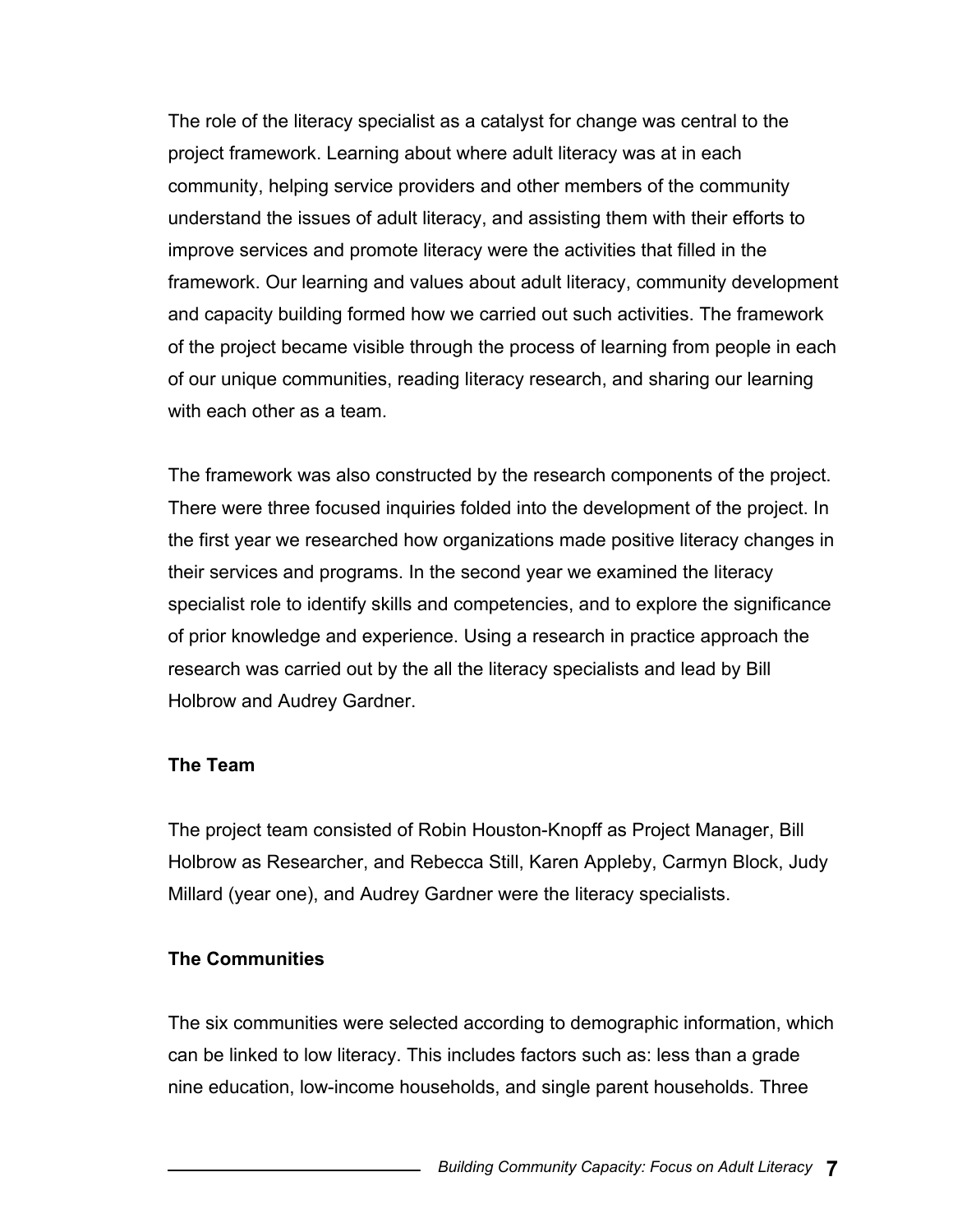rural communities were located in southern and central Alberta, and three urban communities where in the city of Calgary.

| <b>Community Population</b>                             |                                   |  |  |
|---------------------------------------------------------|-----------------------------------|--|--|
| <b>Rural</b>                                            | Urban*                            |  |  |
| 1. Crowsnest Pass - 7,500<br>and Pincher Creek $-3,600$ | 1. Bowness $-12,000$              |  |  |
| 2. High River $-9,600$                                  | 2. Hungtington Hills - 14,500     |  |  |
|                                                         | 3. Tri-Area $-10,500$             |  |  |
| 3. Olds $-7,500$                                        | (Inglewood/Ramsay/ Victoria Park) |  |  |
| (and Sundre $-2,250$ )                                  |                                   |  |  |

\*City of Calgary census-1996

Other factors that were considered are existing literacy programs, or lack of existing literacy programs. The literacy specialist worked 12 hours per week in each community during the two years. In the first year we worked from October 2001 to June 2002. In the second year we worked from September 2002 until June 2003.

In each community we worked with agencies in the health, social services and education fields, and to a lesser extent private businesses such as factories and industrial plants. The types of community services we worked with were:

- Community and neighbourhood associations
- Libraries
- Youth and young adult support programs
- Women's shelters
- Parenting support programs
- Employment and career planning services
- Government benefits programs
- Aboriginal programs
- Municipal services
- **8** *Connecting Literacy to Community*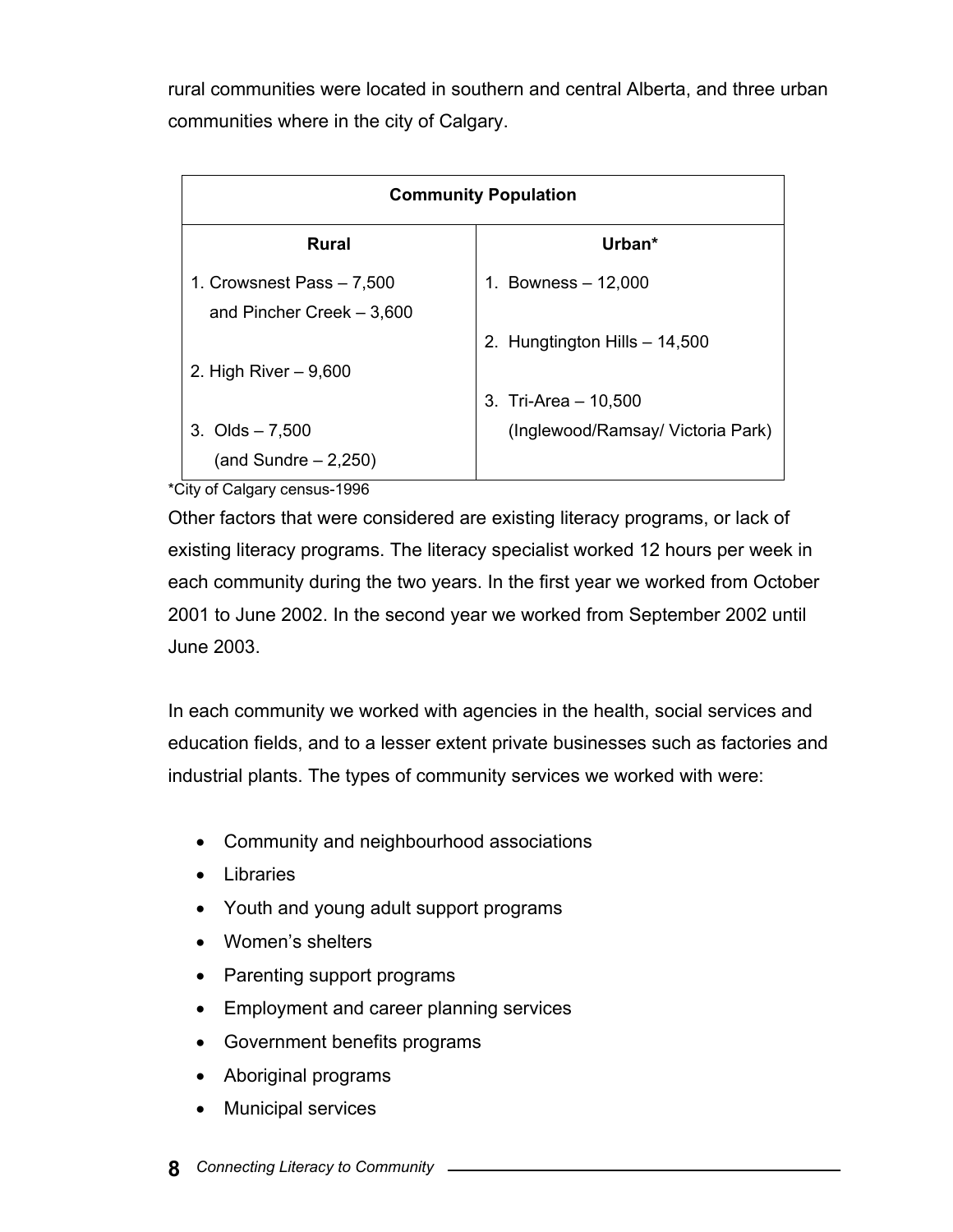- <span id="page-13-0"></span>• Homeless shelters and services
- Food banks
- Schools K-12 teachers and parent councils
- Addictions programs
- Recreational programs
- Subsidized housing services
- Seniors services residential, recreational, social, and government benefits programs
- Health services- health regions and non-governmental organizations
- Business development organizations
- Private businesses large and small

We supported individual learners in accessing existing literacy programs. We also worked indirectly with a greater number of community services, committees and groups who attended interagency meetings where we promoted literacy and the project. By the end of the project the majority of community services in each community knew about the CLC project, and many of them had become partners and participants.

#### **Literacy Specialist Services**

The services we provided in each of the six communities included:

- Adult literacy information
- Presentations on literacy awareness and plain language
- Workshops on literacy awareness and sensitivity, plain language, and clear verbal communication
- Literacy audits and action plans
- Partnerships for professional development and literacy program initiatives
- Learner referral
- Media articles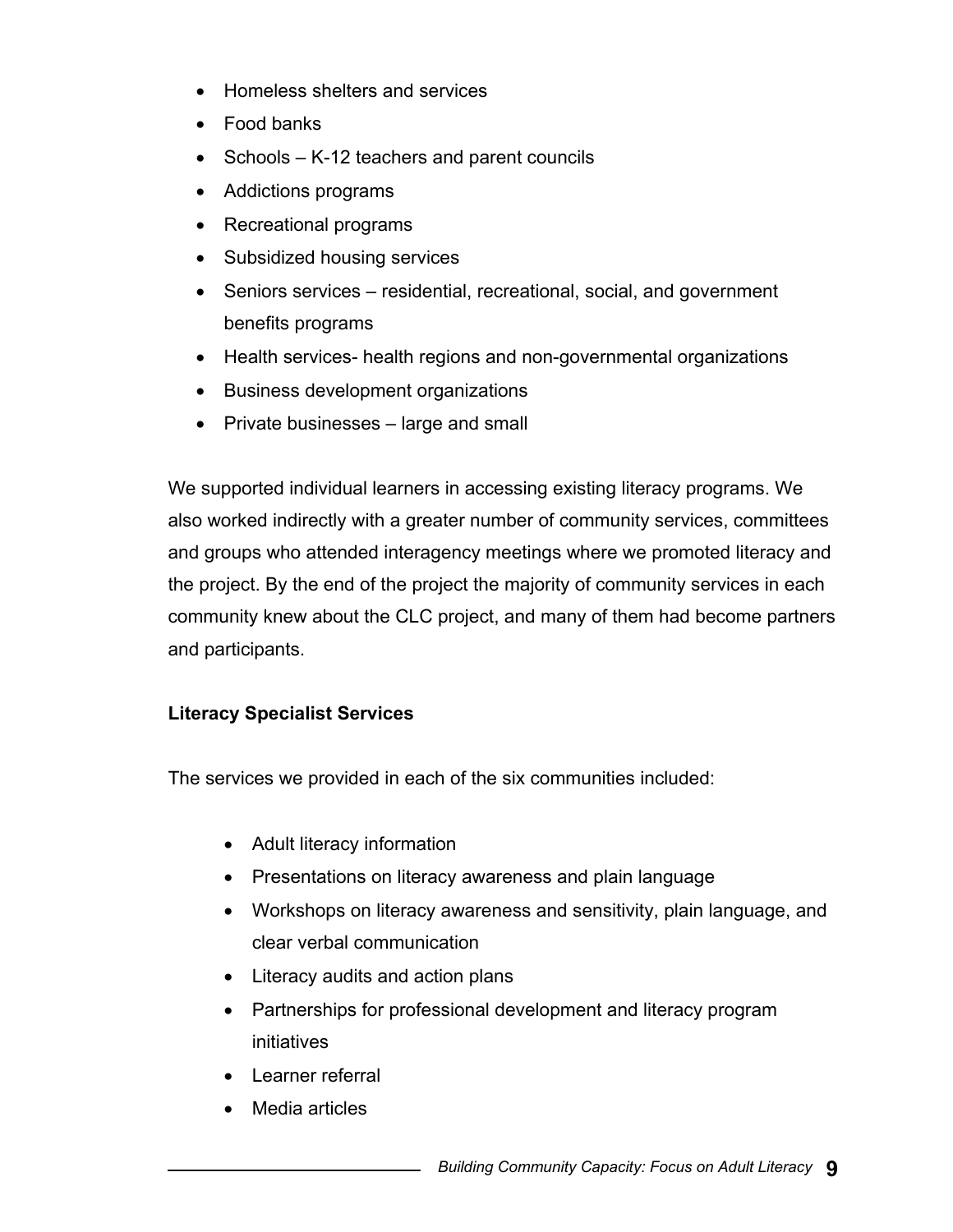• Participation in community events, on committees and work groups.

We tracked these services by the number of on-site visits we had with the different community services (agencies, organizations, volunteer groups, and businesses). Overall, we had approximately 500 on-site visits with community services. These visits reflect the total number of times that we provided literacy specialist services in all six communities during the two-year project. We also developed 29 formal partnerships with organizations, which involved many hours of learning activities for staff members, volunteers and clients/learners. Each partnership had approximately 15 hours of direct services plus equivalent or more hours for planning, preparation and follow-up. Our services were organized into the following categories:

- Information
	- o These services refer to our participation at interagency meetings and introductory meetings at organizations. We provided verbal and written information on literacy issues and local programs, and sparked interest with service providers to become involved in the CLC project.
- Workshops and presentations
	- o Most of these visits were with individual organizations, where we provided workshops on literacy awareness and sensitivity, plain language, and verbal communication. We also conducted literacy audits in a workshop format, which would include an action plan. The action plan would usually include at least one of the above workshops and other follow-up requests for literacy specialist support.
- Partnerships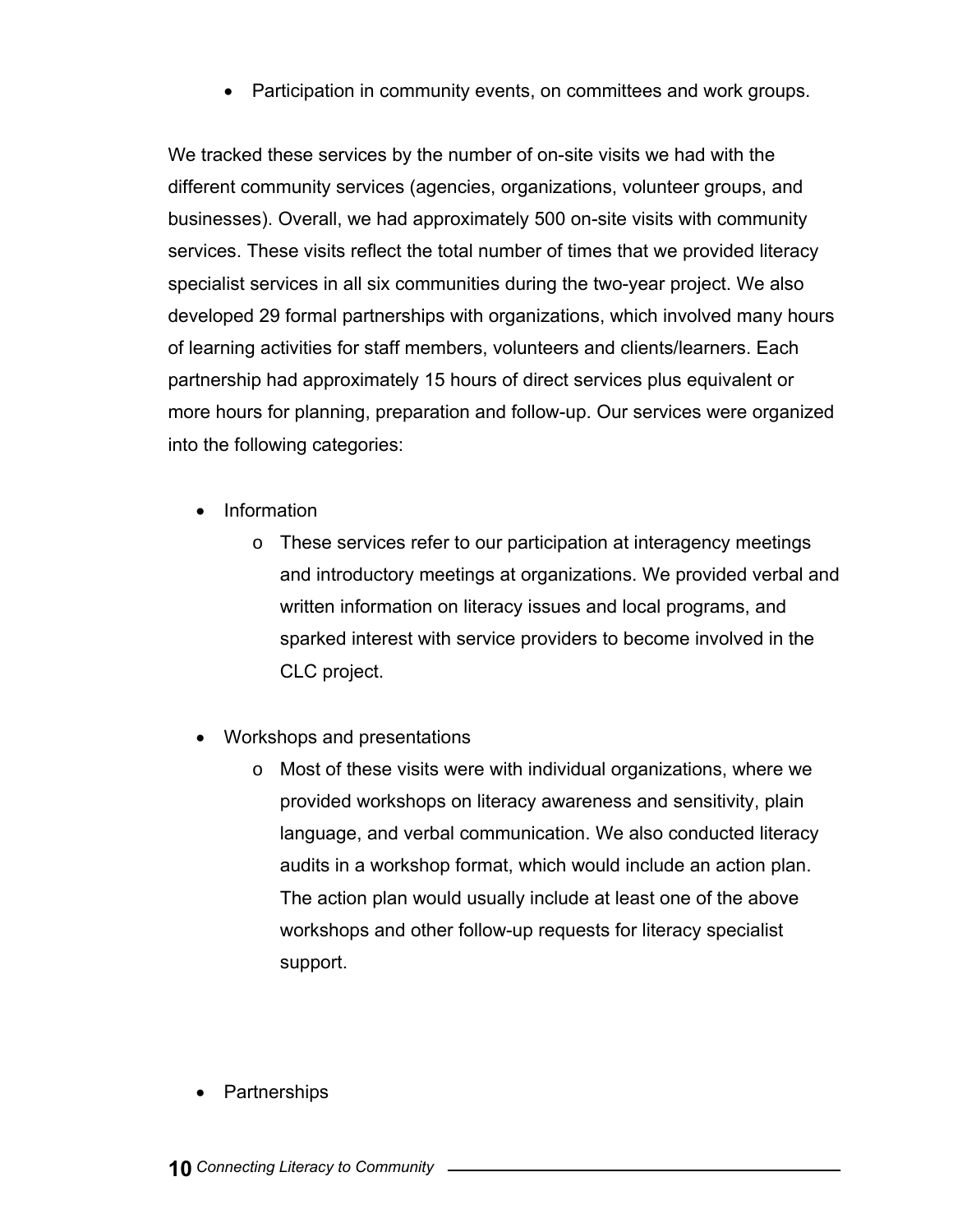- o The partnerships were formal relationships between the CLC project and 29 community organizations. Ten of the 29 partnerships were developed as part of the research in the first year that explored changes in community organizations from learning about literacy and ways to make services and programs literacy friendly. Nineteen partnerships were developed in year two to create adult literacy initiatives within organizations as well as professional development for staff to make positive literacy changes to their programs and services. Some examples of the partnerships in year two were: 8-week computer literacy course at a local library; staff training in literacy awareness, plain language and verbal communication at a subsidized housing organization; 6-week drivers education study circle for aboriginal youth and young adults at a youth centre.
- **Media** 
	- o The project was promoted through articles in local newspapers and newsletters, including literacy newsletters. Overall, there were approximately 10 articles generated during the project.
- Learner referral
	- o We assisted clients from organizations that we worked with to connect with literacy programs in their community. Although we only identified approximately 10 referrals in our data, we learned from literacy programs in our communities that they had experienced increased inquiries about their program both from individuals and service providers.
- **Other** 
	- o This category included work that we did that contributed to community capacity building such as planning meetings for interagency working groups or committees for community events such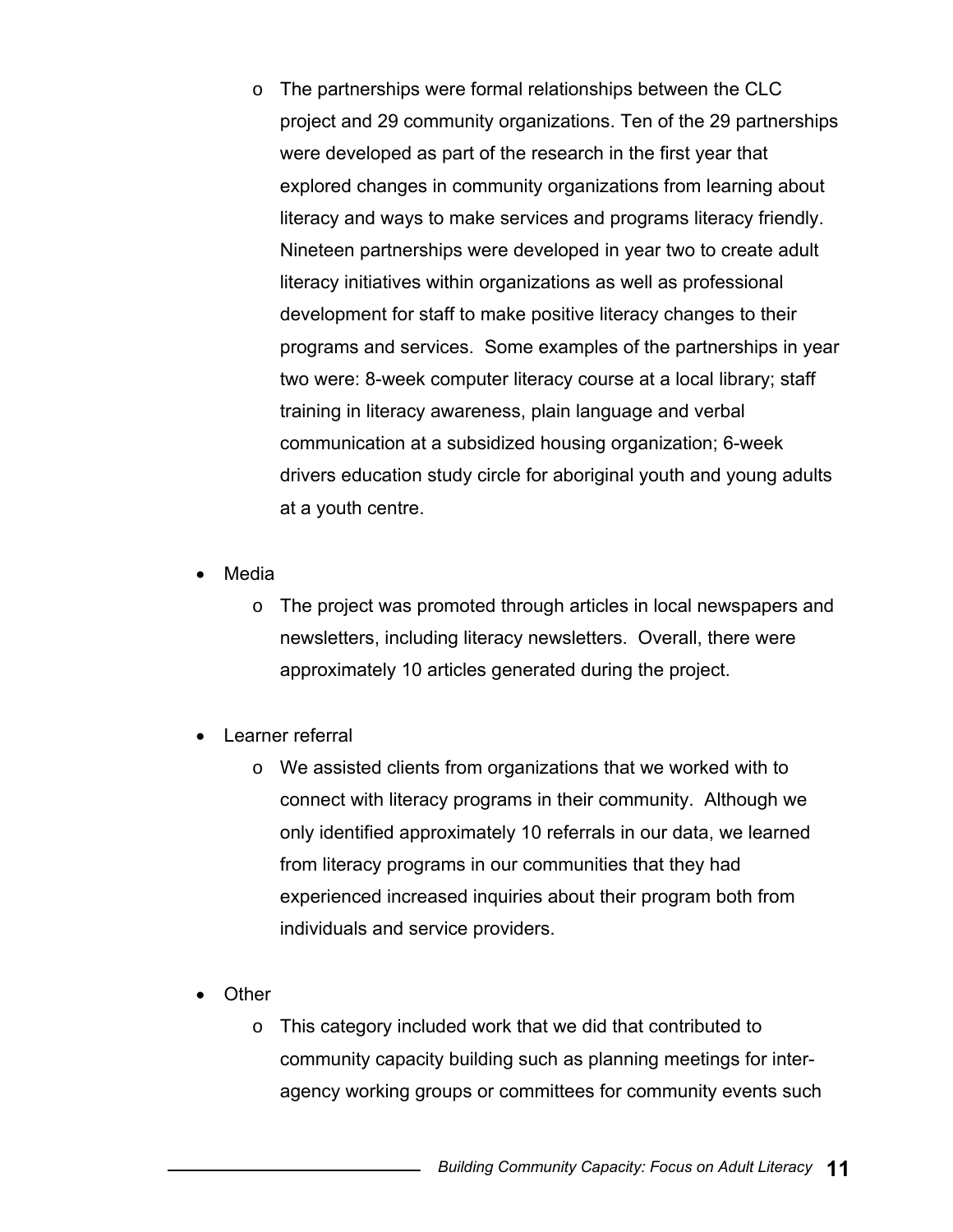as resource fairs or family Christmas celebrations. We also helped bring organizations together to learn from each other and collaborate to reduce literacy barriers.

<span id="page-16-0"></span>Further to these services, each literacy specialist conducted a community assessment of literacy assets and gaps in order to be able to help communities strengthen their literacy assets and respond to literacy needs. The results of the assessment demonstrated a common pattern among all six communities. The assessment results indicated a lack of awareness about adult literacy programs and needs among service providers, lack of accessible courses in adult basic education and GED (general equivalency diploma) preparation, and a lack of computer courses and employment/essential skills programs for people with limited literacy. We also found that the literacy needs of seniors and diverse youth were not being addressed.

The communities had similar assets such as family literacy programs that were being accessed by community members. Most of these programs focused on families with pre-school children. In the rural communities the adult literacy programs were more accessible than the urban communities. A very important asset was the willingness of service providers to address adult literacy needs after becoming aware of how relevant literacy is to their programs and services.

#### **The Literacy Audit Kit**

 $\overline{a}$ 

The tool that helped us successfully reach so many organizations and groups was the Literacy Audit Kit (Alberta Association for Adult Literacy, – now Literacy Alberta). We adapted the kit to be an interactive workshop for staff and volunteers. Using a consensus decision-making<sup>2</sup> approach the staff, and/or volunteers would work as a group to complete the audit and create an action plan that they could immediately implement.

 $2$  Consensus is a form of agreement based on hearing everyone's voice to make a decision that is acceptable by all participants, it is not voting. Notes on Consensus. Carlton University, Ottawa. <http://www.spcottawa.on.ca/ofsc/consensus.html>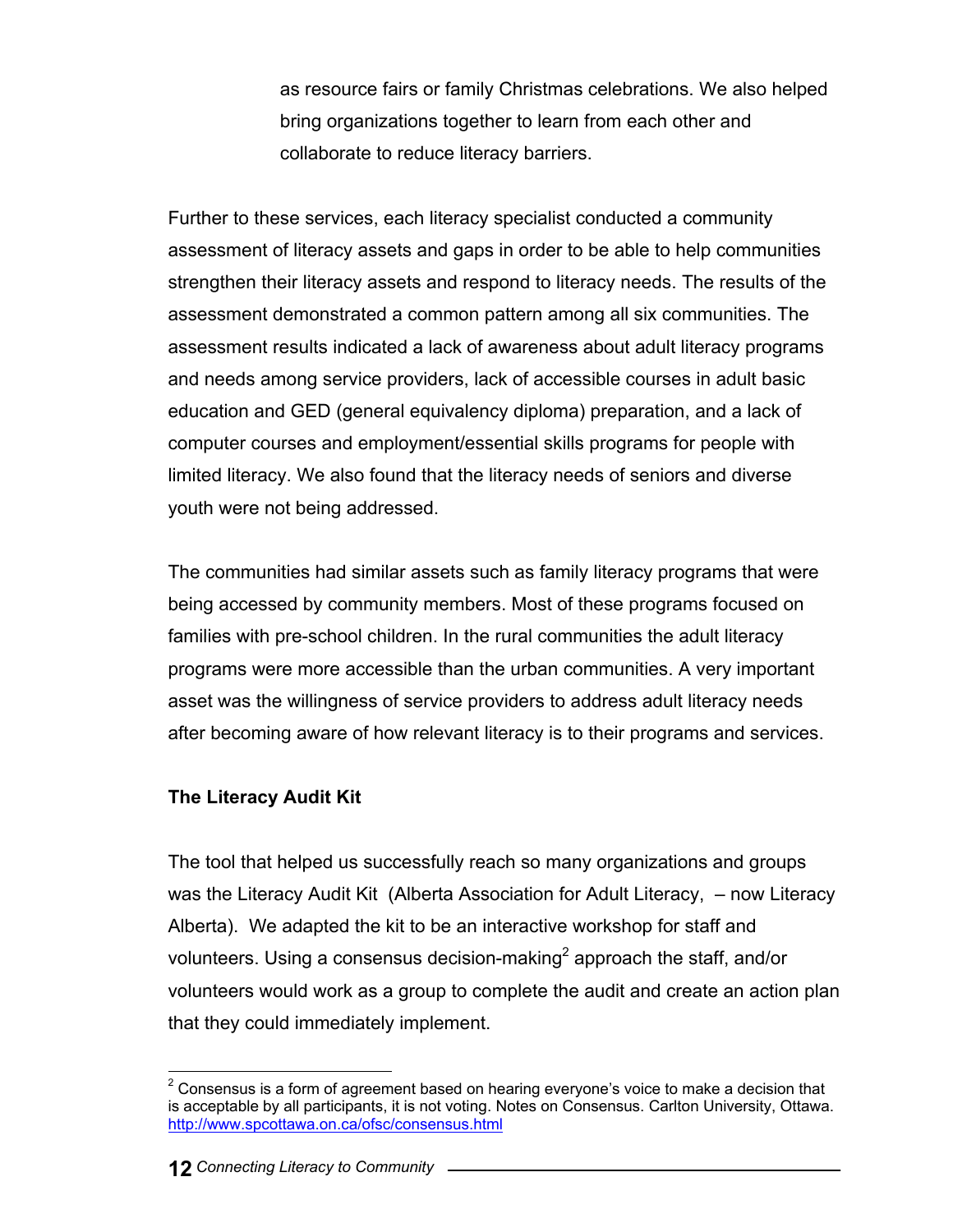<span id="page-17-0"></span>Using parts of the Audit Kit we developed workshops on literacy awareness and sensitivity, verbal communication, and we also incorporated elements of the kit into the plain language workshop. A very effective part of the Literacy Audit Kit was the video: Literacy Matters. This video offered important information about accessibility to services. We used the video in presentations and workshops.

How we used the Audit Kit differed slightly from agency to agency, and community to community, however, the heart of the Audit Kit remained steadfast. By keeping the focus on literacy within the organization the sense of ownership and capacity to make literacy sensitive changes was maintained by service providers, managers and volunteers. In other words, agency staff and volunteers did not view adult literacy as an external issue to their work, adult literacy was viewed as a client issue and as such, service providers eagerly assumed responsibility to make their programs and services accessible to individuals who want and need them.

#### **Timeline**

The timeline presents a picture of the interdependence of our role as literacy specialists in the community and our work within the team. Our work in each community had a direct influence on our conversations, decisions and actions as a team, which in turn helped us do our work in each community. The team had six full day meetings during the two years and communicated via email and telephone. The literacy specialists worked in their communities twelve hours per week.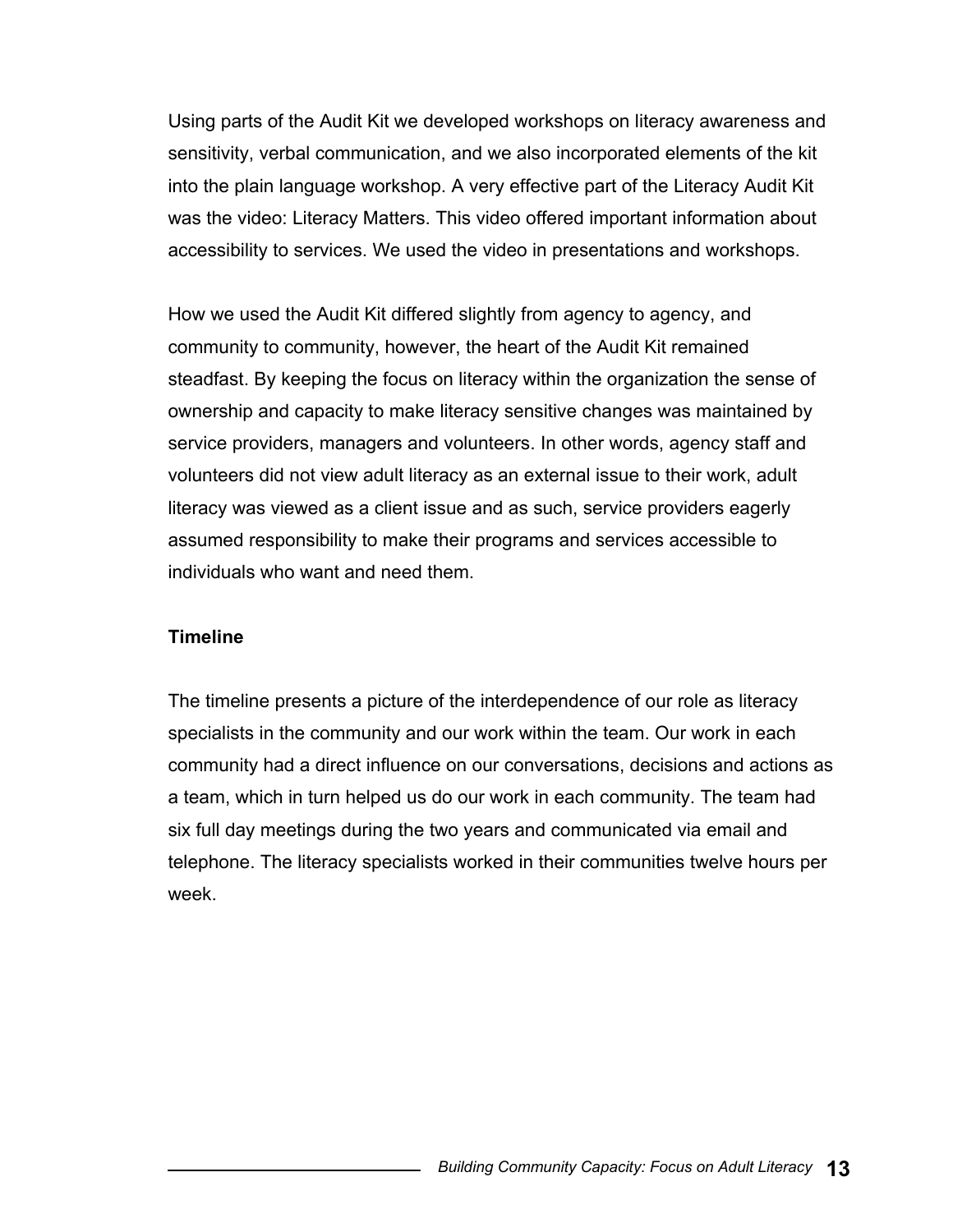|                 | Community                                                                                                                                                                                                                                                                                                             | <b>Team</b>                                                                                                                                                                                                         |
|-----------------|-----------------------------------------------------------------------------------------------------------------------------------------------------------------------------------------------------------------------------------------------------------------------------------------------------------------------|---------------------------------------------------------------------------------------------------------------------------------------------------------------------------------------------------------------------|
|                 | Introduced the CLC to communities by attending<br>interagency meetings to present information<br>about the relationship between accessing<br>community services and adult literacy, offered                                                                                                                           | We began with a full day meeting<br>that included information on the<br>project and our roles.                                                                                                                      |
|                 | literacy specialist services, and invited<br>organizations to participate.                                                                                                                                                                                                                                            | We had professional development<br>on partnership building and how to<br>use the Literacy Audit Kit. We also                                                                                                        |
| October 2001    | We contacted local media to produce newspaper<br>articles on the project.                                                                                                                                                                                                                                             | discussed the research for this<br>year.                                                                                                                                                                            |
|                 | Assessed literacy assets and needs/gaps in each<br>community through conversations and a written<br>survey with service providers. We developed our<br>workplans based on these conversations and the<br>assets and gaps findings.                                                                                    | We learned from each other by<br>sharing useful tools, resources,<br>readings, and strategies on how to<br>introduce the project, initiate contact<br>with agencies and groups, and how<br>to build partnerships.   |
| <b>Year One</b> | The bulk of our work was ongoing promotion of<br>the project, sharing literacy information,<br>facilitating workshops and literacy audits,<br>providing presentations, bringing organizations<br>together, supporting learner referrals, and<br>contributing to community groups and<br>committees.                   | We met again in February and<br>discussed our experiences in the<br>project so far, which deepened our<br>understanding of community<br>development and capacity building,<br>and our role as literacy specialists. |
|                 | We invited organizations to participate as formal<br>partners in the research component, in which we<br>facilitated an audit and assisted organizations<br>with follow-through of action plans. We<br>conducted formative and summative reviews to<br>identify literacy positive changes in programs and<br>services. | Researcher supported literacy<br>specialist with conducting research<br>by co-facilitating audit workshop,<br>and modifying the audit kit to a<br>more interactive workshop format.                                 |
| June 2002       | We finished the first year by identifying<br>achievements of agencies and the community as<br>a whole. Some of us gave a short presentation at<br>interagency meeting on the literacy<br>achievements of a community and to set the<br>stage for the second year.                                                     | Submission of community reports<br>including needs and assets, project<br>successes and challenges.<br>Research report was completed,<br>and at the final team meeting we<br>planned for year two.                  |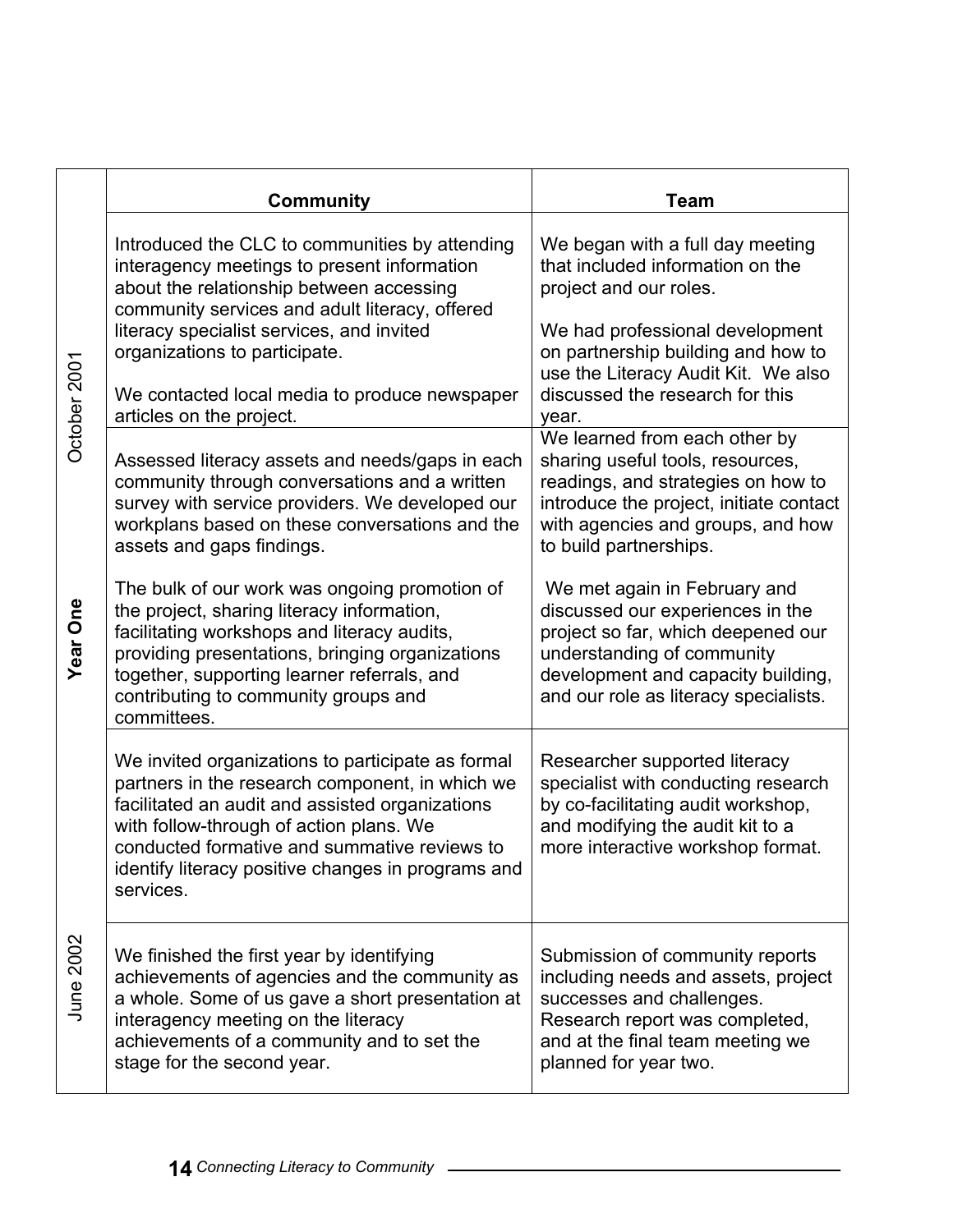|                | Community                                                                                                                                                                                                                                                                                                                                                                                                                                                                                                                                                                                                                                                                                                       | Team                                                                                                                                                                                                                                                                                                                                                                                         |
|----------------|-----------------------------------------------------------------------------------------------------------------------------------------------------------------------------------------------------------------------------------------------------------------------------------------------------------------------------------------------------------------------------------------------------------------------------------------------------------------------------------------------------------------------------------------------------------------------------------------------------------------------------------------------------------------------------------------------------------------|----------------------------------------------------------------------------------------------------------------------------------------------------------------------------------------------------------------------------------------------------------------------------------------------------------------------------------------------------------------------------------------------|
| September 2002 | We began the second year reconnecting with each<br>community, which included continuing where we left<br>off with some organizations, and building new<br>relationships with other organizations. Community<br>capacity building was happening as some service<br>providers had become literacy champions in the<br>community and were teaching other service providers<br>about the relationship between literacy and services.<br>We developed work plans that included a continuation<br>of information provision, workshops and<br>presentations, project promotion, media engagement,<br>plus the formal partnerships planned for this year.                                                               | We started year two sharing<br>how to move the project<br>forward with the new<br>emphasis on partnering with<br>organizations to provide<br>literacy services to clients<br>with limited literacy.<br>We also participated in<br>professional development in<br>Appreciative Inquiry and<br>maintaining and sustaining<br>partnerships                                                      |
| Year Two       | We developed formal partnerships with organizations<br>to provide literacy services that could be sustained by<br>those organizations after the project was finished.<br>Some examples of these partnerships are: a basic<br>computer course in a library, a GED preparation<br>course with an adult literacy program, and a Scrabble<br>group in a senior's residence.<br>Some partnerships focused more on professional<br>development, which echoed the research component<br>in year one. For example one partnership with a city<br>public library involved training staff members to<br>facilitate awareness and sensitivity workshops for<br>customer services staff members in all library<br>branches. | Because the literacy<br>specialist role was created<br>for this project, it was<br>important to have structured<br>inquiry into how we do our<br>work.<br>We decided to research the<br>skills and competencies, and<br>prior knowledge and<br>experiences of literacy<br>specialist. Researching our<br>role also helped us develop a<br>presentation and training<br>workshop for literacy |
| 2003<br>June   | Each literacy specialist brought the CLC project to an<br>end in ways that sustained the work that had begun.<br>We trained staff and volunteers to run literacy<br>programs in their organization. We assisted services<br>to gather resources and seek funding.<br>As a thank you, some of us presented the literacy<br>achievements of the community at interagency<br>meetings, and sent thank you cards and letters to<br>partners and participants.                                                                                                                                                                                                                                                       | coordinators from across<br>Alberta.<br>We brainstormed ways to<br>close the project at the<br>February team meeting, such<br>as: encourage organizations<br>to identify sustainable<br>strategies, thank you letters<br>and cards, interagency<br>presentations.                                                                                                                            |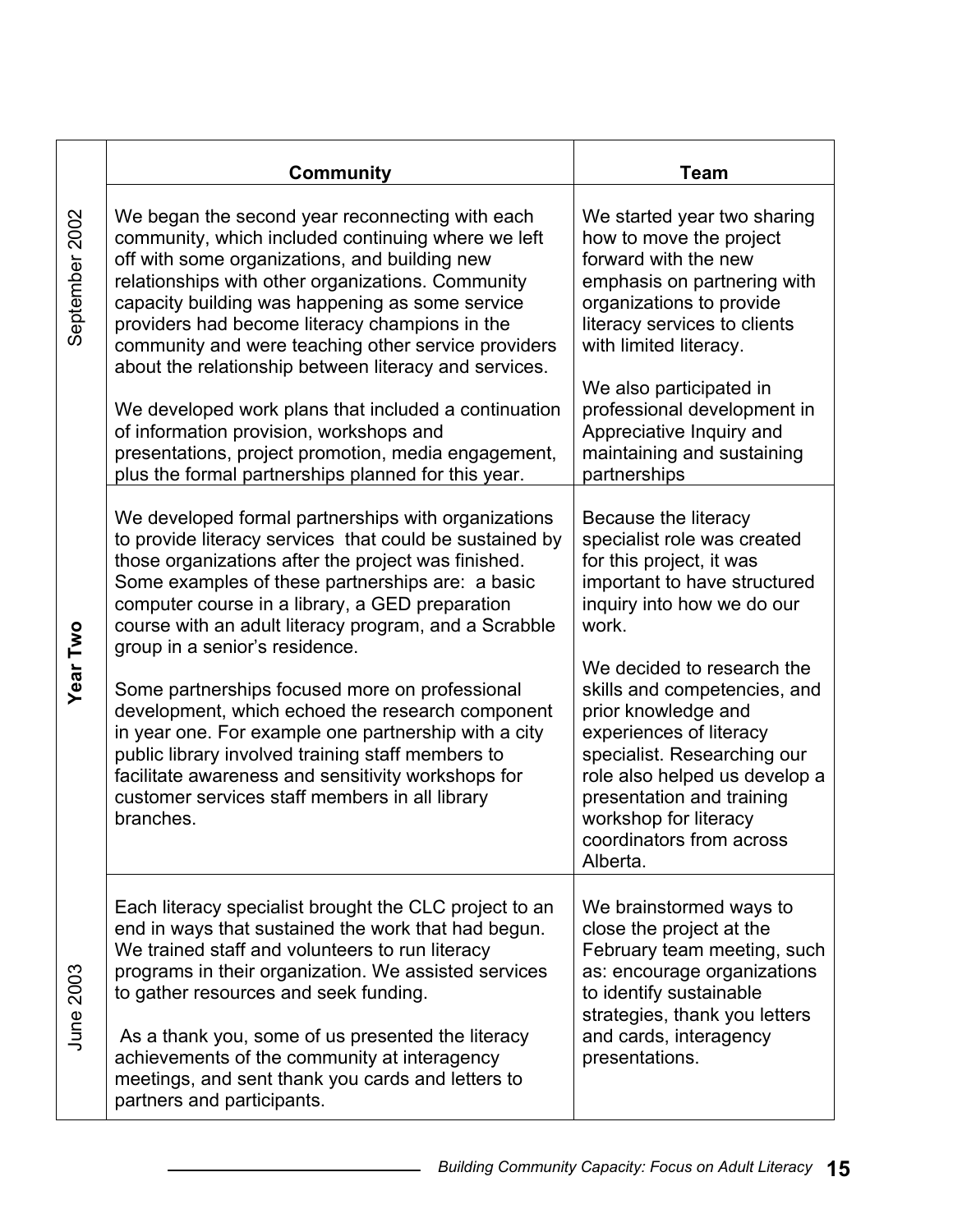#### <span id="page-20-0"></span>**Outcomes**

At the completion of the CLC project positive literacy changes had indeed taken place in each community. Organizations and groups have continued to connect literacy with their work directly and indirectly. We have successfully achieved the intended results of the project:

- Six communities have a heightened awareness of and increased support for literacy.
- Clients of participating agencies are better able to access information and services in a more "literacy friendly" environment.
- Many agencies have improved their print material through plain language revision, and improved verbal communication by reducing professional jargon when speaking with clients.
- Organizations have sustained the work of the partnerships, by finding resources and building new partnerships to meet literacy needs in services.
- Linkages between agencies in each community were improved based on a common understanding of literacy, as shown by the data collected on partnerships and participation in each community.
- Literacy programs experienced an increase in referrals and inquiries.
- Publications of the project include a final report, research reports and a handbook that are available in a format useful to the literacy community and communities at large in Alberta and across Canada.

Overall, the CLC project has advanced adult literacy in six Alberta communities. Below are just two of the many successful outcomes. Two literacy specialists working in rural communities share their stories:

#### **1. Awareness brings Change**

I provided literacy specialist services to an agency that gives financial support and career counseling to its clients. A large portion of the clients have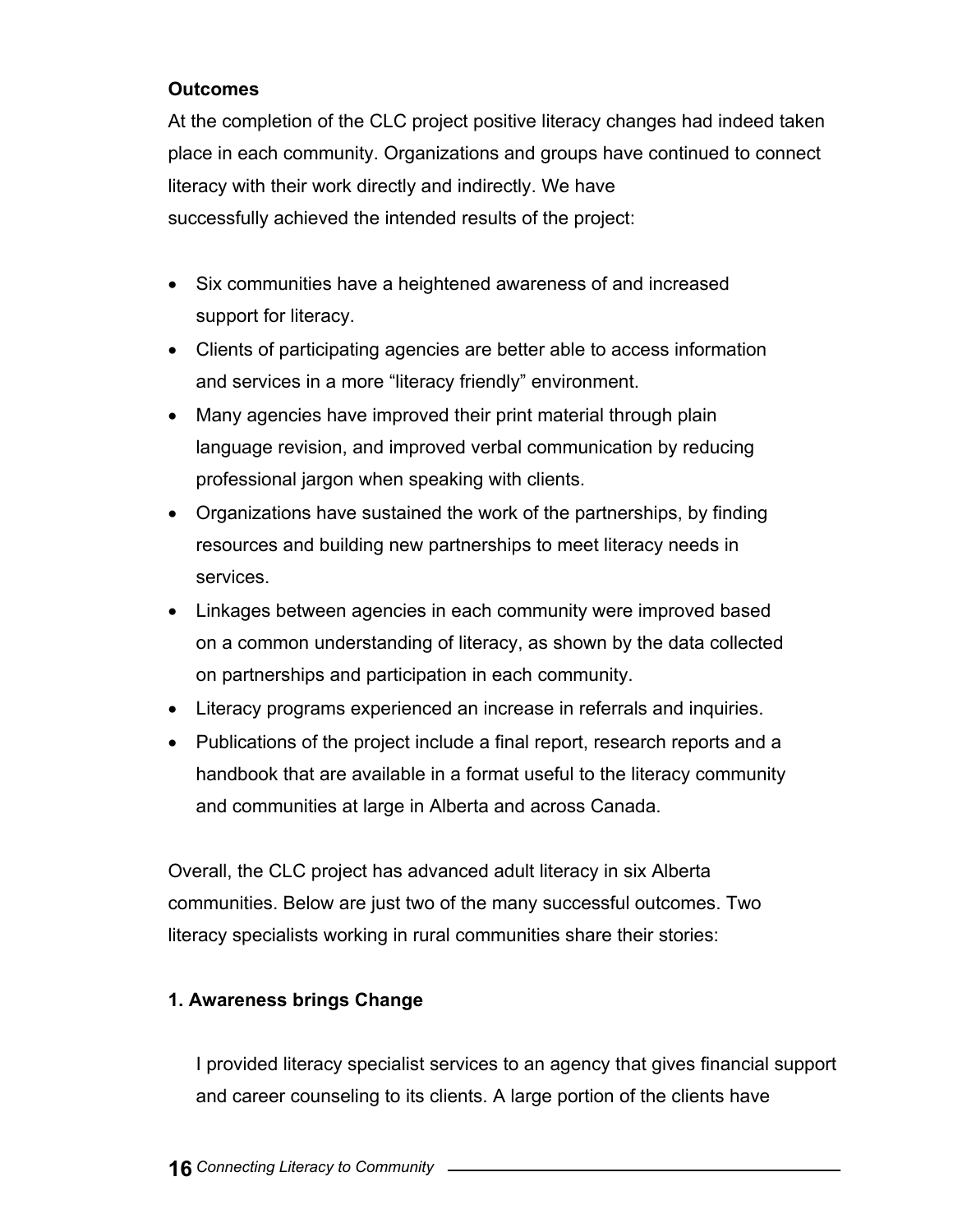learning barriers. I initiated the first contact because I felt it was necessary to target agencies working with people who may have literacy difficulties. I approached the head of the agency and explained the CLC project. That brief meeting resulted in an invitation to do a literacy audit. I felt the audit would be most useful for this agency because of the conversations regarding literacy awareness and literacy practices it would generate. The audit occurred during a staff meeting.

During the first part of the meeting several staff members stated that they felt they were aware of literacy and were doing everything needed to assist their clients who may have literacy difficulties. As the meeting progressed it became apparent that a large number of the staff were not fully aware of literacy barriers, even though they had initially indicated they were. Because so much was expected of them in their job, they seldom gave much consideration to clients who may be experiencing literacy difficulties.

After the literacy audit was completed I spent time with the staff exploring ways to implement literacy sensitive strategies. One of the concerns brought forward was the use of complicated forms that clients have to fill out in order to obtain services. I was able to put a scribe service in place for this agency at their request. Volunteer scribes would help clients with reading and completing forms that are required in this agency's programs. Referrals were slow at first but increased within a few months.

I made a point of dropping by this agency to see if they needed assistance from me to stay on track and focused on literacy. Several of the staff members commented that now they always consider the reading and writing ability of clients. Some staff had questions regarding behaviors that may indicate a person is having literacy problems. I attended one more staff meeting after the literacy audit to talk about the progress they were making. The scribe service is now an ongoing program for this agency through the service of another group.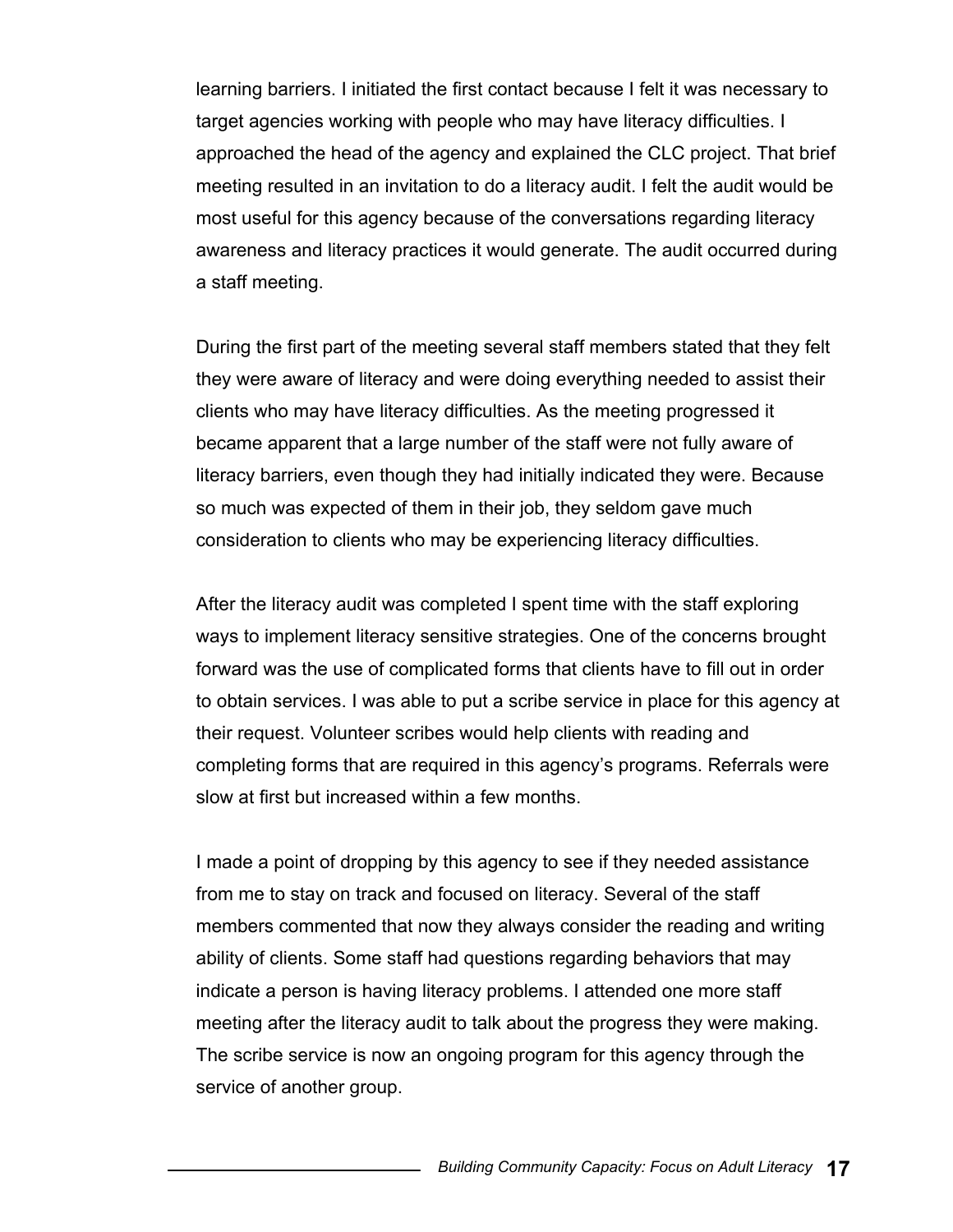Working with this agency as a literacy specialist I learned that some workers are so overwhelmed with the expectations of their job that literacy did not occur to them, however once they understood the importance of literacy, they were able to serve the clients much better.

The work I did with this agency was rewarding because change was made. Workers are now aware of behaviors that may indicate a person is having literacy difficulties, they know how to assist someone with literacy difficulties (including referral to literacy programs), and there is a scribe program available to assist with the completion of forms and assistance with reading material.

*Karen has been a social worker for many years. She recruited and trained volunteers to provide the scribe service.* 

#### **2. Computers for the Petrified**

While attending an interagency meeting a group of us started discussing the need for simple, basic computer courses, which would allow students to move slowly through the material and provide lots of practice time in the class. I pondered on this discussion for some time and wondered how to meet this need.

There is a librarian in our community who is very proactive and interested in programs to enhance the library and community. We have worked together in the past and have a good working relationship. The library has a bank of computers for use and it seemed a logical choice to offer the course. I phoned the librarian and asked if she would be interested in offering a simple computer course. She was very keen on the idea. In fact, she was ready to discuss times and dates to offer the course. It was getting close for programming to be submitted to our community learning opportunities calendar and we wondered if we could get things organized soon enough for the calendar. The librarian said not to worry because they could do some in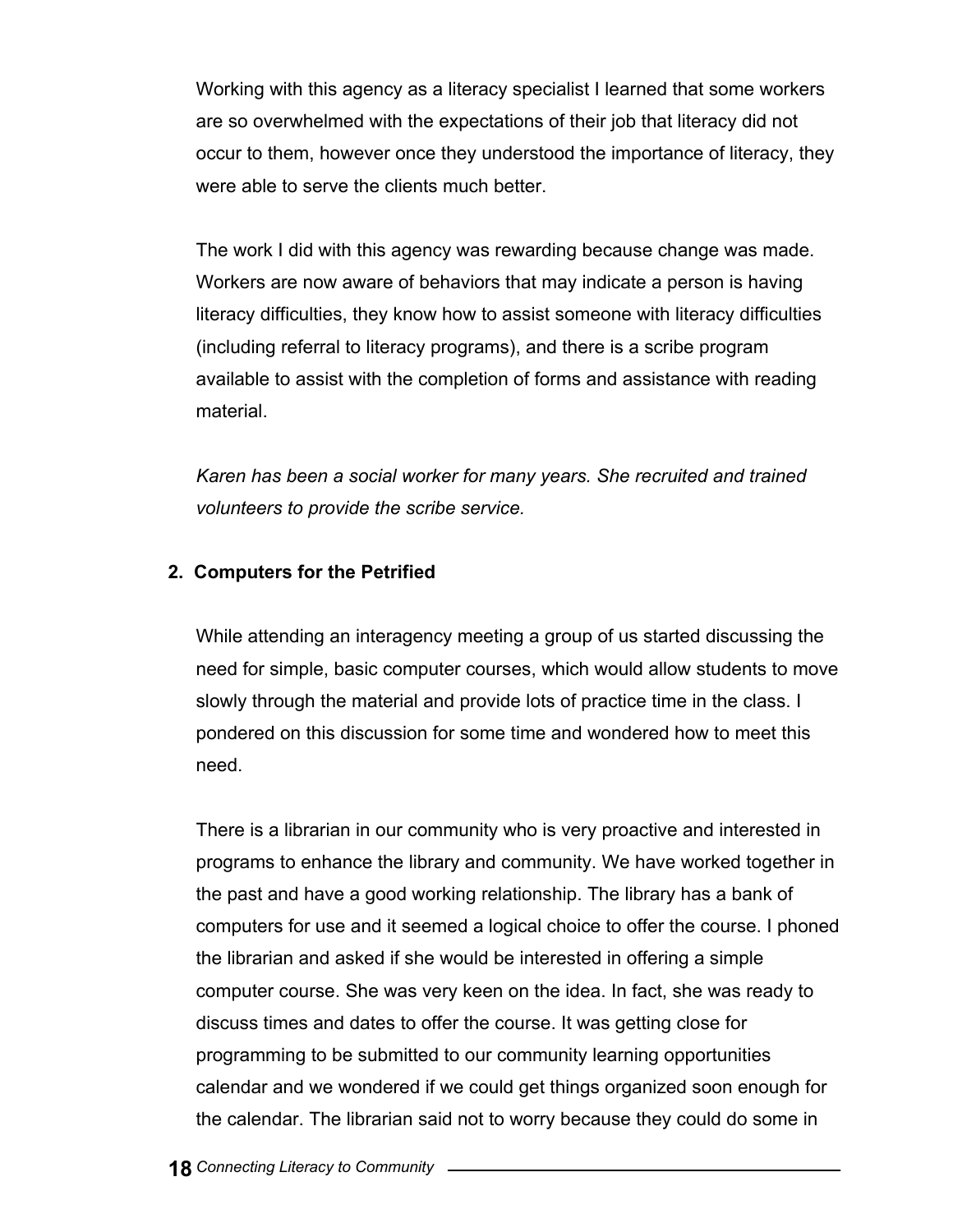house advertising and direct patrons to the course. As it turned out the details were worked out and the 8-week course was advertised in the calendar. About two weeks after the course calendar was distributed in the community, the class was full, and we began planning a second session in January.

After the first session was finished the librarian said that even the library board was impressed with the course and how it was meeting a real need in the community. They decided to waive the course fee for the next session in case it was a barrier for people taking the course. In January the course was again advertised in the community calendar, but by this time word had got out about the course and people started signing up before the calendar appeared. In a very short time the course was full and a waiting list was started. There were enough names on the waiting list to offer the course a third time.

Students felt that the repetition and the pace of the course built their confidence and skills. They left the course knowing how to use the computer. Many students felt confident enough to take some advanced computer classes. One student in the computer class registered in the adult literacy program as well as the family literacy program. The librarian and I began to discuss how to offer the course a third time, which would be in the fall. The CLC project would be finished by this time, but the library still wanted to offer the course. The librarian said they would find the money somehow to be able to offer the course again.

There are two things I feel that made this a successful partnership. One was the librarian herself. She understood the need even more than I did and was eager to offer the course. She was a definite driving force of getting the course off the ground. She set up the computers in a way that was easy for the students to use. She was willing to supply the materials we needed and was always around to assist as needed (such as when the computer was turned off accidentally and needed to have a password to get back into it). Without her assistance it would have been harder to offer the course. The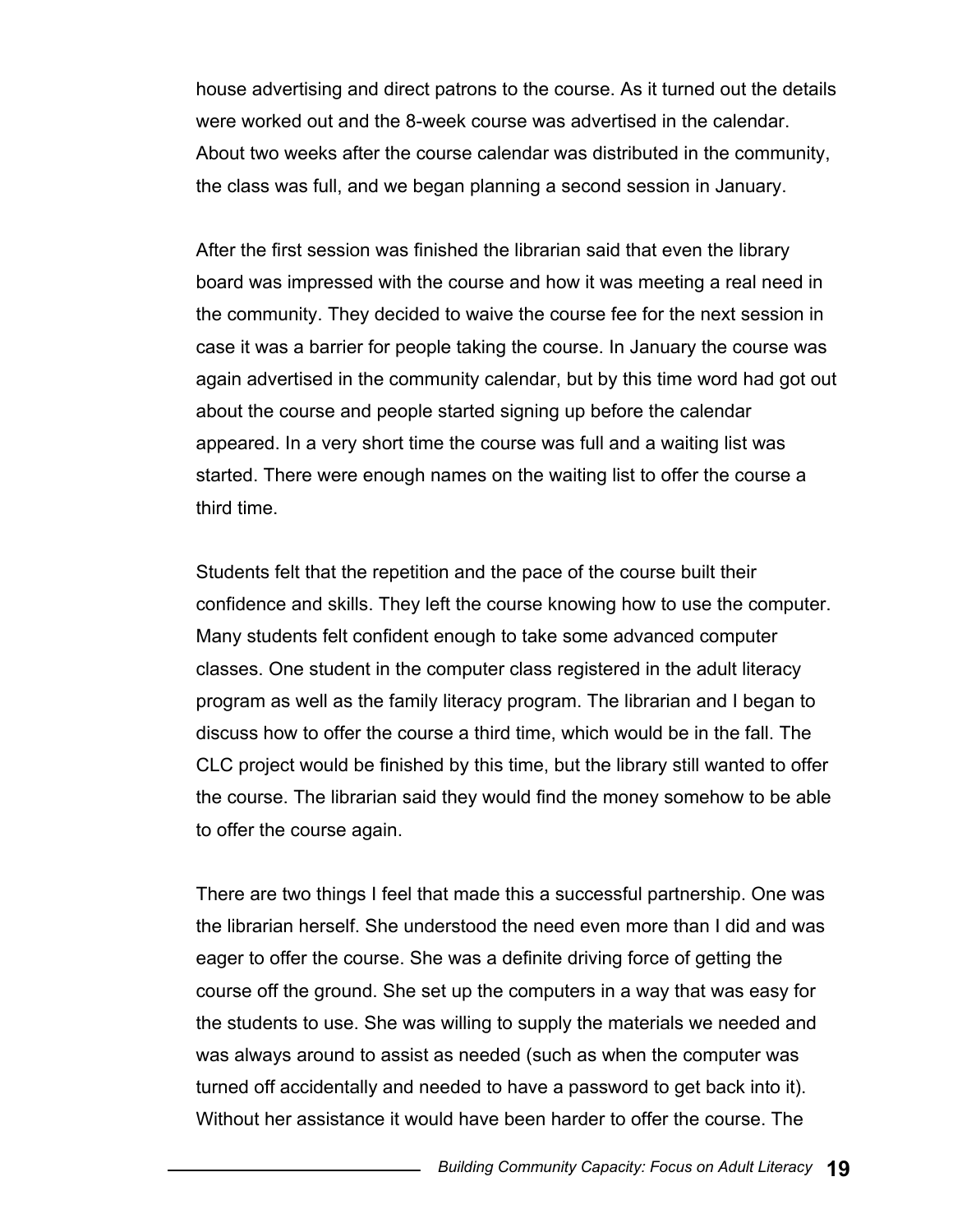other fact is that we were meeting a need in the community. There are a lot of computer classes being offered in the community even by the library. However, the librarian often noticed the frustration that some students had in the other courses. She knew first hand the need to offer a simple course to help build confidence and basic skills.

This partnership exceeded all my expectations. I had thought there might be a need in the community for such a course but I wasn't sure how it would be received. But thanks to help of the librarian we were able to offer a course that really filed a gap.

*Rebecca has been an adult literacy coordinator for many years. She created the curriculum for "Computers for the Petrified".* 

While it is clear that the CLC project has contributed to community capacity building in six communities in central and southern Alberta, the project has also contributed to the field of adult literacy. Much interest has been garnered among literacy practitioners and researchers about how to advance adult literacy throughout and across communities. Currently in Alberta there is a strong desire to develop a professional development opportunity for literacy practitioners (and other service providers) to learn how to apply a literacy specialist approach in their own communities that will raise awareness of adult literacy and improve accessibility to all the services in the community for people with limited literacy.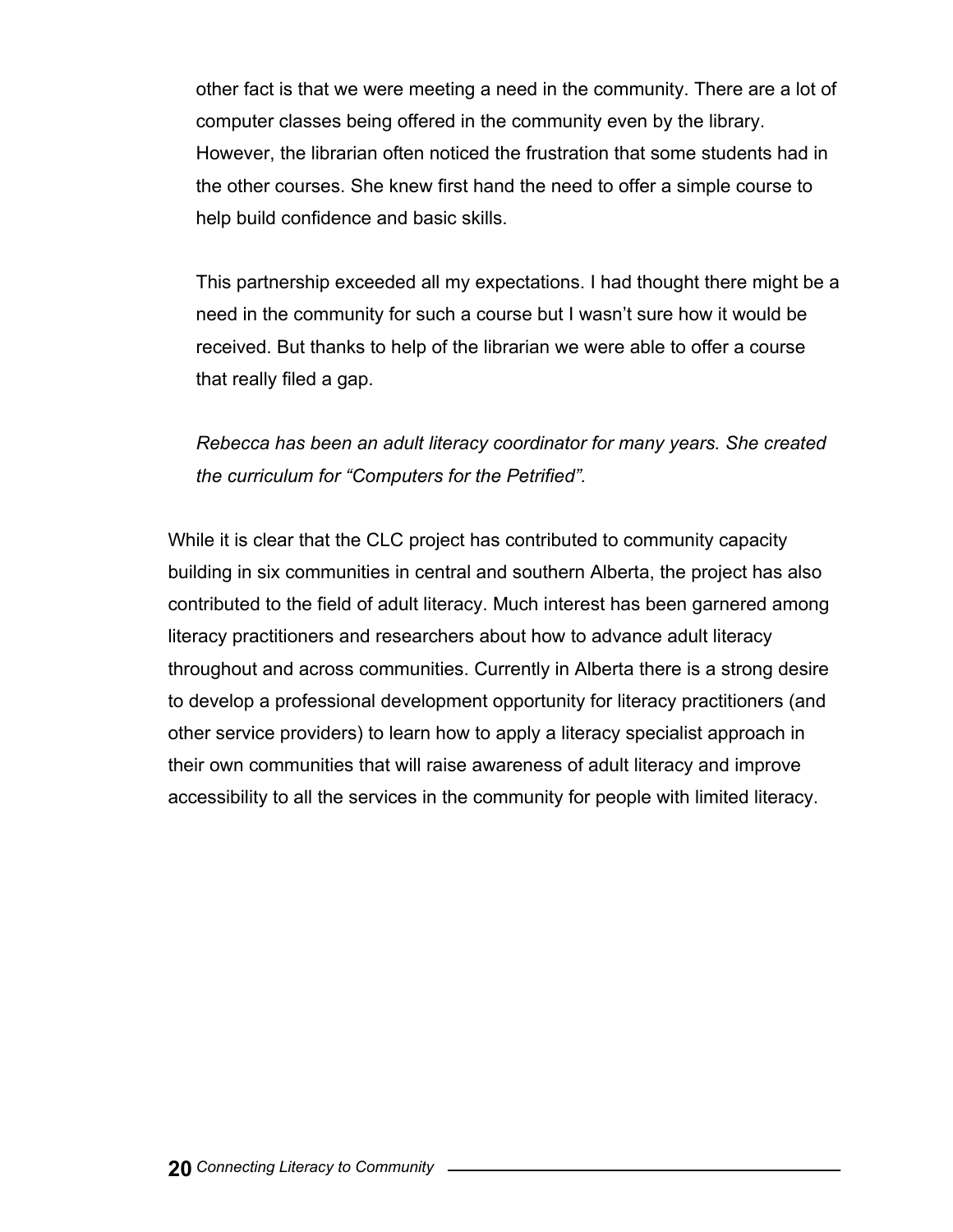## <span id="page-25-0"></span>**Part Two-Things to Try**

#### **The Significance of Values**

Trying new things can feel like going on a trip to a place that you have never been. You start to get ready by focusing on what you need to take to do the things you want to do. This was very much how we started our work in each community. We began with looking at what type of information we needed to offer, all the different ways to make contact with agencies and interagency groups, and what we needed to know about adult literacy and the communities we were entering. We focused on the practical and tangible. However, every decision we made about how to connect with our communities was influenced by our values about the work we were taking on.

We did not start the project with articulating our values about adult literacy and the communities we worked in, yet over time it became apparent that we needed to explore what we felt and thought about literacy and about community. In other words, it became clear to us how much our values influenced how we went about doing our work as literacy specialists.

As a team, we shared what we valued about adult literacy and the communities we worked (and for most of us, live) in. We agreed that being committed to our communities and being passionate about adult literacy as a social issue (rather than an individual's problem) fueled the way we connected with service providers, learners, volunteers and other members of the community. We strongly recommend that you take time to explore, reflect upon, and converse about your values about adult literacy and your community. Two questions to get you started might be:

1. What do you value about literacy and adult literacy work?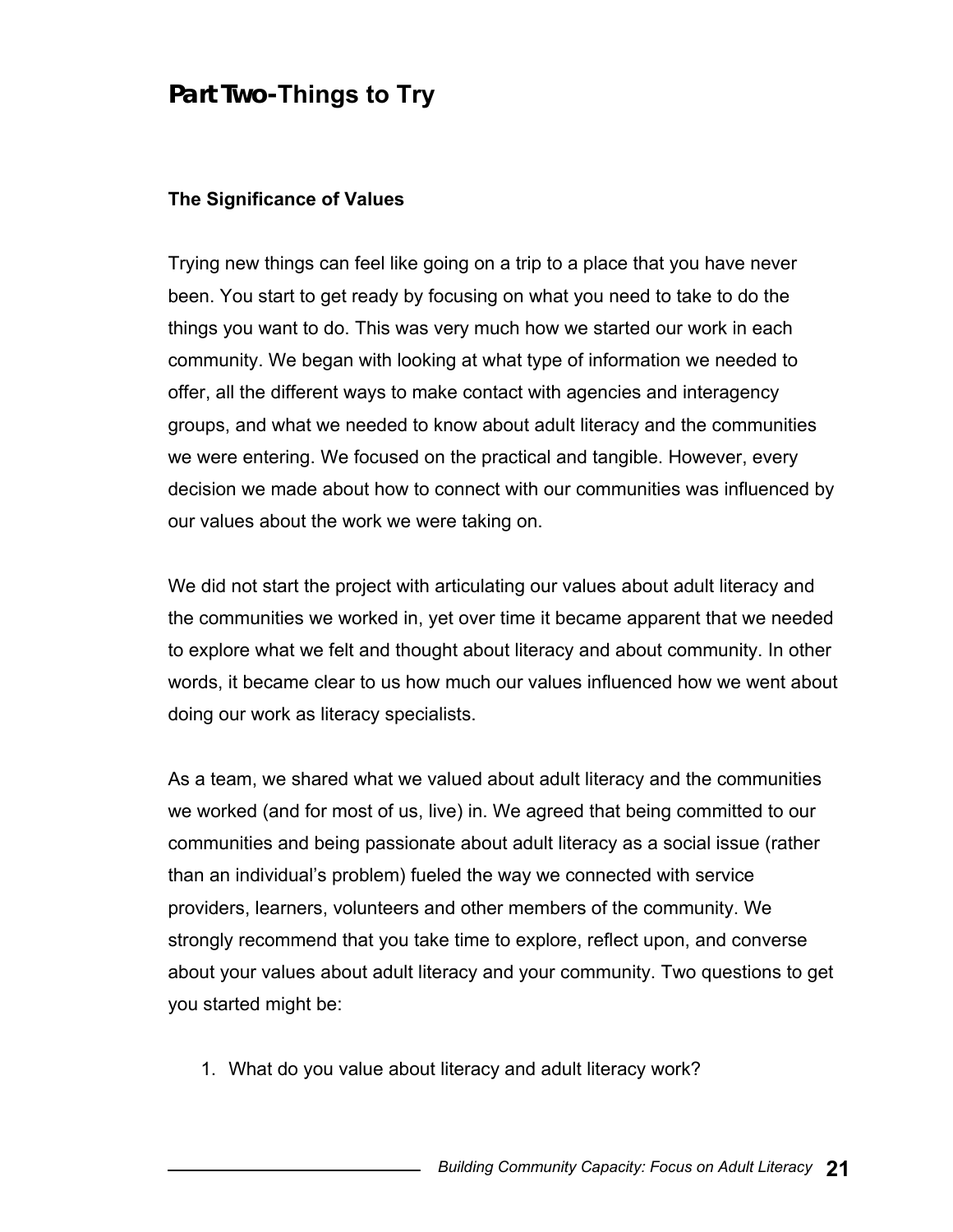<span id="page-26-0"></span>2. What do you value about the community that you work in?

Thinking about the interconnections between values and work is not just a onetime event. It is useful to periodically take time to reflect on this because things change in communities, and values shift as well.

### **Study, Learn, and Do - Adult Literacy focused Community Development and Capacity Building**

One of our challenges as literacy specialists was trying to attach concepts of community development and community capacity building to adult literacy. A key question that we wrestled with in our effort to connect these concepts was:

How can we, as literacy specialists, do community development work that will contribute to community capacity and address the adult literacy needs of each of these unique communities?

Our efforts to find the answer to this question required us to read (STUDY) articles, books and other resources, to LEARN more about our communities, and just to dive in and DO the work.

#### **Study – Reading and Reflecting**

Along with the key tool for the project, *The Literacy Audit Kit***,** we found the following publications on adult literacy, community development and capacity building very informative:

- Canada Information Office (2000). *Issues and Challenges in Communicating with Less Literate Canadians.*
- Hayden, R. & Sanders, M. (1998). *Community Service Providers as Literacy Facilitators: A Pilot Project.*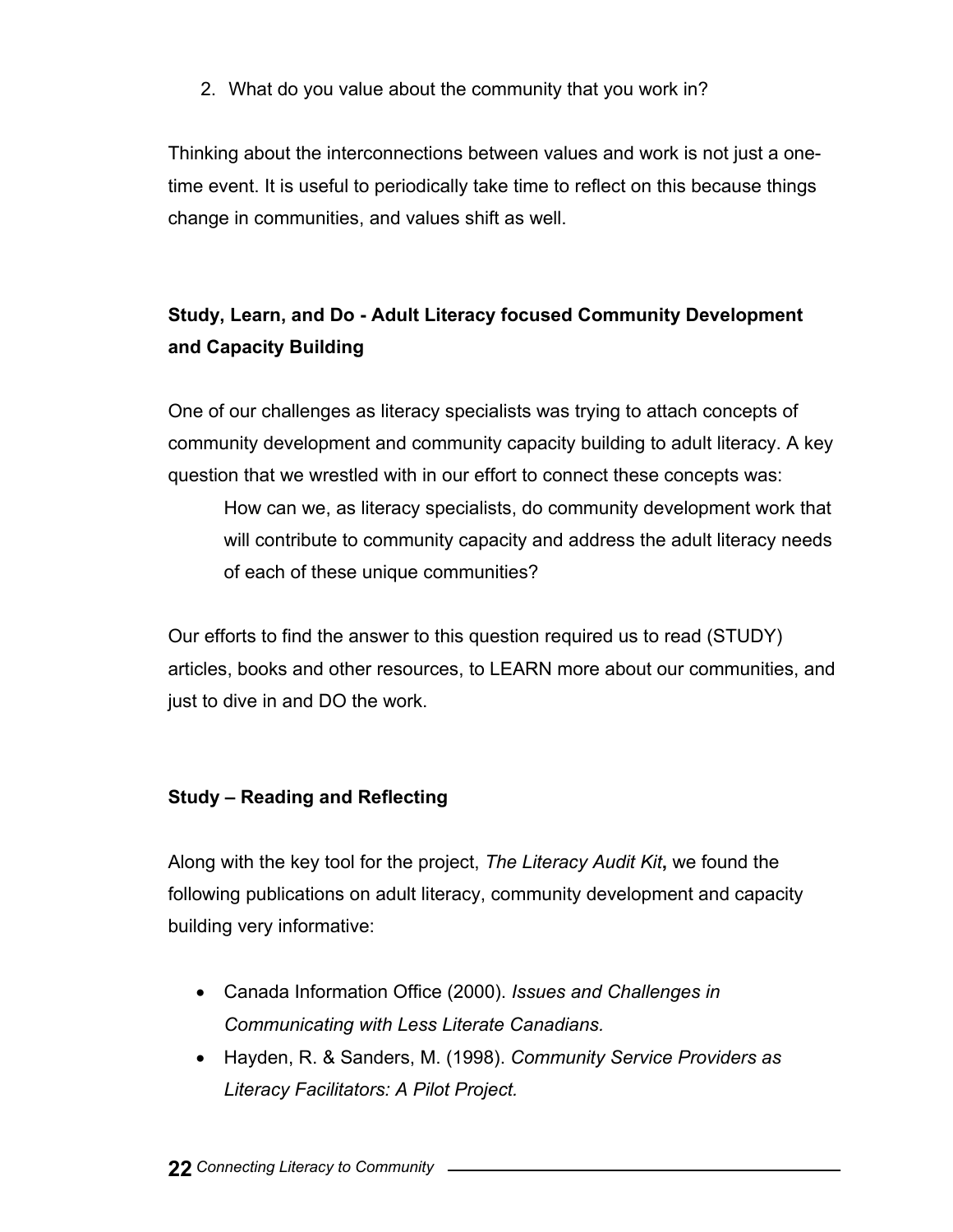- Smythe, S. & Weinstein. (2000). *Weaving Literacy into Family and Community Life.*
- Taylor, M. (2001). *Adult Literacy Now.*
- Vasily, L. and Steele, V. (1996) *Perspectives on a Community Development Approach to Adult Literacy Education in New York State.*

*Adult Literacy Now* presents an emerging approach to literacy called "New Literacy Studies"<sup>3</sup> which focuses on literacy in people's everyday lives, and promotes the idea of literacy as social practice. Thinking about literacy beyond a skill set shifts the view from the page to the social context of everyday living.

Two other good resources are *The Community Development Handbook* and *The Partnership Handbook,* published by HRDC.

From our reading and reflection we learned that:

- The CLC project, as a whole, is a community development initiative, it was a planned process for long-term positive outcomes; it was inclusive, equitable and respectful of diversity, grounded in the experiences of those in the community and it leads to best practice. $4$
- The role of the literacy specialist is an agent for community capacity building in that our work highlighted existing strengths and abilities of people, groups and organizations, and supported them to take action that would contribute to healthy and sustainable communities; capacity involves people's skills, knowledge, experience, motivation and leadership, and organizations and communities policies, systems, infrastructure, wellness and health, and economic and financial resources.<sup>5</sup>

 3 Hamilton, M. (2000) Sustainable Literacies and the Ecology of Lifelong Learning.

<sup>4</sup> Frank, F. Smith, A. (1999) The Community Development Handbook.

<sup>&</sup>lt;sup>5</sup> Frank, F. Smith, A. (1999) The Community Development Handbook.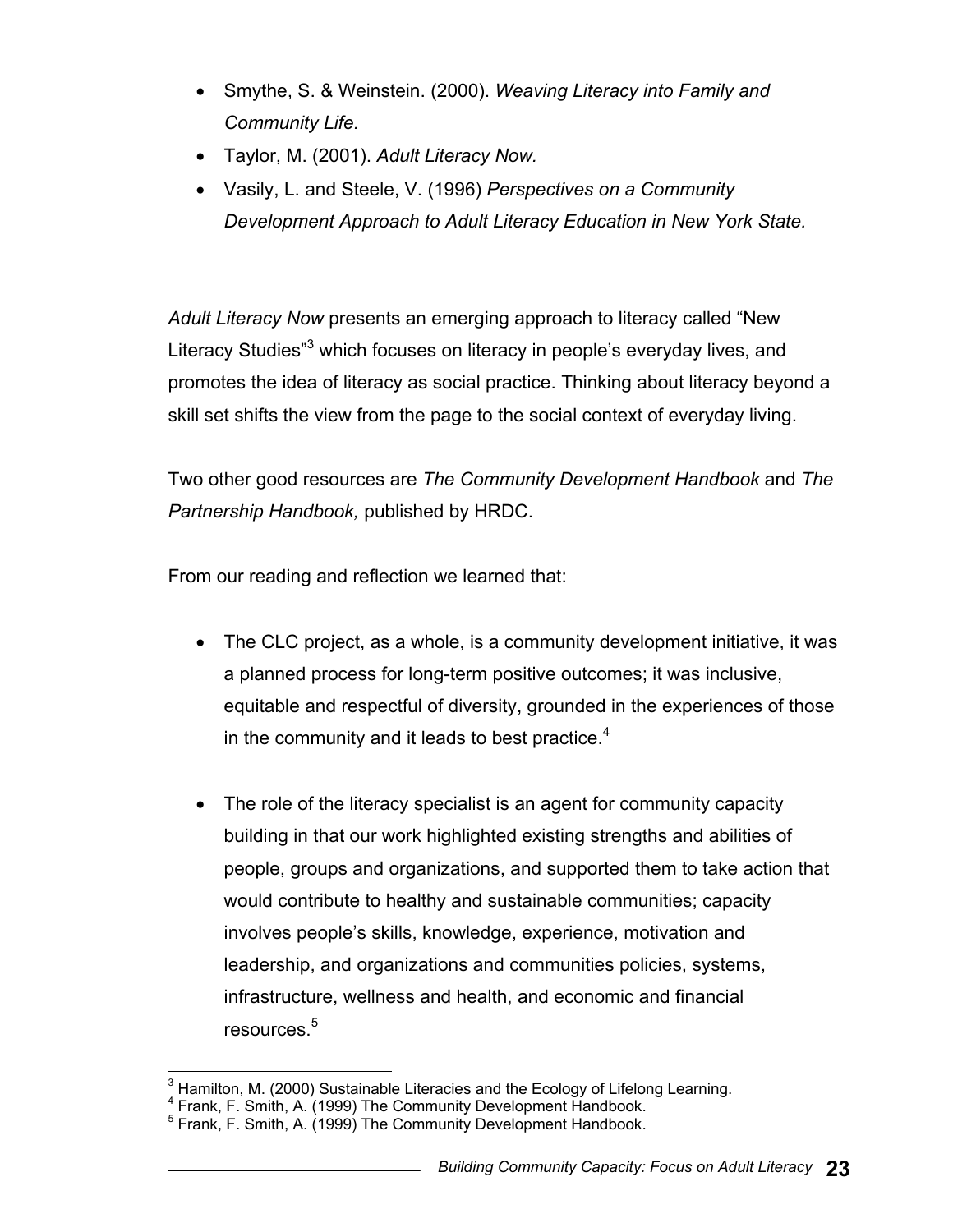<span id="page-28-0"></span>As literacy specialists we shared our common understanding about doing community development and capacity building for adult literacy. We felt that it involved an awareness of the community and how it works and, with a sense of responsibility to the community, our job was to actively participate in work, events, conversations, and initiatives that focused on literacy and were good for the community.

We strongly recommend that you find some articles, books, or other references that can help you successfully land these concepts on the ground in your community.

#### **Learn - Looking for Literacy**

Knowing what literacy assets and gaps currently exist in your community is crucial to do literacy specialist work. Shortly after the CLC project began we looked for literacy in each community by doing an assessment of existing literacy programs and literacy friendly services. Our approach was supportive and informal and occurred over a two-three month period. This was not a rigorous or comprehensive needs assessment, it was more of an environmental scan.

The purpose of doing a literacy assessment is to identify local literacy providers (adult, family, and child), to find community organizations and groups who work with people with limited literacy, and to promote the idea that adult literacy is relevant to everyone in the community. A very important reason to do a literacy assets and gaps assessment is to ignite people take action.

Steps in conducting a literacy assets and gaps assessment:

1. Make a list of literacy programs. Check the yellow pages under "learn", look through continuing education calendars, local newspapers and newsletters, and community services directories.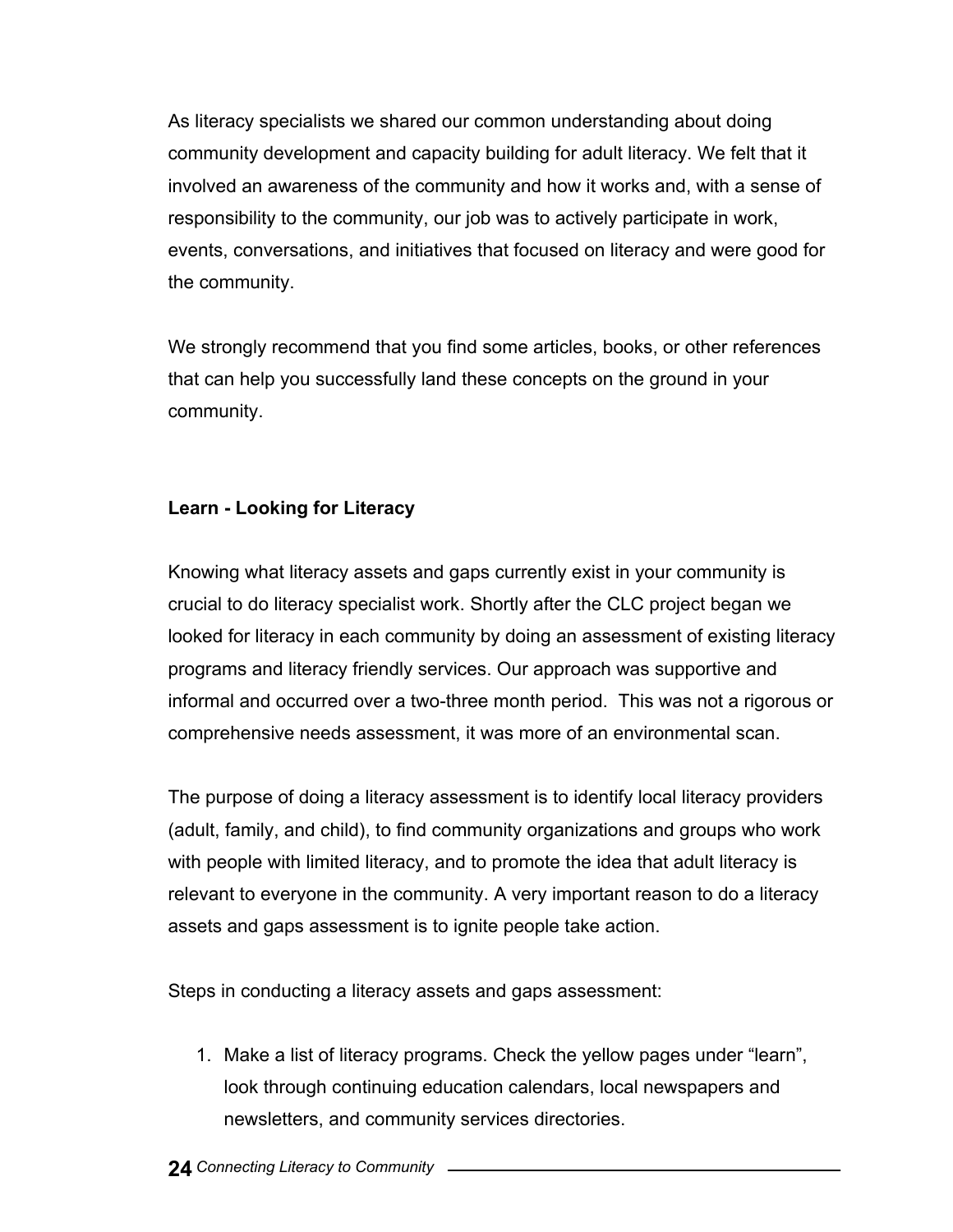- 2. Make a list of literacy friendly organizations. These are community services that have purposefully incorporated positive literacy practices into their programs and services such as writing brochures in plain language.
- 3. Make a list of literacy supporters, which can include funders of and donors to literacy programs, active leaders in literacy, and local politicians or celebrities that speak out for literacy.
- 4. Identify demographics in your community that are linked with low literacy, such as: less than a high school diploma, less than a grade nine education, low-income household, and single parent household. Other demographics that can be related to literacy might be aboriginal and English as a second language.

Once you have identified this information, make a list of organizations that provide services to those who may be included in the above demographics. This will include community services such as social, health, education and legal services, plus cultural and recreation services that target people who are economically and educationally marginalized. Don't be surprised if this is a very long list.

- 5. When you have completed the above four lists (some agencies may be included in more than one list), you can reorganize them under the following headings:
	- Direct Literacy Programs (see #1)
	- Literacy Supporters (see #2 and#3)
	- Services with clients (and/or workers) who experience literacy barriers (see #4)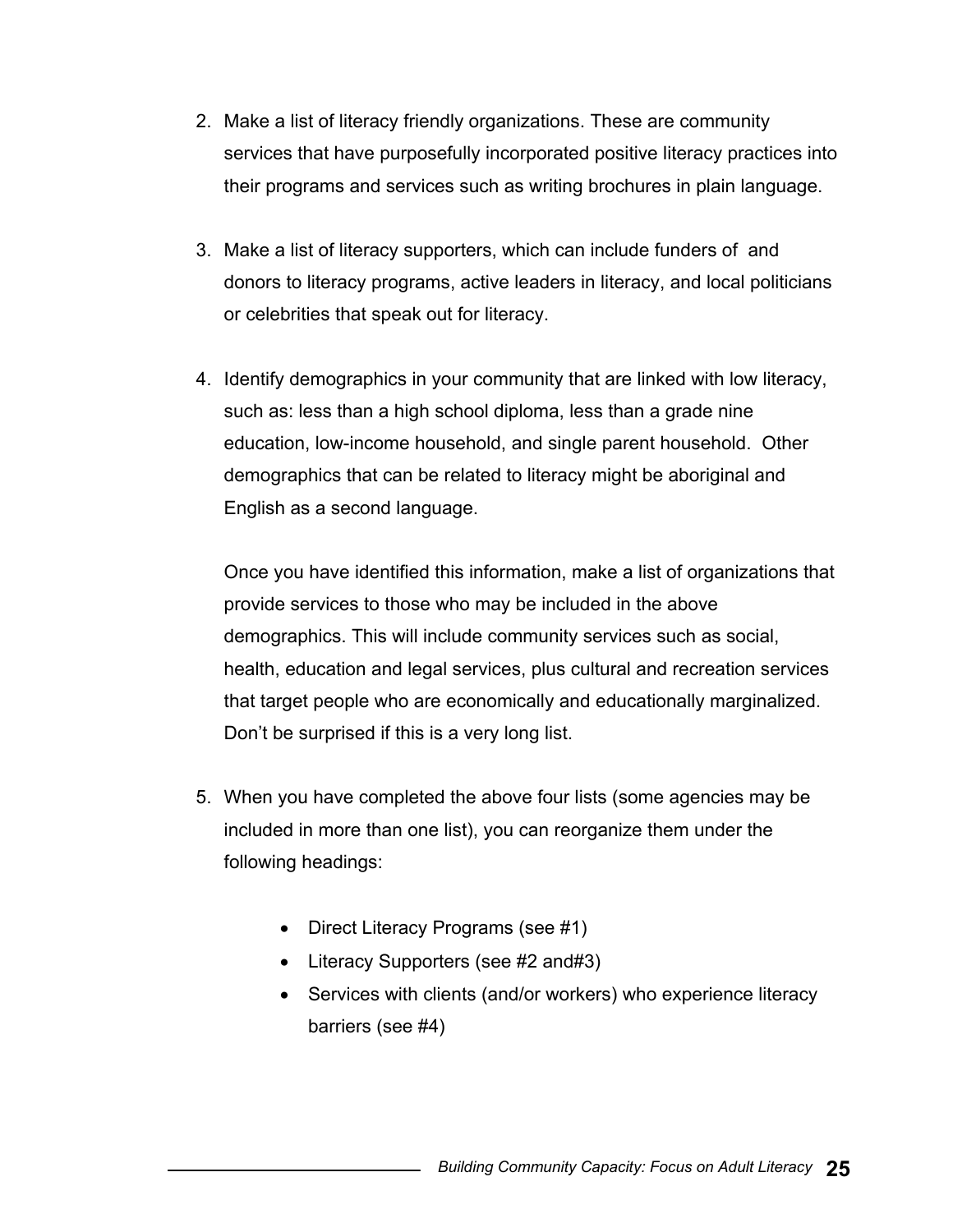- 6. Now that you probably have listed almost all the community services in you community, you can select a number of them to contact to learn about what they know about literacy.
- 7. You are now ready to design the questions you will ask to find out what service providers know about literacy, what they are doing about literacy in their organization, and what literacy programs they think are needed in the community. Some questions we asked in the CLC project were:
	- What literacy programs or initiatives do you know of in your community?
	- Who are your clients, and what literacy skills do they need in order to use your services?
	- What literacy programs or initiatives would you like to see in your community?
	- Describe how your organization might contribute to literacy programs or initiatives.
- 8. After you have decided upon the questions, have one or two literacy practitioners and supporters review them. We recommend that you build strong relationships with these organizations and individuals as they are your allies and they can help you with the assessment, and with promoting literacy across the community.
- 9. Next you need to decide how you will gather the data: will you ask inperson, over the phone, through email, and/or a written survey (see Appendix A – Assets and Gaps Survey), will you ask people in a group setting and/or individually? Will you include volunteers as well as service providers? It is good to get your allies involved in helping you plan how you will gather the information.

*Hint:* Plan to gather data in ways that are convenient (that will not significantly add to your workload or to the service providers), such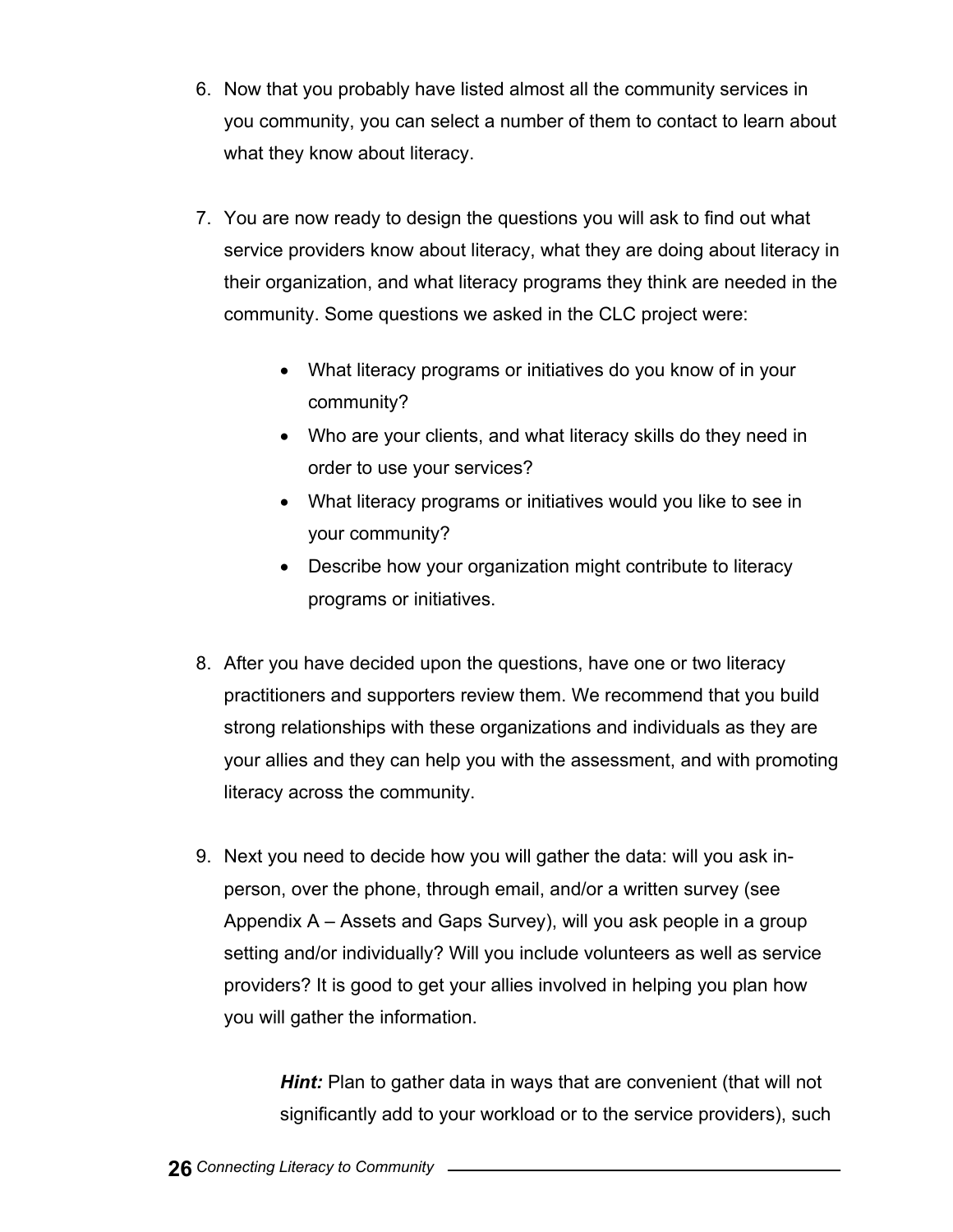as hand out a written survey at interagency meetings, email or fax the survey to the mailing list of the interagency group, or if you are meeting with an organization you can ask the questions at the end of the meeting. You can also contact service providers directly on the phone. We gathered information through conversations (part of meetings and phone calls), and a written survey at interagency meetings and email.

*Reminder:* This is not a comprehensive assessment, you do not need to gather an extensive amount. Don't forget to include your own knowledge about where literacy is at in your community.

10. Once you have gathered all your data, compile all the responses for each question and then condense similar responses. You can organize the results under the following headings: Assets, Gaps, Suggestions to build assets (see Appendix B – Literacy Assessment).

When the assessment is done, there are a number of things you can do with this information. Some suggestions are:

- Share the results at the interagency meeting, and promote all the literacy programs in the community. This is a good opportunity to increase awareness of what programs exists and, most importantly how people can access them.
- Approach a literacy supporter to explore potential action that can be taken immediately.

*In one community an identified gap was a GED (general equivalency diploma) preparation course. The local literacy program knew that there was a need, and the literacy specialist developed a formal partnership with them to meet this need. There was such a positive response to the course that the literacy program, with the help of the*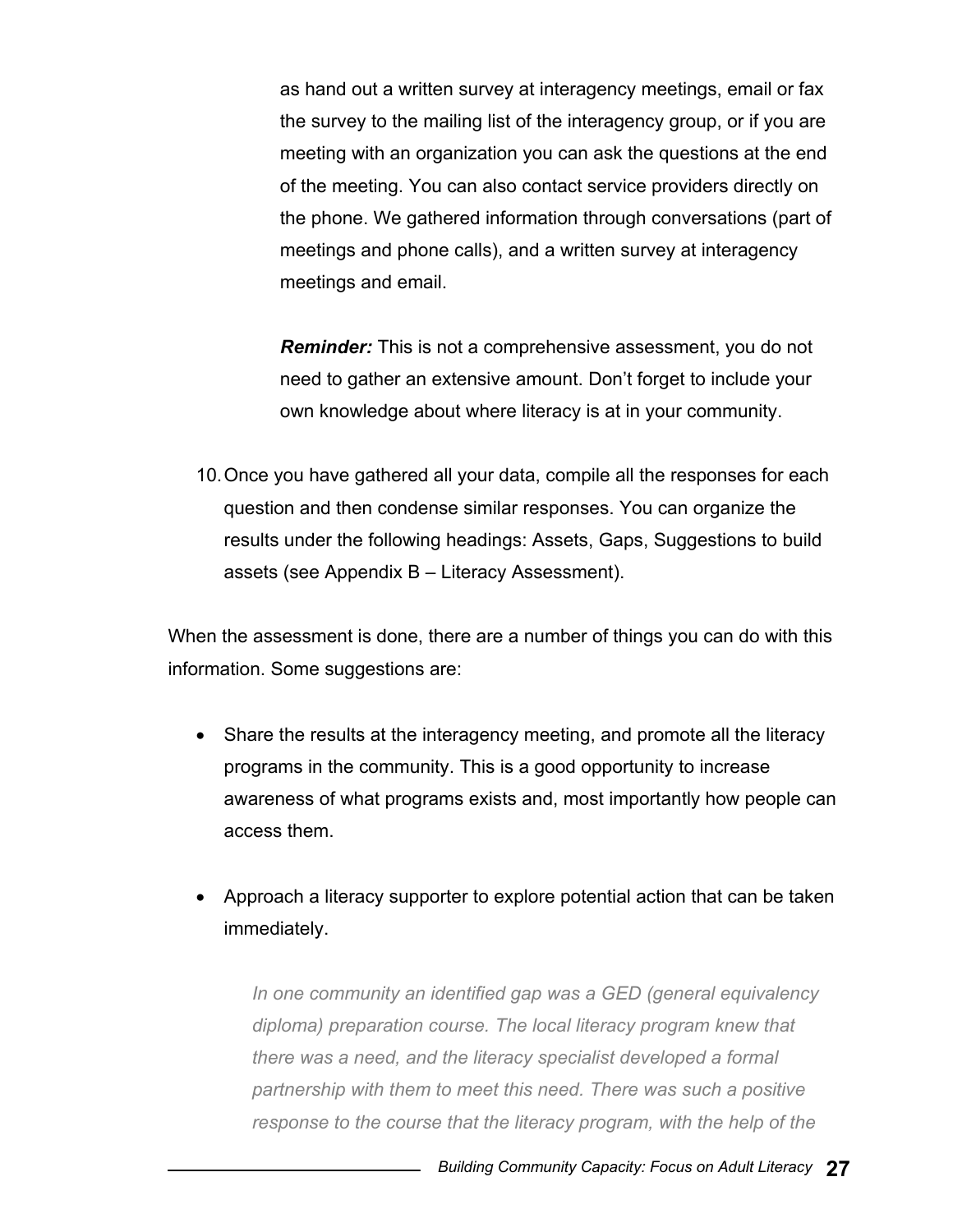<span id="page-32-0"></span>*literacy specialist successfully secured funding to continue to offer the course after the CLC project ended.* 

- Offer to facilitate workshops to organizations to increase literacy awareness among staff and volunteers.
- Bring organizations together to share resources and possibly build partnerships.

*The literacy specialist brought three organizations together: two worked with people who were in conflict with the law and had low literacy, and one was a family literacy program. At the meeting they learned more about each other's programs and brainstormed ways to share resources and information and work closer together.* 

• Use the assessment for your program planning.

From our experience, the assessment benefited our work by spreading the word about literacy throughout the community, igniting action among service providers to learn more about adult literacy, and it helped us focus on certain areas (e.g. seniors, young adults) in our communities.

#### **Do**

Much of what we learned about community development and capacity building came from actually doing the work. Participating in interagency meetings, providing presentations and workshops, and joining planning committees for community resource fairs, are examples of doing the work.

We learned that we needed to clearly convey that we work with, not for people and organizations. Offer your services as a consultant and facilitator. It is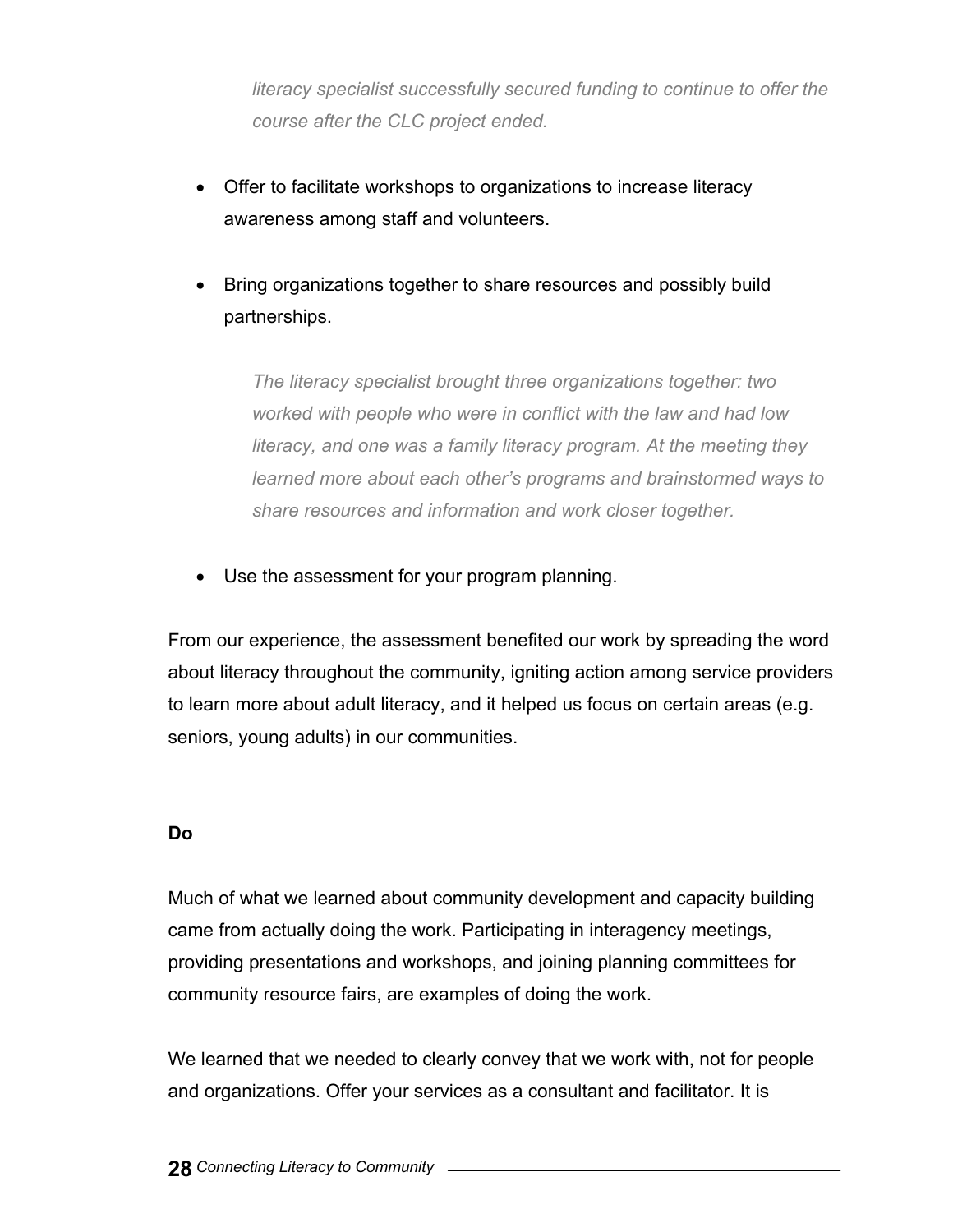<span id="page-33-0"></span>important to know that you are not a contractor. Working with service providers to make changes within their own organization is capacity building. We learned that building community capacity happens when we pass along our knowledge and tools. Our work was successful when we gave it away.

We also learned that an important way to build community capacity was to acknowledge the positive things people and organizations were doing instead of looking at what they were not doing.

*Explaining to clients how to get to the organization by describing landmarks as well as street names is a positive literacy practice. Although many would just call this good service, it is also literacy friendly because of including non-print indicators of how to get to an agency.* 

We emphasized that just by providing quality client service there is already some degree of positive literacy practices in existence in their workplace. This is sometimes called a strengths-based approach, which always looks first at the things people and organizations are doing well, and builds on them.

#### **Do - Making Contact – What to Consider**

Where to start? Who to contact? What to say? We asked all of these questions when we began the project, and part of our puzzlement was the need to sort out exactly what our job as literacy specialist was. Thus the most important question we had to answer first was: What did we have to offer? It might be a good idea to take some time and write out what you can offer to your community. You will need to consider your resources and limits:

- Time to study what you need to learn more about to do this work (this may also include professional development opportunities)
- Time to gather resources for the different services you will offer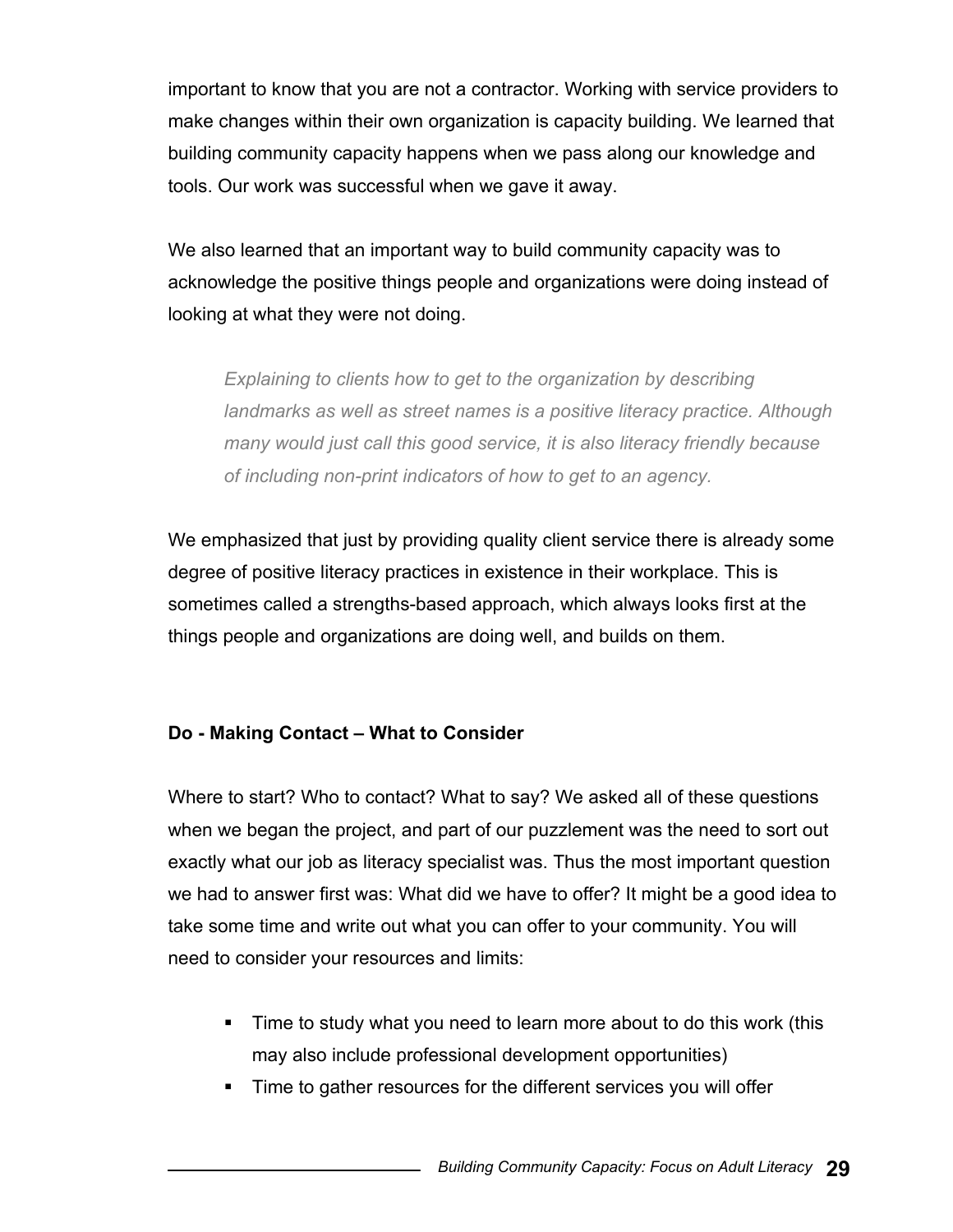- Time to produce a flyer, brochure, or information card about what your services are (see Appendix C – CLC project information card)
- Time to prepare for presentations, workshops and audits
- Time to give presentations, facilitate workshops and audits, and provide other assistance to organizations, inter-agencies and community groups
- **Time to support individuals to connect with literacy programs.**
- Time to reflect upon, and revise your services
- Financial resources required to do any and all of the above
- Other workplace support to do any and all of the above

Remember that community development and capacity building work is quite fluid and usually without clear parameters. This means that you may not be able to identify absolutely everything you can offer the community, however it is good to identify a few things you will offer, such as:

- **EXECUTE:** Literacy awareness presentations to agencies and community groups
- Workshops on literacy awareness and sensitivity, or plain language
- Audit and action planning
- Formal partnerships

With this in mind you will be as ready as we were at the start of the project, so go ahead and dive in and start talking about how you can assist service providers understand the link between adult literacy and community services.

#### **Do – Making Contact - Interagency Meetings**

Attending interagency meetings is a good place to begin introducing your services. We found it effective to begin with emphasizing that:

- What the project is about is access to community services for people with limited literacy
- Our services were free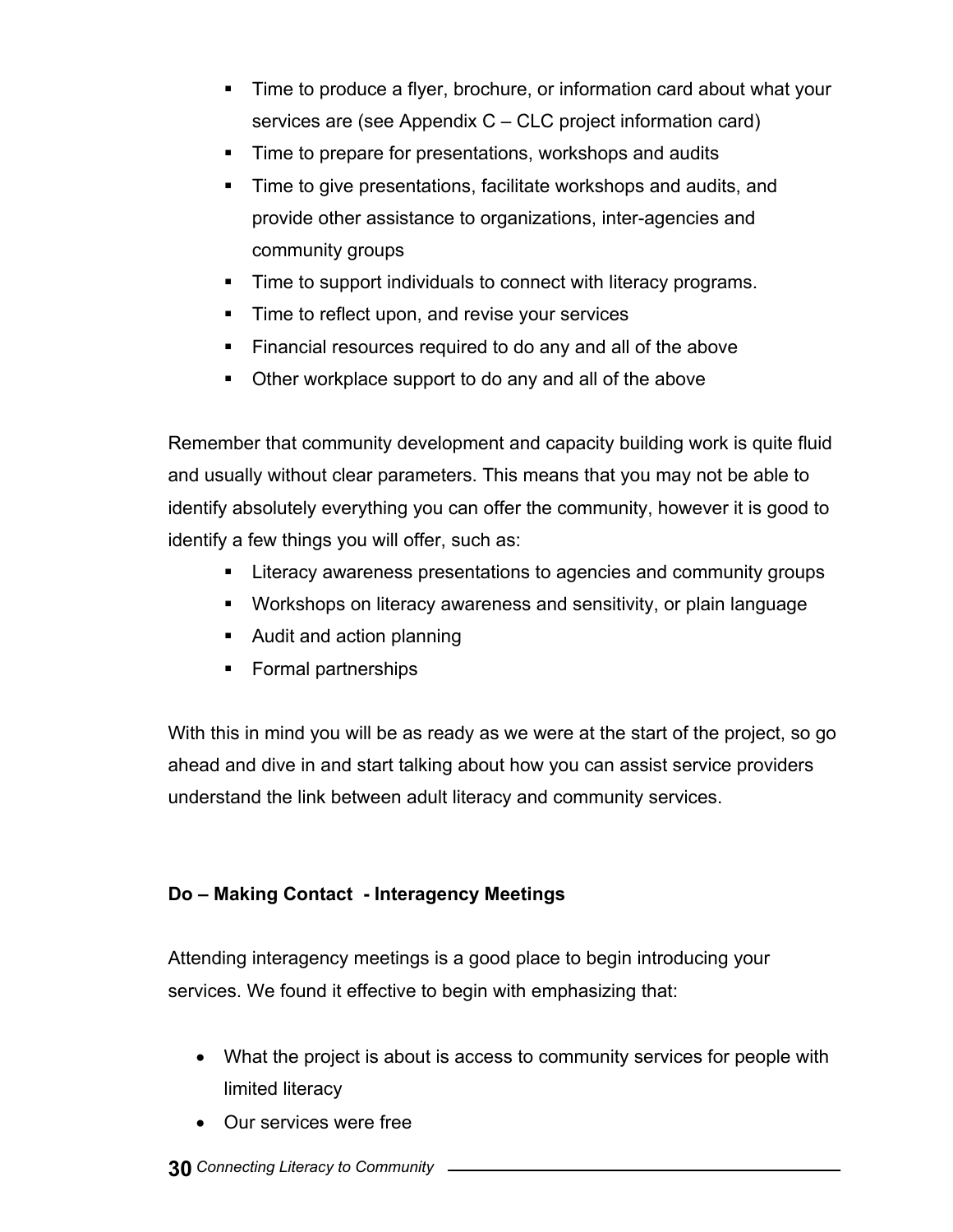• Organizations were probably already doing things that were literacy friendly because being literacy friendly is part of providing quality services

We presented our services as professional development opportunities for agency staff and volunteers. We distributed our business cards and project information cards to service providers. Some of us scripted how we would introduce the project to the community. We would usually get some immediate response from individuals at the meeting, and it is a good idea to get their business card before leaving the meeting.

At interagency meetings you can:

- Distribute Literacy is for Life Fact Sheets $^6$  (e.g. literacy and poverty) and encourage service providers to discuss with their co-workers how they support their clients with reading and writing tasks such as filling out forms or reading program brochures
- Offer to do a presentation for organizations on what people with limited literacy experience when accessing community services and how they can reduce literacy barriers to their services
- Distribute English Express<sup>7</sup> newspaper and encourage service providers to add them to the reading material in the waiting areas of their organizations
- Talk about literacy barriers in people's everyday lives, and how they can contribute to removing such barriers, by simply offering to help clients fill out forms
- Distribute Literacy Help Line of Alberta $8$  bookmarks or brochure

 $\overline{a}$ <sup>6</sup> Movement for Canadian Literacy Fact Sheets, http://www.literacy.ca/litand/litand.htm<br>7 English Express is published by Alberta Learning, contact editor@englishexpress.co. <sup>7</sup> English Express is published by Alberta Learning, contact [editor@englishexpress.ca](mailto:editor@englishexpress.ca)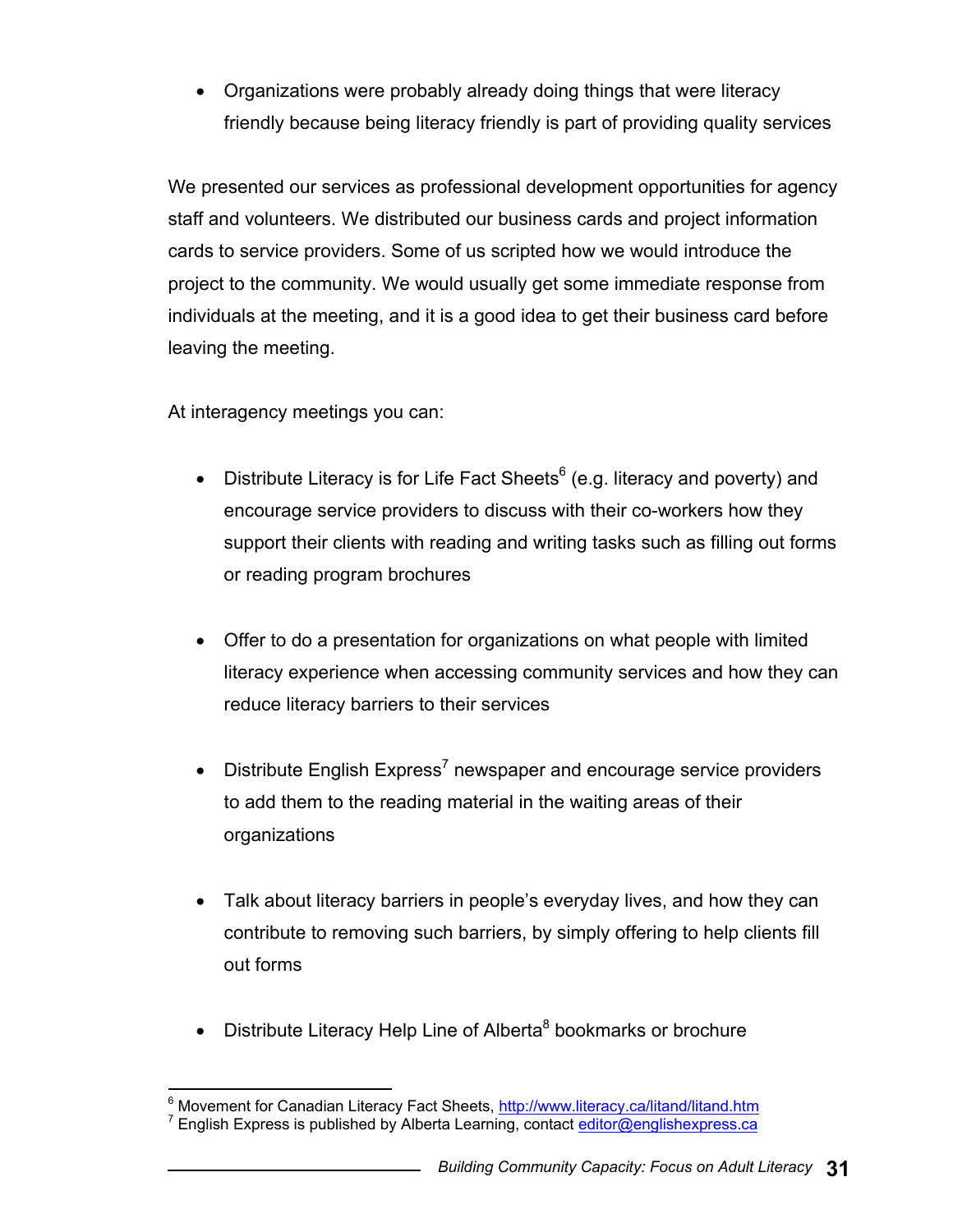- Use the word "us" instead of "we and them" to demonstrate that all of us have a range of literacy skills, some stronger than others (e.g. reading text compared to doing calculus) and that no one has perfect literacy skills for every situation
- Relate literacy to other issues of equality and discrimination (e.g. disability, racism). This will help challenge the assumption that literacy is an individual problem, and show how it is a social issue
- Show the video "Literacy Matters" from the Literacy Audit Kit

After interagency meetings you can:

• Contact those who had expressed an interest in literacy and offer to come to their organization to discuss what services you can offer that would best serve their particular agency. We found that visiting an organization would usually result in a planned workshop or presentation for their staff. This can also be done by phone.

Follow up is very important, even if it is a thank you phone call or email to the chair of the interagency group. We found that when services providers and other members of the community began to look at literacy in their personal and work lives, they were eager to take action to make positive literacy changes.

# **Do – Making Contact – Cold Calls**

Making cold calls was something we were not very comfortable doing in the beginning of the project, but over time they became easier. We contacted

enderse Literacy Help Line of Alberta is a free province wide phone line for information on literacy<br>Butteracy Help Line of Alberta is a free province wide phone line for information on literacy programs in Alberta – 1-800-767-3231, see Literacy Alberta in the References for further information.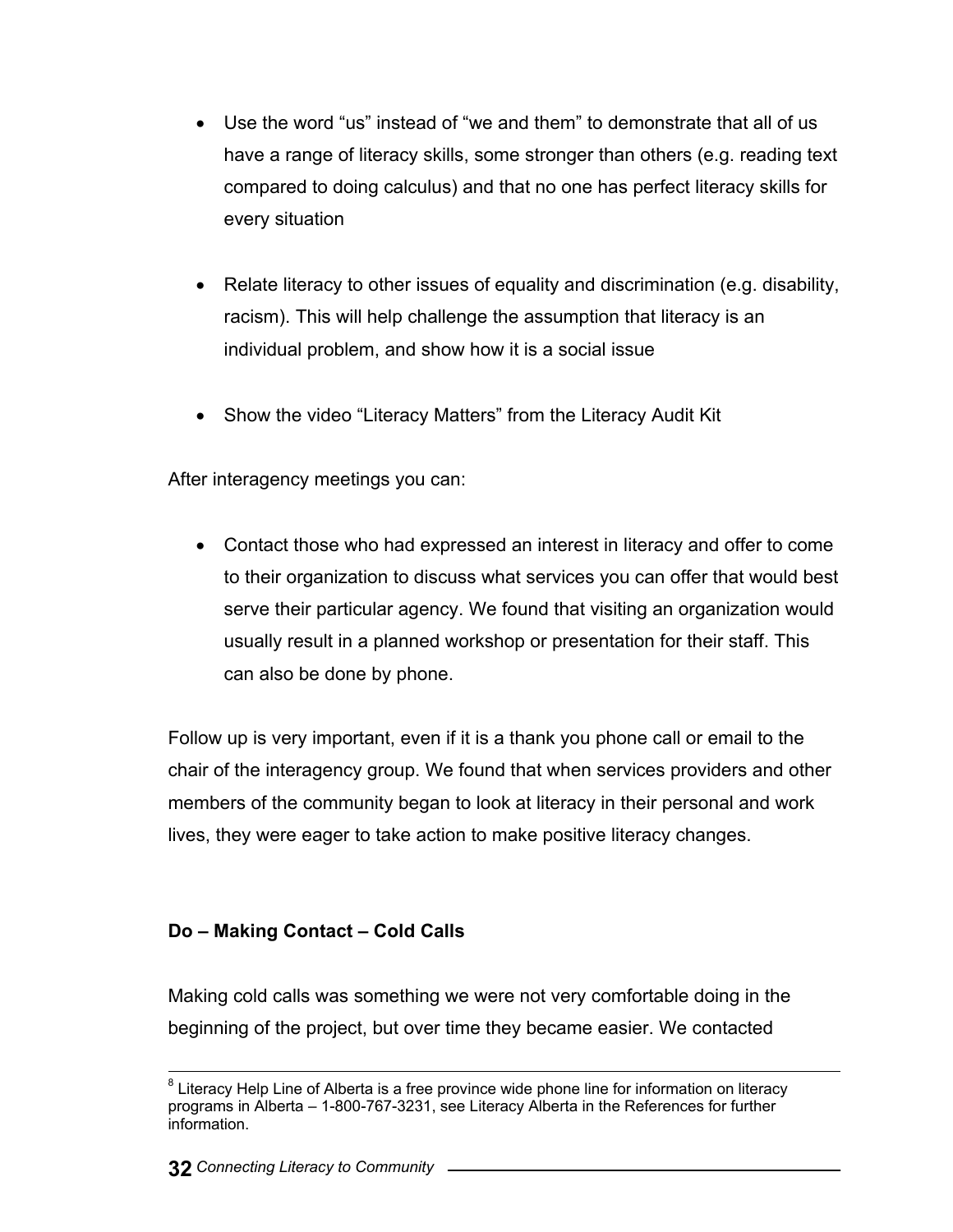agencies that served people with limited literacy as indicated from the assets and gaps assessment.

To prepare for a cold call:

- Gather information about the agency or service such as the person's name and title of whom you want to contact, and the agency's programs and services.
- Write down what you plan to say.

*Hello, I am \_\_\_ from \_\_\_\_\_ and we have initiated a professional development service for community agencies to help staff and volunteers better serve clients with limited literacy. We developed this service for community-based organizations because adults with low literacy most likely access community services such as yours, and ideally should be able to access programs and services without having difficulty with filling out forms and reading brochures.* 

It is often a good idea to mention what work you have done with other agencies, that the service is free (or if there is a fee), and any connection you have with agencies that they partner or collaborate with. Acknowledging relationships, such as those you have with another agency that has a connection with this agency, will convey a sense of legitimacy and relevance.

You may want to write a letter prior to making the first phone call (see Appendix D – Invitation letter).

We learned that when we contacted agencies we had to follow their pace. This meant that sometimes an organization was not ready to engage in the project and it might be months before this agency requests a workshop or presentation. Making the first contact with a spirit of openness and availability that fits the needs of the organization was an important lesson for us.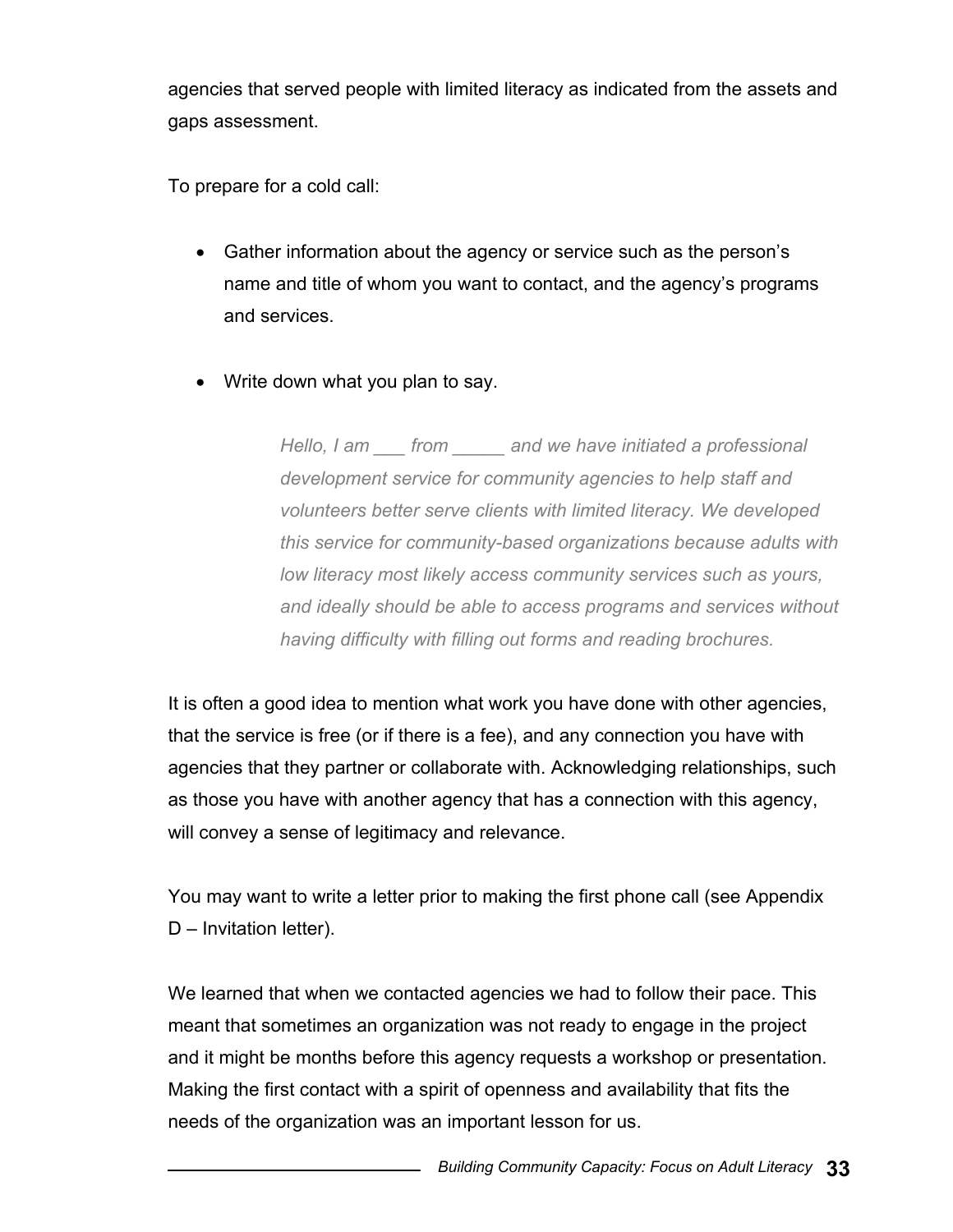*A literacy specialist contacted one organization at the beginning of the project, and had a meeting with one staff member where a plain language workshop was planned. The workshop did not happen. During the last two months of the project (almost two years later) the agency contacted the literacy specialist and requested an awareness and sensitivity workshop which lead to an audit with two more workshops (plain language and verbal communication) as part of their action plan. This was a great reminder to us to keep a spirit of openness as this was not about whether the agency was interested or not, rather it was about the readiness of the agency to commit to making long term changes in their services.* 

We encourage you to make contact with service providers and begin talking about literacy. Remember to leave the door open for when they are ready to reconnect with you.

# **Do - Presentations**

We used presentations primarily to introduce the project and increase literacy awareness. Presentations often lead to providing a literacy audit and other workshops:

We emphasized the following in the presentations:

- Nearly half of Canadian and over one third of Alberta adults struggle with reading and writing.
- When it comes to adults, literacy tends to be invisible, it is overlooked in general (not seen as a social issue, no public profile) and well hidden in particular (individuals tend to cover up that they can't read or write well).
- Demystify literacy, move from "us and them" to "we". How we feel about our literacy abilities depends on the situation, such as reading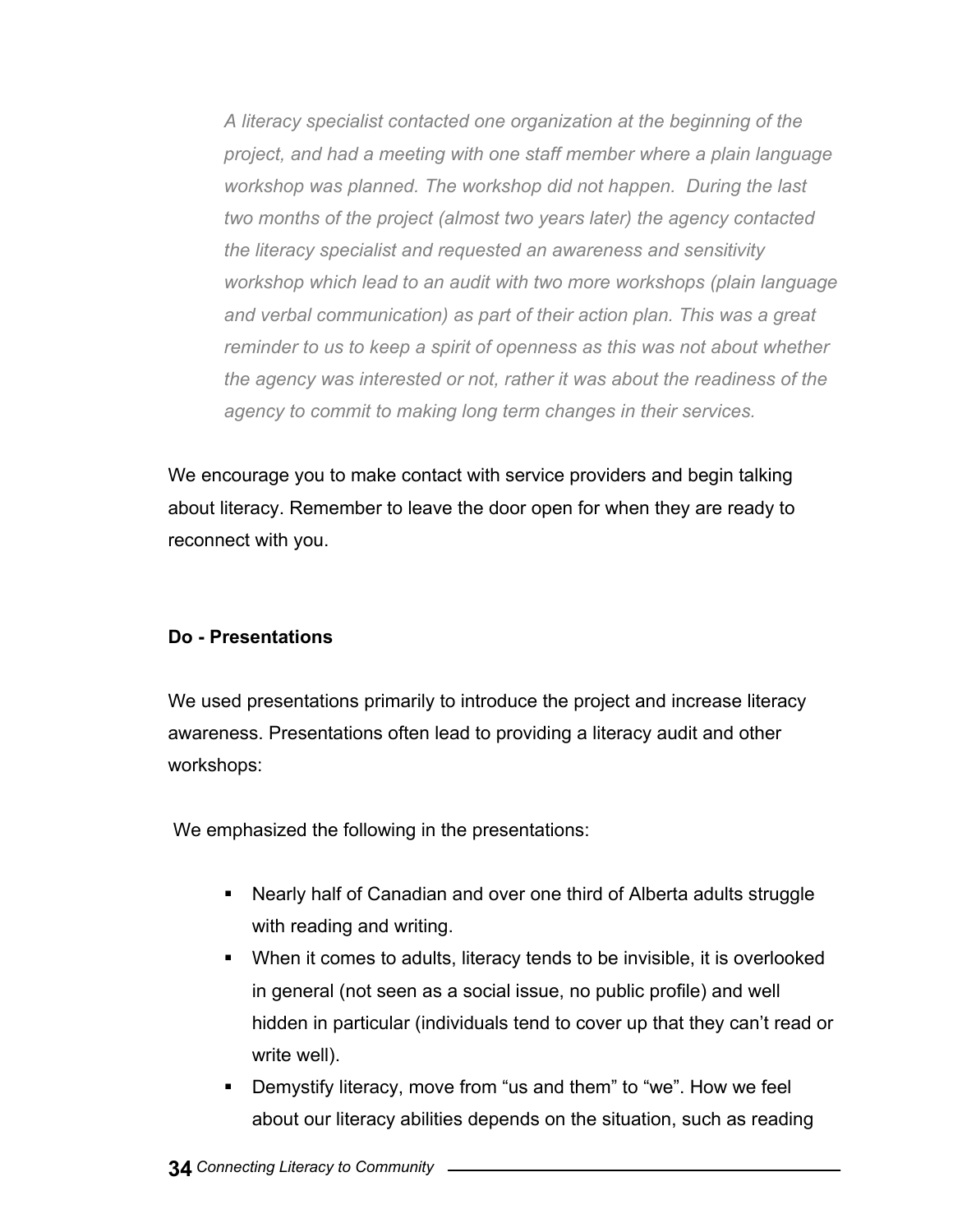the newspaper at home compared to filling in a healthcare premium form at a government office. In one situation you may feel more relaxed or have more power.

 Understanding how literacy can be a barrier for a person wanting to access services, and how that particular agency can make simple changes to reduce literacy barriers.

Presentations were usually less than an hour in length, customized for that particular audience, and participatory. They were not lectures.

Suggested presentation outline:

- a. Introduction and hand out information card, business card, relevant Literacy Fact Sheet, etc.
- b. Participatory warm up: group requested to respond to question: "What do you know about literacy?"
- c. Present myths and facts: adult literacy statistics, description of IALS levels as a moving continuum.
- d. "Literacy Matters" video: Ask participants to think about the literacy tasks their clients have to do when they use their programs and services, and after the video ask "What stood out for you in the video?". Other effective videos are *Literacy: The Hidden Problem*, and *Learning for Life*. (see References for information.)
- e. Participatory exercise: In pairs or small groups talk about what literacy tasks their clients are required to do to use their services (complete registration forms, read program material), and how they can make it easier for their clients to complete these tasks. Pairs share with large group.
- f. Conclusion: emphasis the importance of reducing literacy barriers within your organization and offer other services that you can provide such as workshops or a literacy audit.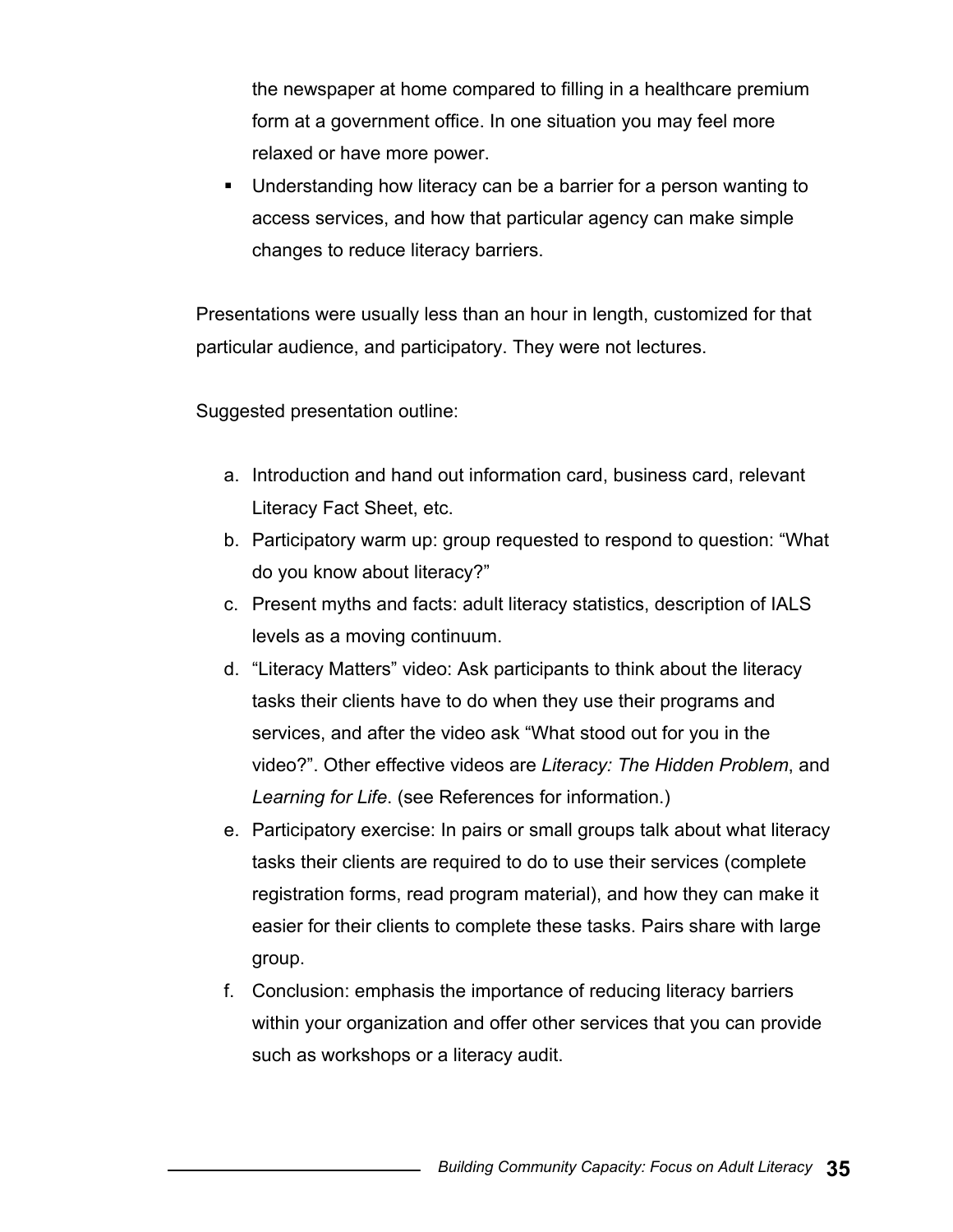Presentation tools can simply be a flip chart and felt pens, along with relevant handouts and the video. You can use prepared overheads or power-point presentations as well. Each presentation was customized for the particular audience (see Appendix E - Presentation agenda on seniors and literacy).

# **Do - Audit for Action**

We adapted the Literacy Audit Kit to be an interactive workshop that used a consensus decision-making approach. We decided to adapt the kit from its original survey format. We felt that an interactive and consensus style workshop can engage staff and volunteers at a deeper level to commit to develop and expand positive literacy practices within their organization.

We invited, encouraged and challenged (in friendly ways) staff to have open and honest discussions and work together to come to consensus about where they thought literacy was at in their organization. Then as a group they had to create a realistic action plan which could be initiated immediately.

The Literacy Audit Kit includes a manual, video and handouts. You will need to purchase the Audit Kit from Literacy Alberta (see References). There are four areas that the audit explores, however in our experience most organizations chose three: Print Materials, Sensitivity to Literacy, and Clear Verbal Communication. The fourth area is Promotions and Publicity. You will need to schedule two hours to do the audit workshop, as it is important to have sufficient time for the group to come to consensus and to create an action plan. We recommend that you read through the Audit Kit and watch the video prior to the workshop.

Tools:

- Large post-it note pads, four different colours
- Tape, felt pens, flip chart paper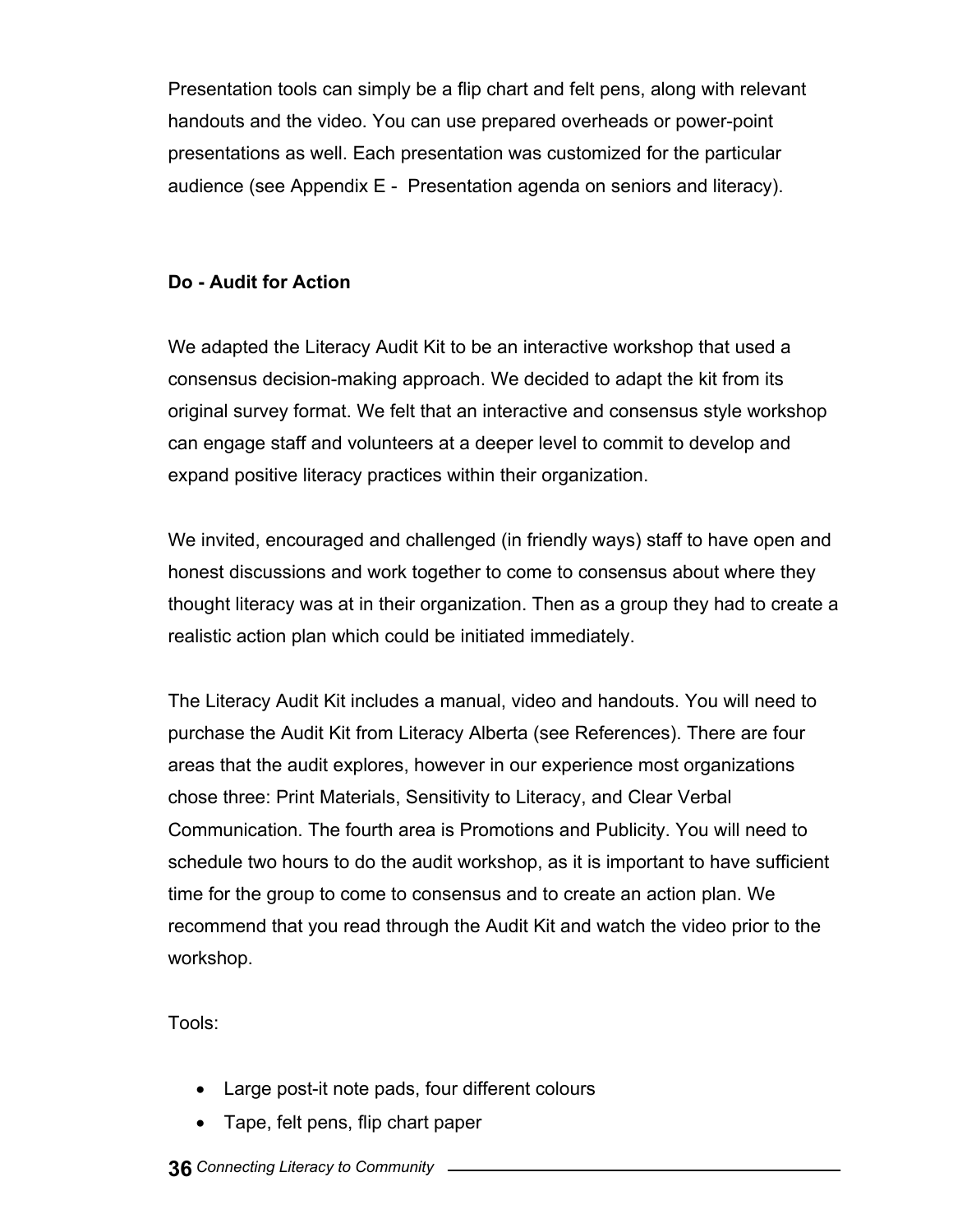- Consensus Exercise sheets (see Appendices F, G, H, I)
- Video

We recommend that you plan the audit with staff from the agency ahead of time. This will help clarify what areas of the audit the staff would like to focus on. You can also provide a presentation to explain what the literacy audit is, benefits of doing a literacy audit, and how it will occur (see Appendix J – Literacy Audit presentation agenda, and Section 1 of the kit).

Steps to facilitate an audit workshop:

- 1. Introduction: What is a literacy audit and why do it? (See Appendix J Literacy audit presentation agenda).
- 2. Consensus Exercise: This exercise is the heart of the audit. It is very important to encourage everyone to participate. There will be lively discussions as the group has to come to consensus on every question in all the areas that they are looking at (sensitivity to literacy; print material; clear verbal communication; promotions and publicity)

On the flip chart paper write the area at the top "Sensitivity to Literacy" and then separate the sheet into four quadrants (see Appendix K – Consensus sheet) and write the rating option in each square:

- A. This is something we are not doing
- B. We are doing this, but could make some improvements
- C. We are satisfied that we are doing this well
- D. Not applicable.

You will make one flipchart sheet per area.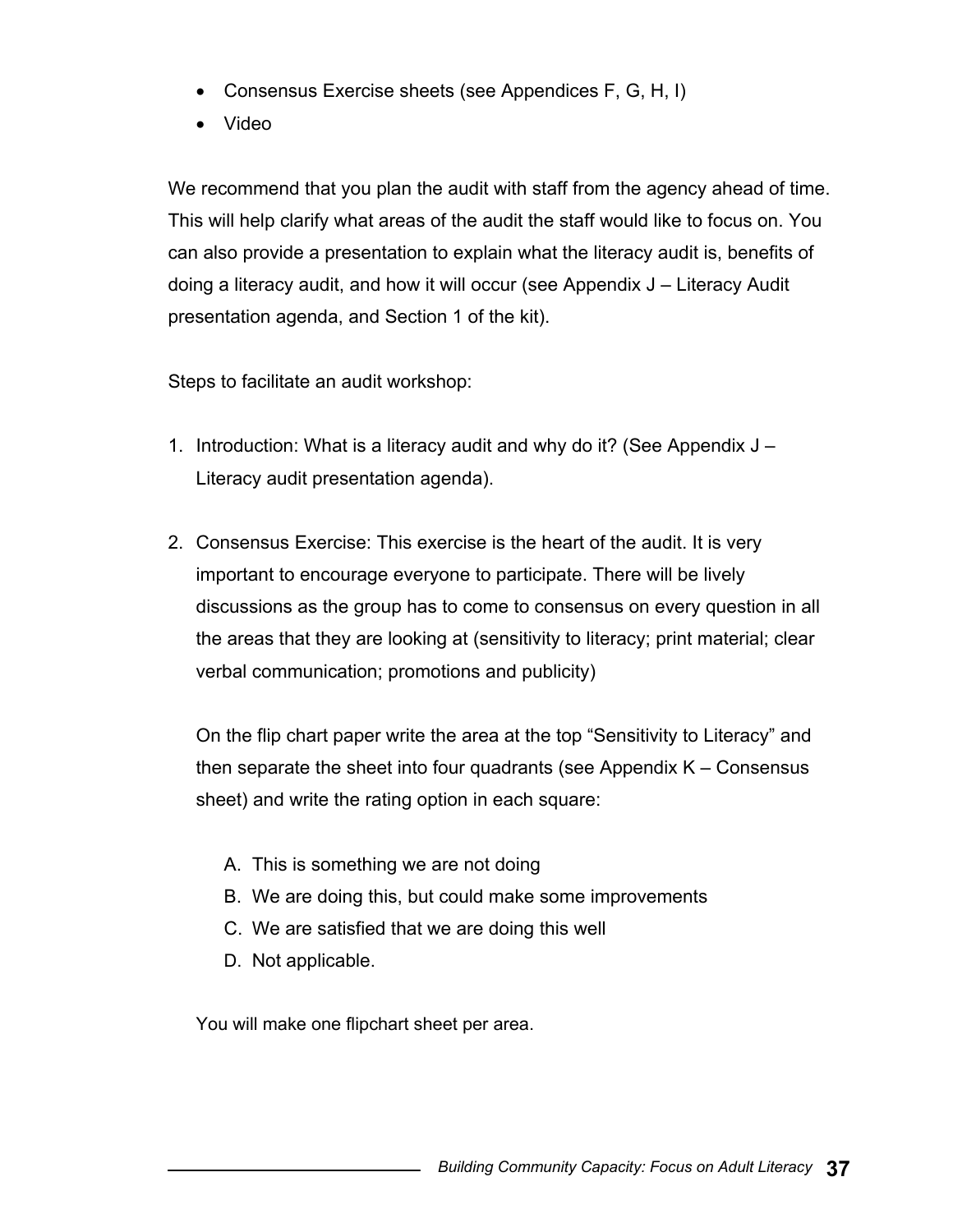### Exercise Steps

- a. Hand out the "Sensitivity to Literacy" exercise sheet to each participant and ask him or her to individually rate each question (see Appendix F – Sensitivity exercise). There is no discussion at this time.
- b. When they have finished, give each person a post-it note and assign them a different question from the exercise sheet to re-write (as it is written) onto the post-it note. For example one participant will write question 1, another will write question 2, until all the questions have been re-written onto the post-it-notes. Make sure each question has the correct number.
- c. As a large group ask the participants to come to the flip chart, and bring their exercise sheets and post-it-note, and then all of them must come to consensus for each question. You may need to encourage them to share why they rated the question the way they did so that there is good discussion. When they agree the post-it note will be placed on the specific quadrant.

*Note:* If there are more than 8 participants in the workshop, break them into small groups and ask them to share their answers and work on consensus for each question. Someone needs to record the group answer on the handout. Then all groups, or representatives, bring their post-it notes to the flip chart and as a whole group they will work to come to consensus for each question.

d Repeat the above steps (a., b., and c.) for all the other areas (see Appendices G,H,I). Have one flip chart sheet for each area. Tape these sheets side by side once the group has come to consensus for all of the questions in each area.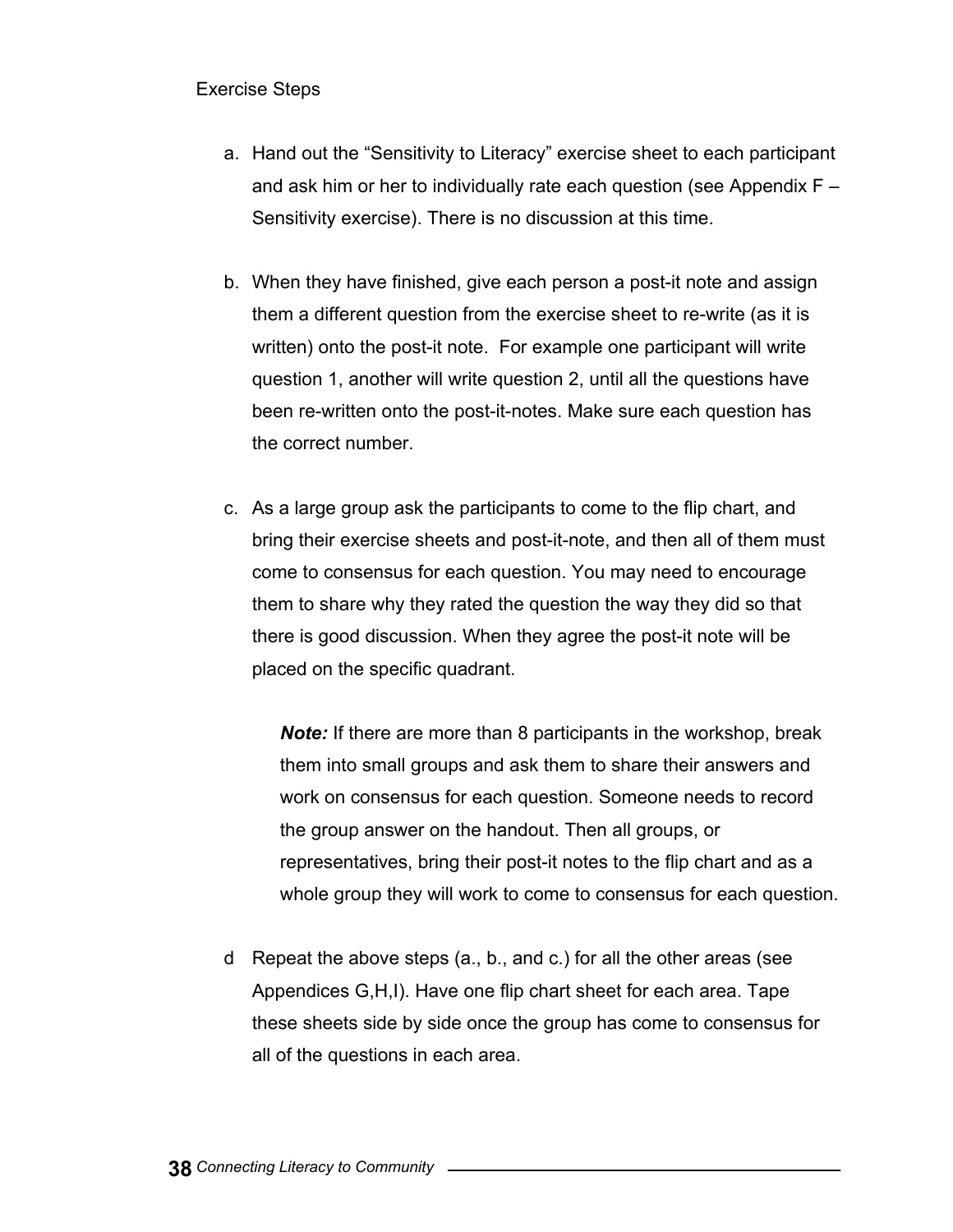At this point the group has completed rating where they think their agency is at in regards to each of the areas. The quadrants A and B will be the focus for the next part of the workshop which is grouping similar questions on the postit-notes in all of the areas and moving them to the action plan. You must record where the group places each post-it note for each area.

Depending on the energy of the group you can suggest a short break at this point or move directly into creating the action plan. There is a lot of standing and moving around, and it is important to keep the energy lively and the group focused.

3. Creating the Action Plan: The action plan will be created as the group physically moves only those post-it-notes that they want to take action on from the flip chart sheets titled Print Materials, Sensitivity to Literacy, Clear Verbal Communication, and Publicity and Promotions to blank flip chart sheets titled Action Planning sheet (see Appendix L – Action Planning sheet).

This will be done by participants grouping similar questions that have been rated A (something we are not doing) or B (something we are doing but can make improvements) in all of the above four areas. When the questions are grouped you can help participants restate them as a goal with a time line and strategies (see Appendix M – Audit Action Plan, see The Literacy Action Plan section for examples of how to write goals and strategies).

*Note:* You will not write the goals and strategies in such detail on the Action Planning sheet, but probably just enough to identify their intentions.

Steps to making the Action Plan:

a. Tape two blank flip chart sheets beside each other and write "Action Plan" at the top. Ask the group to look at the questions on the post-itnotes for each area and: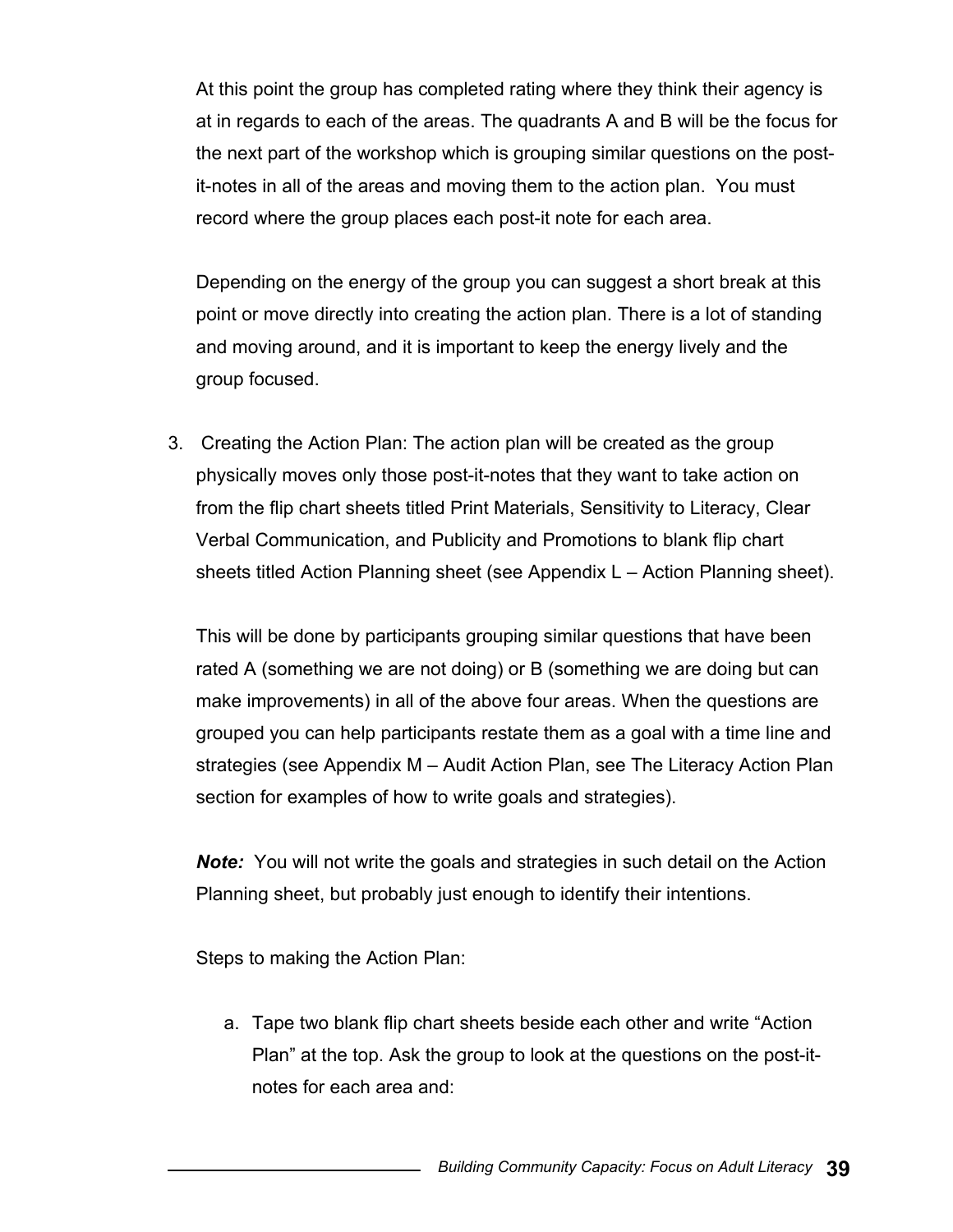- i. Decide which ones they want take action on. (They should be the questions on the post-it notes in the A and B quadrants).
- ii. Group similar questions from all the areas sheets (sensitivity, print materials, clear verbal communication, promotions and publicity) and ask the participants to decide what they can take action on immediately (place those post-it notes in the short term goals column) or the long term (place those post-it notes in the longer term goals column) on the Action Planning sheet (see appendix L).
- iii. Help them name those grouped questions as a goal. Ask what are these grouped questions about (e.g. re-writing print material, reception area)? Write the words the participants use beside the grouped post-it notes.
- b. Once the grouped post-it notes are placed on the Action Planning sheets (don't worry if this is a bit messy with clumps of post-it notes stuck here and there on these sheets) you can invite the participants to sit down (they will have been standing for quite some time by now).
- c. You are now ready to facilitate the writing of the action plan. There may be leaders among the group that are already making the plan and you can support them by scribing the ideas and strategies. The first thing is to organize the clumps of post-it note and get the participants to be more specific and state them as a goal and strategies (e.g. Goal: Rewrite print materials used by clients in plain language; Strategies: Staff will receive plain language training). Sometimes clumps will have to be split if there are two needs or issues lumped together.
- d. Depending on the group the actual writing of the plan on flip chart may take the form of a list and action strategies, or it may be a chart with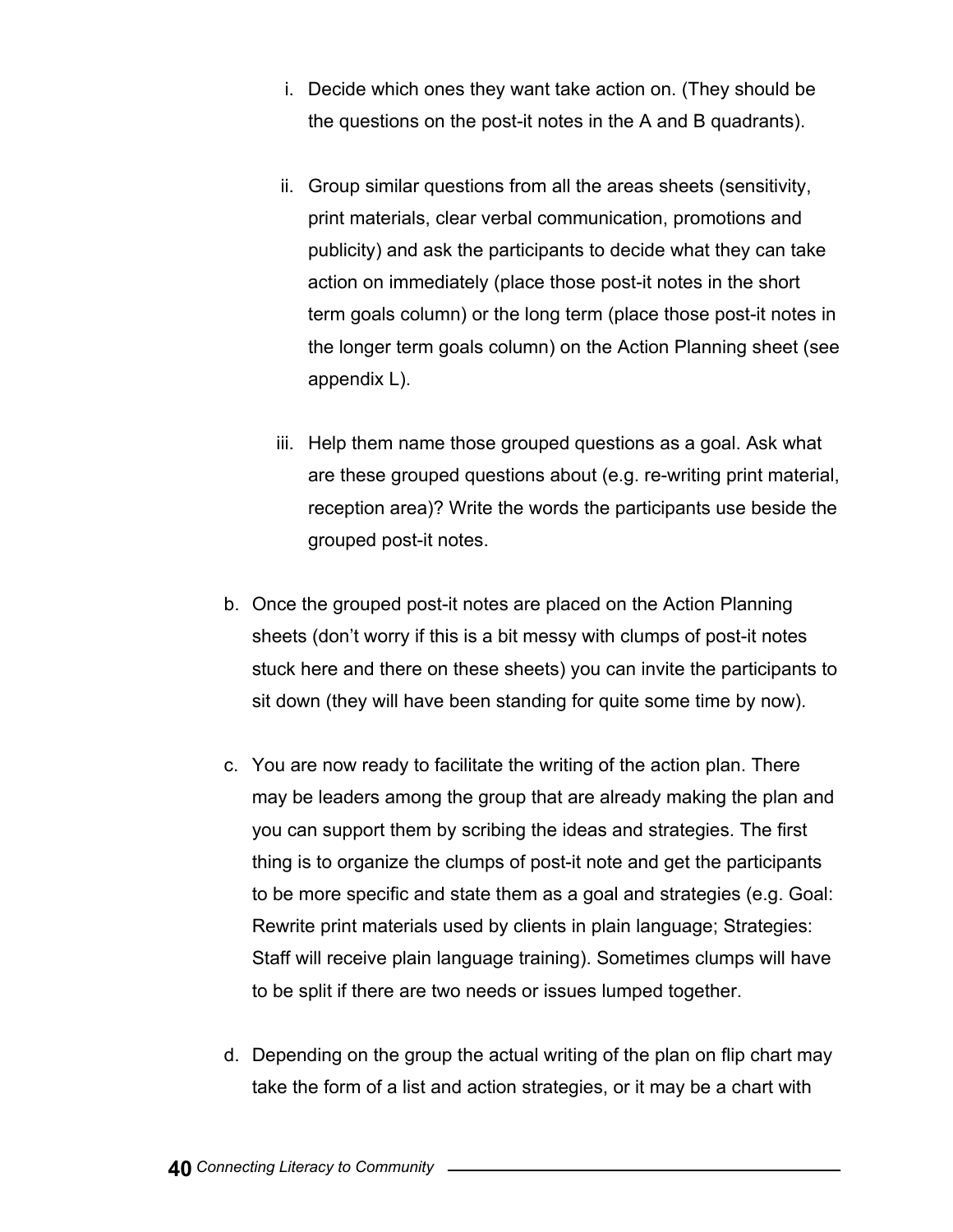headings of goal, strategies, whom and by when. It is good to try and have as detailed a plan as possible.

e. When the participants have completed the action plan, ask for one or two volunteers who will commit to typing the plan and following up with everyone to get things going. You can offer help type up the action plan, which can make the plan more comprehensive (see Appendix M – Audit Action plan).

Congratulate the group for their effort. You can support their action plan by offering to come back and facilitate a workshop on plain language or verbal communication (if these are identified goals or strategies). From our experience in the CLC project, an audit leads to future work with that agency.

# **Do - Workshops**

The workshops that we offered to service providers and businesses were: literacy sensitivity and awareness, plain language, and clear verbal communication. They were usually two hours long, but can effectively be facilitated in less time.

In all of the workshops we emphasized the following:

- That, most likely, literacy friendly practices already exist in their workplace.
- That the participants know their clients and workplace best, and as such the purpose of the workshop is to learn about adult literacy as it relates to their workplace, and to learn how to build-in and strengthen positive literacy practices in their service and program delivery.
- Some ways to build-in and strengthen literacy friendly practices: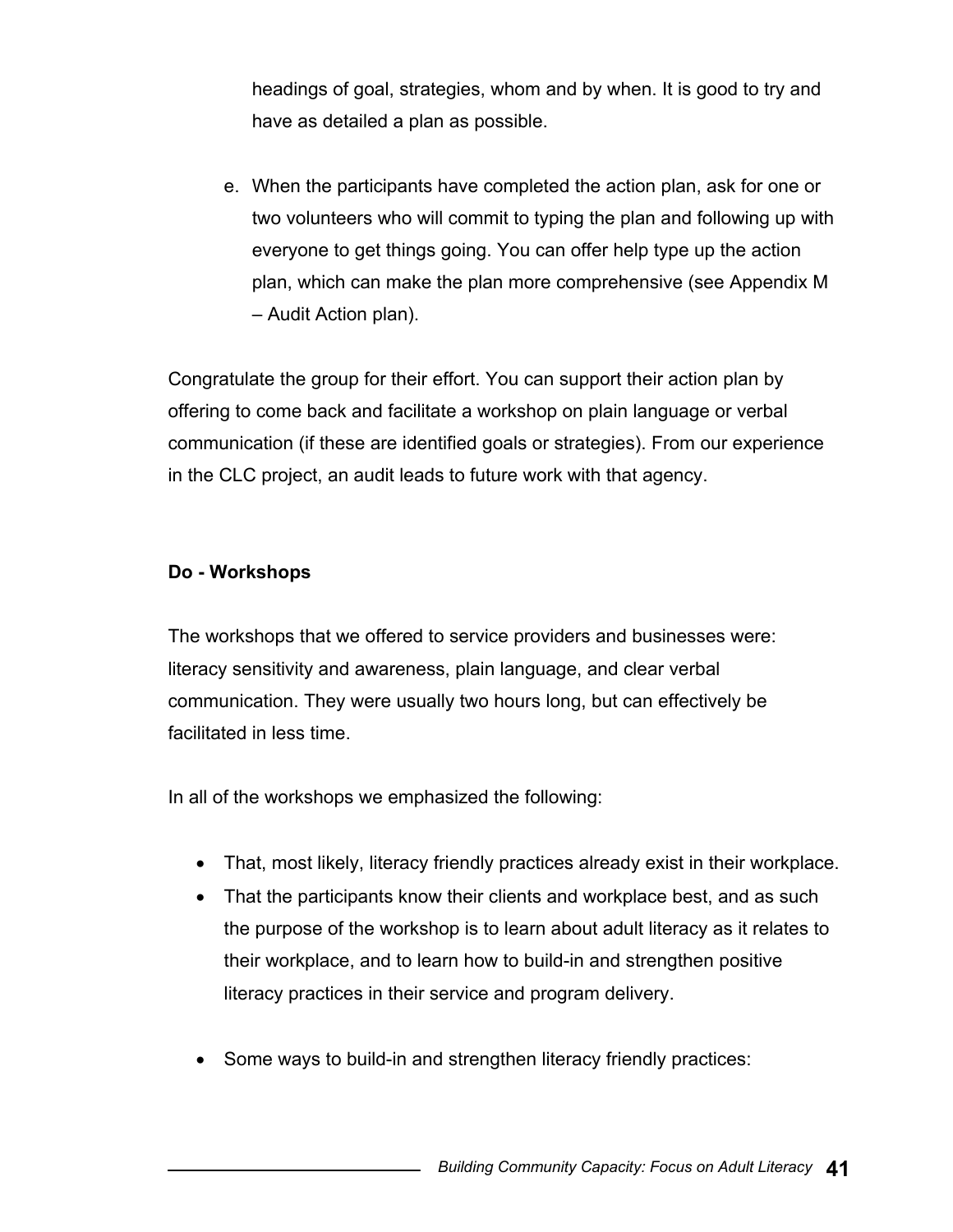- o Being mindful of literacy when planning and evaluating programs and services
- o Providing a literacy program
- o Creating literacy-focused policies for service delivery, staff learning opportunities, and/or writing program materials.
- o Professional development in plain language skills and communication skills

In the CLC project the most popular workshops were literacy awareness and sensitivity, and plain language. Other than the plain language workshop, the outlines below were designed for agencies that had not done an audit.

Facilitating the workshop:

You will need:

- Consensus exercise sheets (see Appendices F, G, H, I)
- Flip chart paper and felts to record participants responses to questions and discussion highlights, consensus exercise, and strategies
- Video
- Agenda (see Appendices N,O,P)
- Relevant literacy fact sheet
- Other resources (see Making Contact –Interagency Meetings for ideas)
- 1. Literacy Awareness and Sensitivity workshop
	- a. Introduction and hand out information card, business card, agenda (see Appendix N – Awareness and sensitivity workshop agenda), relevant literacy fact sheet, etc.
	- b. Participatory discussion: group requested to respond to question: "What do you Know about Literacy?" Add myths and facts, adult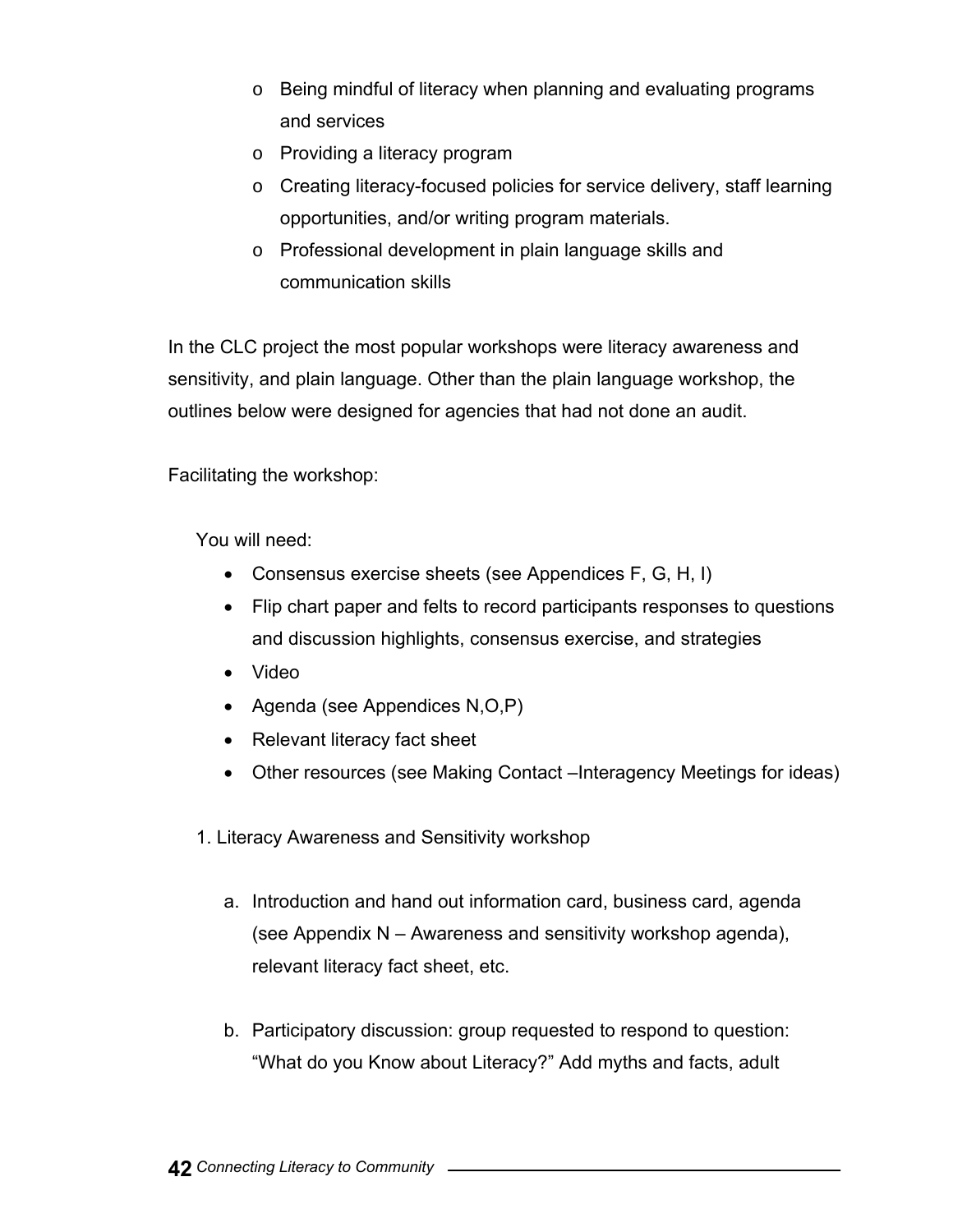literacy statistics, description of IALS levels as a moving continuum to this discussion.

- c. Video: Literacy Matters Before viewing the video ask the group: "While watching the video think about the literacy tasks you require of you clients?" After the video ask " What stood out for you in the video?" Other effective videos are *Literacy: The Hidden Problem*, and *Learning for Life* (See References for information.).
- d. Consensus exercise: Distribute Literacy Sensitivity exercise sheet and ask participants to answer individually, then as a group come to consensus for each question. (See Appendix F – Sensitivity Exercise).

*Note:* If there are more than 8 participants in the workshop, break them into small groups and ask them to share their answers and work on consensus for each question. Someone needs to record the group answer on the handout. Then all groups will work together to come to consensus.

- e. Strategies to reduce literacy barriers: In small groups or a large group have the participants brainstorm strategies to improve services and reduce literacy barriers on flip chart paper. Small groups will share their strategies and ideas with the large group.
- f. Conclusion: Ask the group to identify at least two strategies that they can take action on immediately.

*Note*: If this workshop is part of an action plan from a literacy audit and the workshop participants also participated in the audit, replace the consensus exercise and strategies to reduce literacy barriers with the following: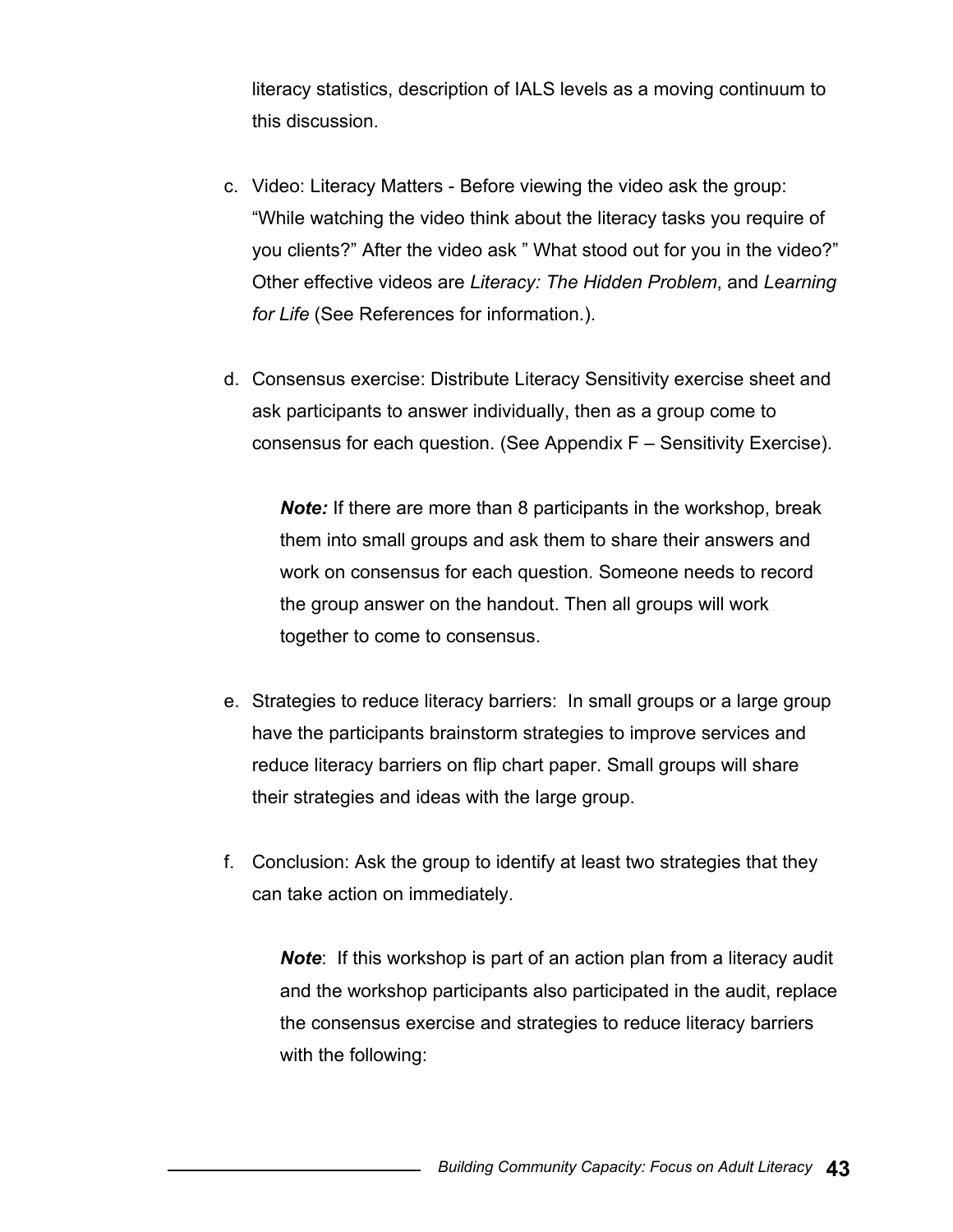- Formative review (basically a check-in of how things are progressing) of the action plan to identify what activities and changes that have occurred since the audit (see Appendix  $Q -$ Formative review questions). Facilitate a discussion of challenges they have encountered as they implemented the action plan, and brainstorm strategies to address these challenges. Ask a participant to attach these to the action plan. Celebrate successes, and support literacy champions within the agency.
- Optional: Question and answer period about local literacy programs including explanation of referral procedure, assessment, basic education terms and concepts (learner, GED, learner-centered, one-one tutoring etc). You can bring workbooks and other tools, student writing, and provide a list of literacy contacts. The goal is to increase their capacity to refer people to literacy programs.
- 2. Plain Language workshop

Prior to the workshop, have the group decide what print material(s) will be revised in the workshop. You can also include the video "Literacy Matters".

- a. Introduction and hand out information card, business card, agenda (see Appendix O – Plain language workshop agenda) relevant literacy fact sheet, etc.
- b. Participatory discussion: group requested to respond to questions: "What is plain language" and "Why is plain language important?" (See Appendix R – Plain Language.)
- c. Present components of Plain Language (See Appendix S Plain Language Components.)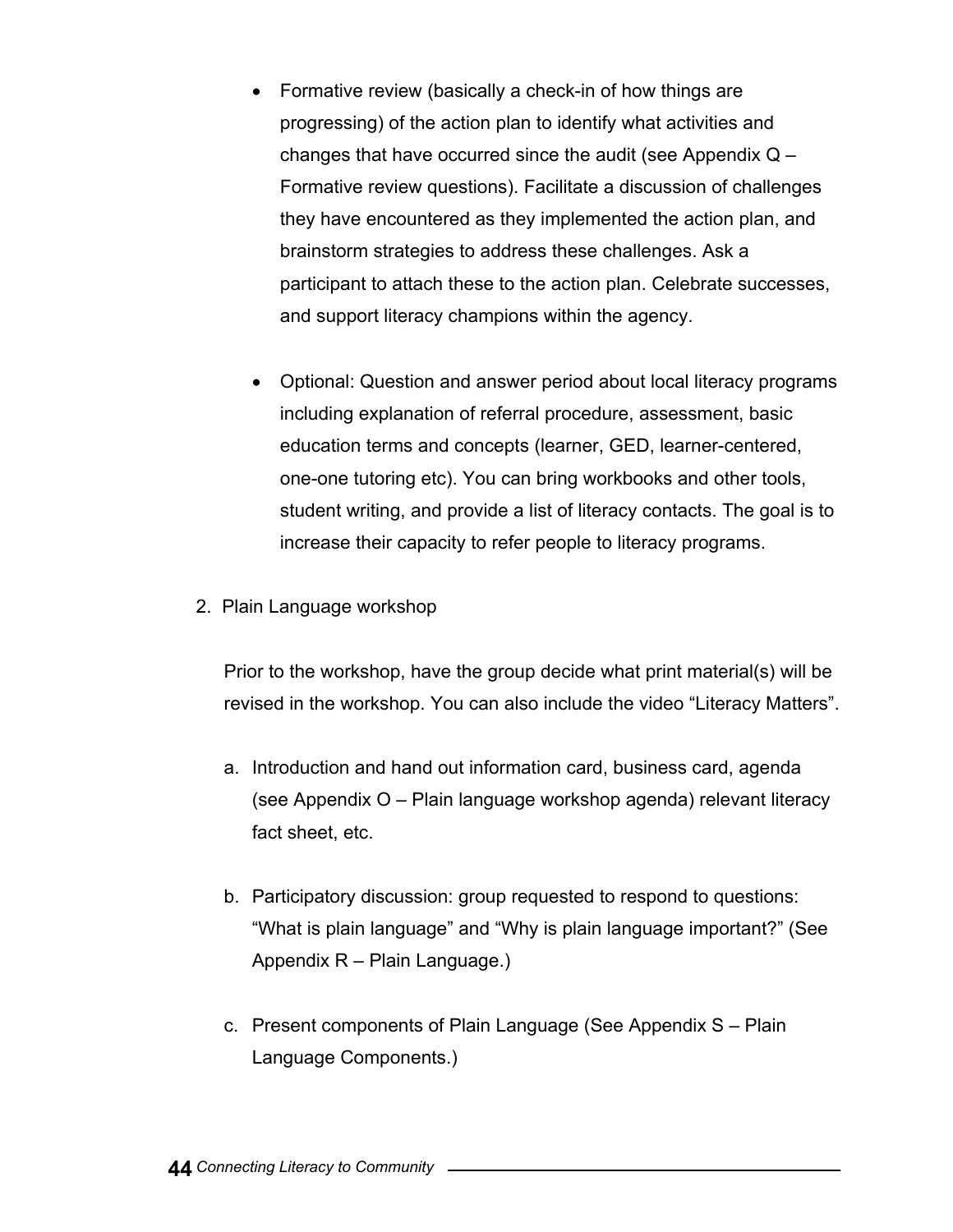- d. Print Material Revision: As a group (or in small groups if there are more than 8 participants), have the participants begin to revise the document.
- e. Conclusion: Encourage the participants to continue working on the document, and offer to help them review it when a draft is complete.
- 3. Clear Verbal Communication workshop
	- a. Introduction and hand out information card, business card, agenda (see Appendix P – Clear verbal communication workshop agenda), relevant literacy fact sheet, etc.
	- b. Participatory discussion: group requested to respond to questions: "What do you Know about Literacy?" and/or "How is literacy connected with verbal/oral communication?" Add myths and facts, adult literacy statistics, description of IALS levels as a moving continuum to this discussion.
	- c. Video: Literacy Matters Before viewing the video ask the group: " While watching the video think about the literacy tasks you require of you clients?" After the video ask " What stood out for you in the video?" Other effective videos are *Literacy: The Hidden Problem*, and *Learning for Life*. (See References for information.)
	- d. Consensus exercise: Distribute exercise sheet and ask participants to answer individually, then as a group, come to consensus for each question. (See Appendix H – Clear Verbal Communication.)

*Note:* If there are more than 8 participants in the workshop, break them into small groups and ask them to share their answers and work on consensus for each question. Someone needs to record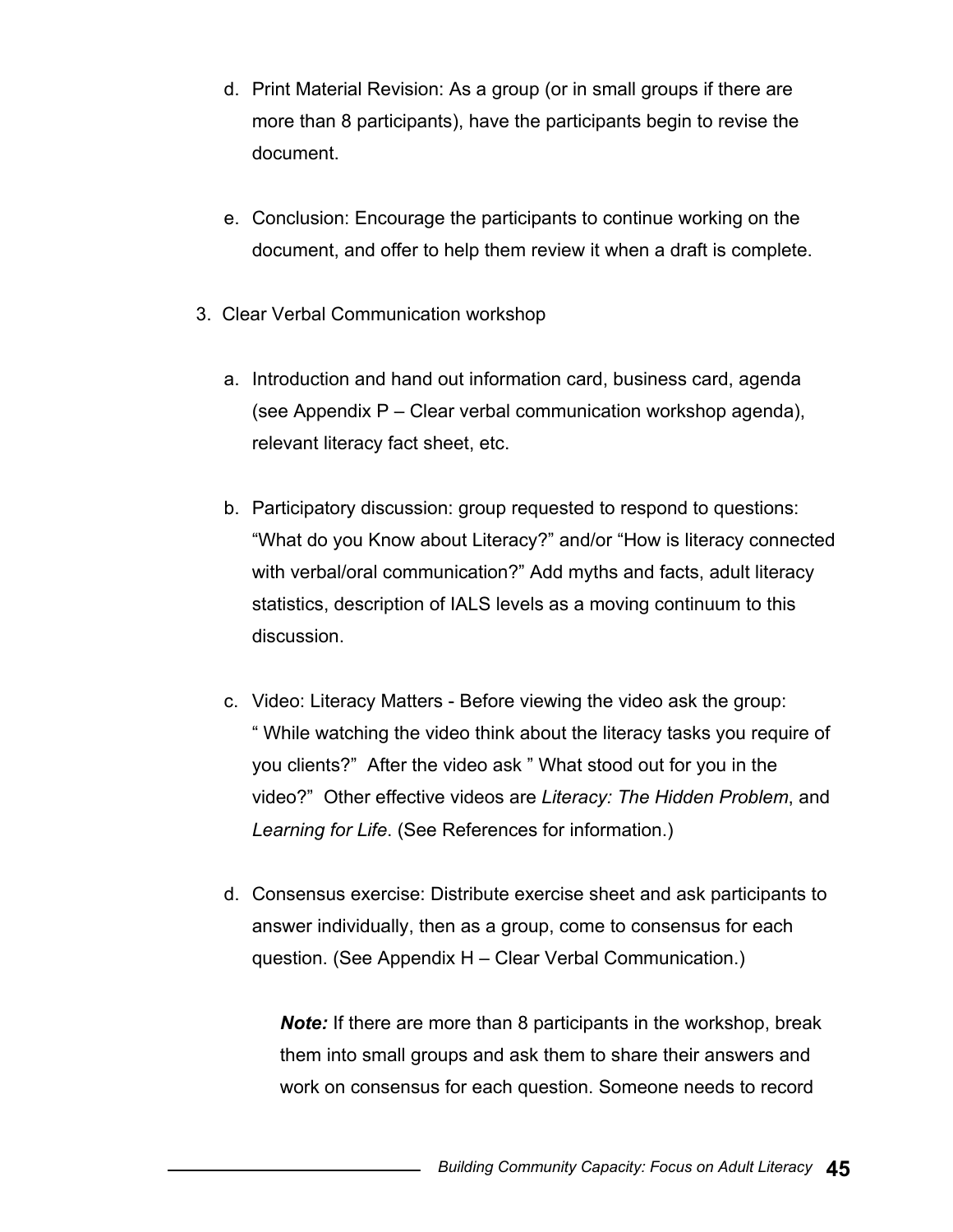the group answer on the handout. Then all groups will work together to come to consensus.

- e. Strategies to improve clear verbal communication: In small groups or a large group have the participants brainstorm strategies to improve services and reduce literacy barriers on flip chart paper, then have the group share their strategies.
- f. Conclusion: Ask the group to identify at least two strategies that they can take action on immediately.

*Note*: If participants had previously done a literacy audit and the consensus exercise for clear verbal communication was included in the audit replace the consensus exercise with the following:

- Formative review (basically a check-in of how things are progressing) of the action plan to identify what activities and changes that have occurred since the audit (see Appendix Q – Formative review questions). Facilitate a discussion of challenges they have encountered as they implemented the action plan, and brainstorm strategies to address these challenges. Ask a participant to attach these to the action plan. Celebrate successes, and support literacy champions within the agency.
- Optional: Question and answer period about local literacy programs including explanation of referral procedure, assessment, basic education terms and concepts (learner, GED, learner-centered, one-one tutoring etc). You can bring workbooks and other tools, student writing, and provide a list of literacy contacts. The goal is to increase their capacity to refer people to literacy programs.

It is important to customize each workshop to meet the particular needs of that organization (see Appendix T- Customizing Workshops). Customizing is an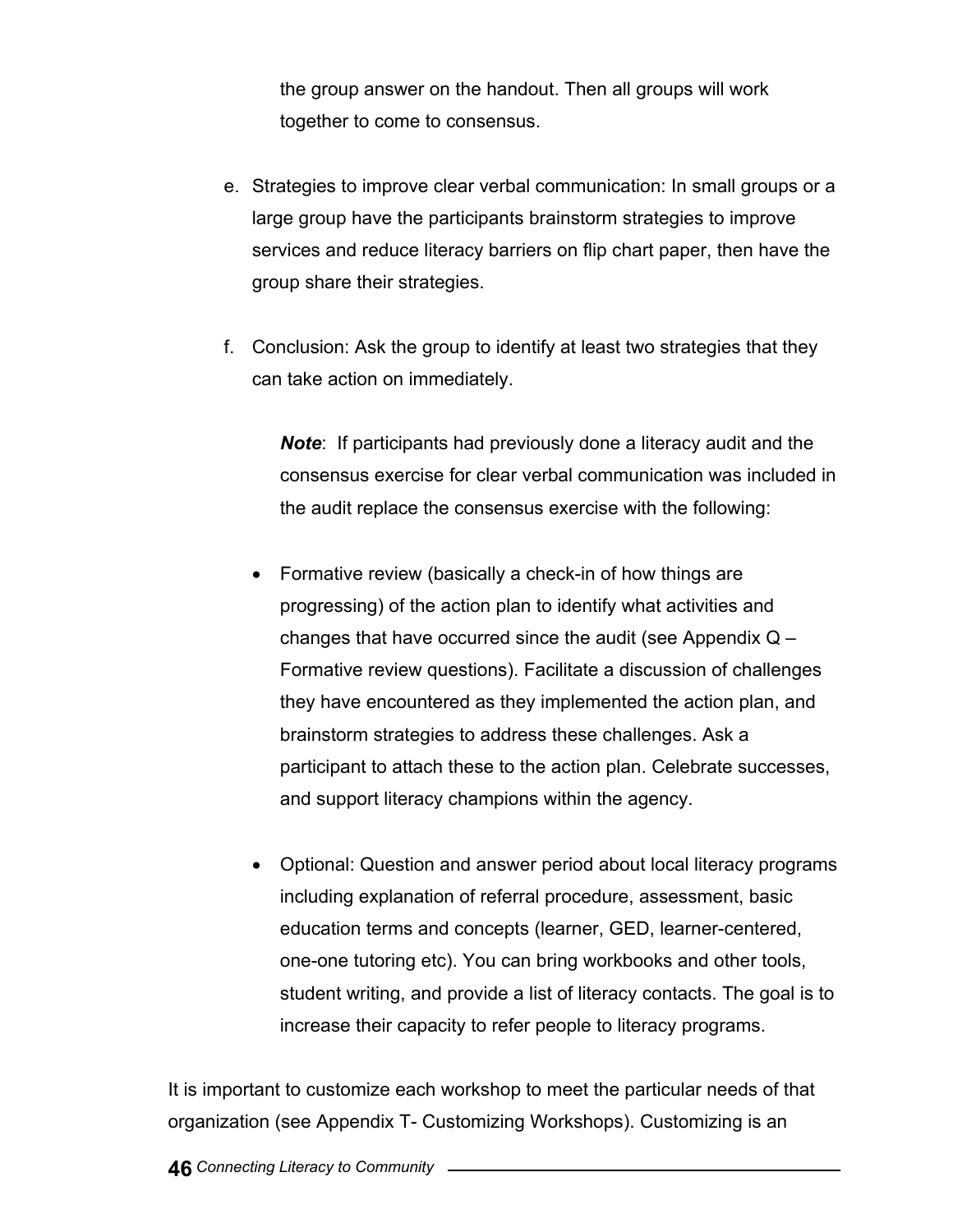approach to workshop design that seriously considers ownership, responsibility and intended outcomes. We recommend that you meet with staff prior to the workshop to learn how to prepare the workshop to best suit their agency.

# **Do – Partnerships and Sustainability**

Partnerships are integral to sustaining positive literacy practices in organizations and communities. Partnerships are relationships based on a mutual understanding of the purpose of the partnership. They require care, commitment and clarity. We had formal and informal partnerships in the CLC project. The formal partnerships were outlined in writing (see Appendix U – Partnership letter), and the informal partnerships tended to be ongoing working relationships with a number of organizations such as the local adult literacy program, and interagency work groups.

Informal partnerships:

- Are ongoing, fluid and flexible
- Can be led by allies and literacy champions in the community
- Are cooperative, sharing resources and supporting client referrals
- **Happen in response to a community need**
- Can lead to a formal partnership, which is fixed in purpose and time
- Can sustain the work by providing ongoing support to maintain literacy positive changes, and even build on them

*One literacy specialist partnered with a service provider, who is a literacy champion, to co-facilitate a literacy sensitivity and awareness workshop for other service providers from different organizations.*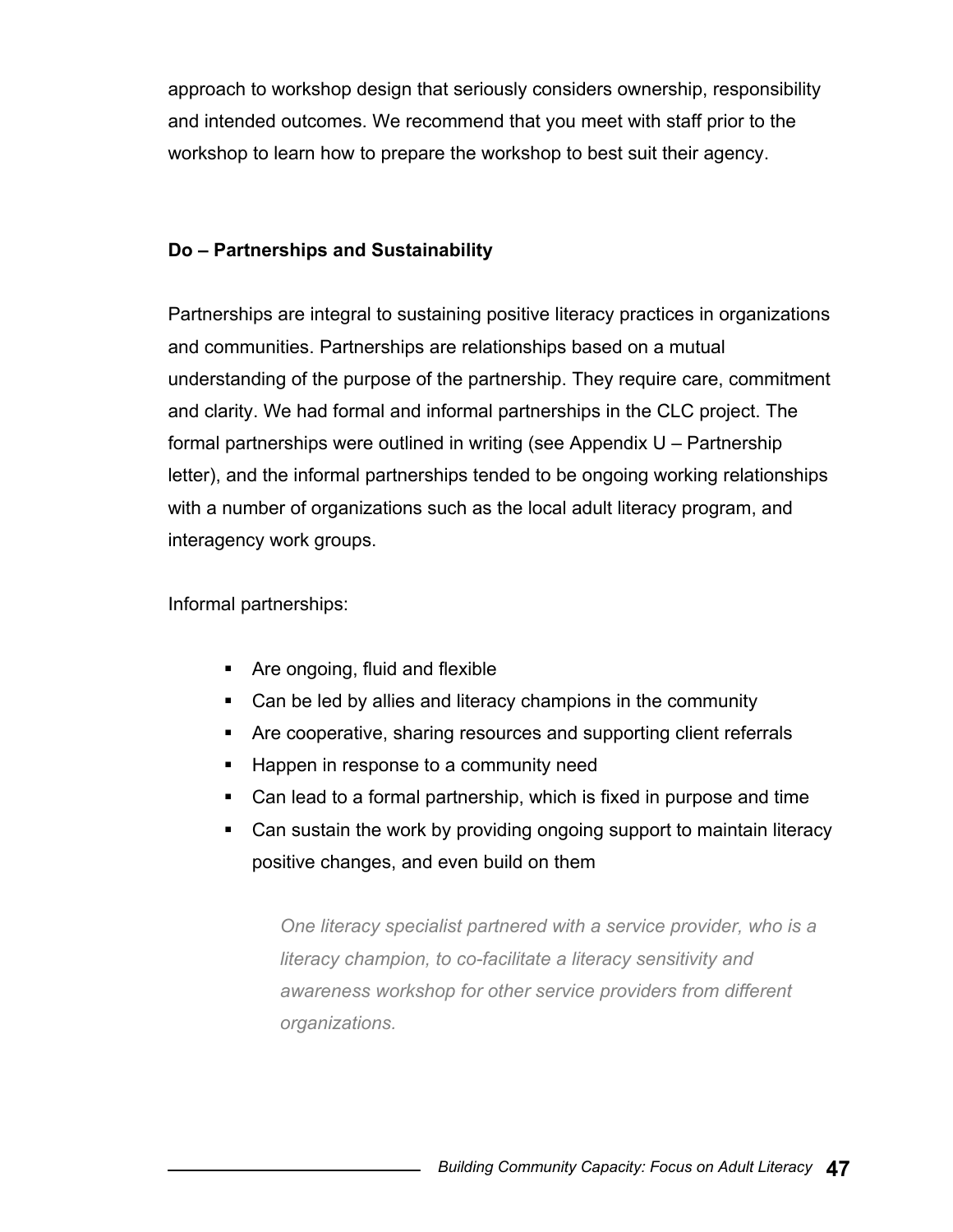Formal partnerships:

- **Are more organized than informal partnerships**
- Are flexible and fluid, but have a fixed time-line
- Have a partnership letter
- Contribute to community capacity building as organizations promote themselves as a literacy friendly agency to the public, other community services and funders

*One literacy specialist developed a partnership with the literacy program to offer a GED (general equivalency diploma) preparation course. Together they gathered the resources (volunteer teacher and tutors, course material, classroom, etc) and piloted the course. The pilot was so successful the literacy program secured funding to be able to offer the course long term.* 

Steps to developing formal partnerships:

- 1. Working relationships and connections can lead to partnerships. Along with your working relationships, we recommend that you refer to the literacy assets and gaps assessment sections to help you determine potential partners to meet identified needs or gaps.
- 2. Clarify your understanding and vision of the partnership. You can do this for both informal and formal partnerships. With informal partnerships answering the questions below may occur after a partnership has begun. Answering these questions in conversation with your partners is an effective method to clarify your purpose and responsibilities. With formal partnerships it is important to do this first.
	- What is the need or gap this partnership will meet?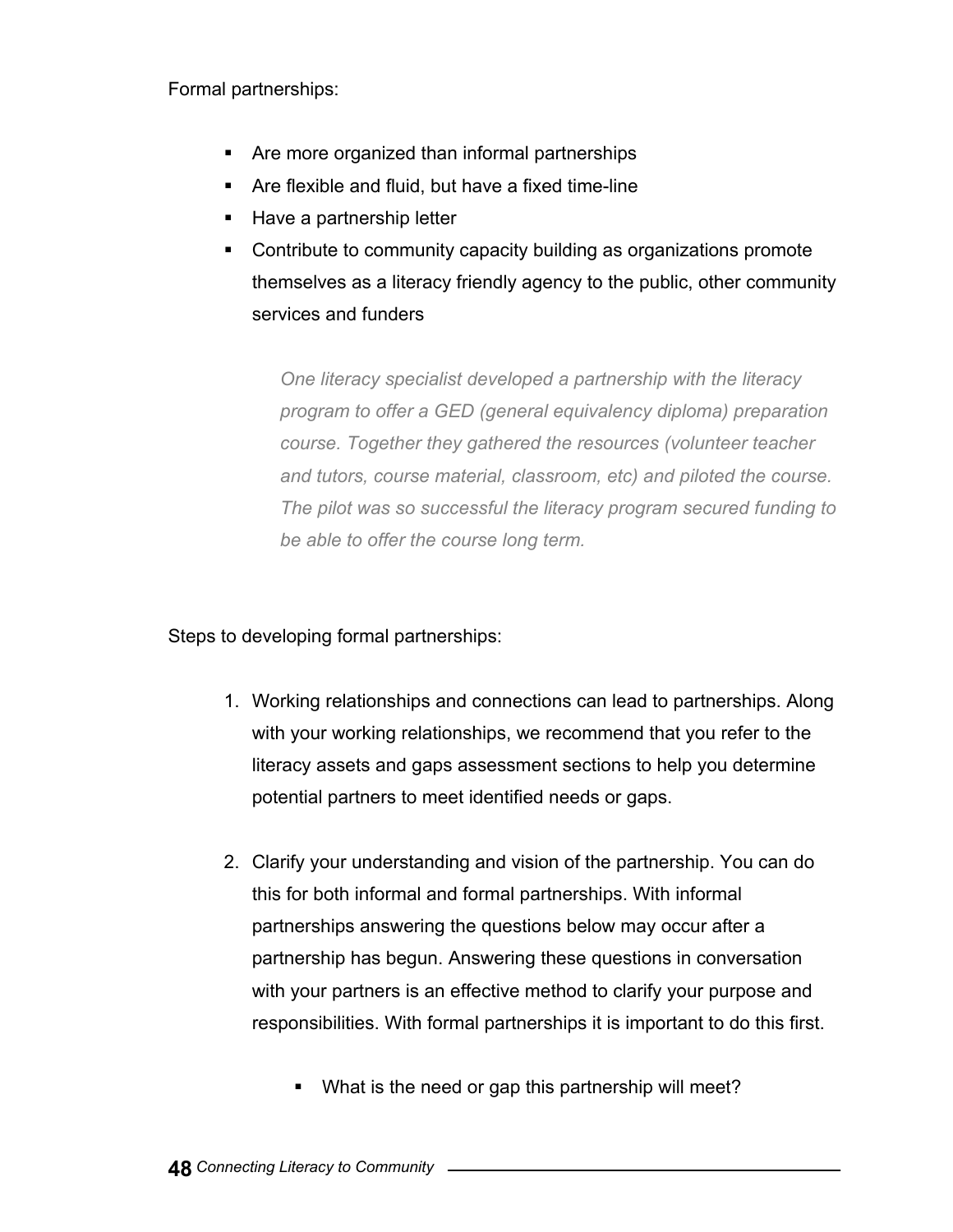- How will this be done so that the work or changes can be sustained?
- Who should be involved and what will be the responsibilities of each partner?
- What tangible resources are required, and where can they be found?
- **What is the time-line?**
- **How will we measure or evaluate the results or outcomes of** the partnership?
- 3. Follow the steps in the Making Contact section, to initiate a conversation about developing a partnership with one or more community service.
- 4. Once all the stakeholders have agreed to develop a partnership to address the identified gap or need, and all partners have identified the details of who will be responsible for what, then create a letter (see Appendix U – Partnership letter) that will document the basis of the partnership.
- 5. Working in partnership is based on mutual understanding, respect, commitment and flexibility. You will rely on these as the partnership evolves and new information or unforeseen changes come into play.

Maintaining a partnership will require all to:

- Contact each other regularly, which is easy to do when work is happening, but harder when there is a period of time of little work. We recommend that you continue to keep contact with a spirit of openness at these times.
- When miscommunications and misunderstandings happen (and they will) talk about them.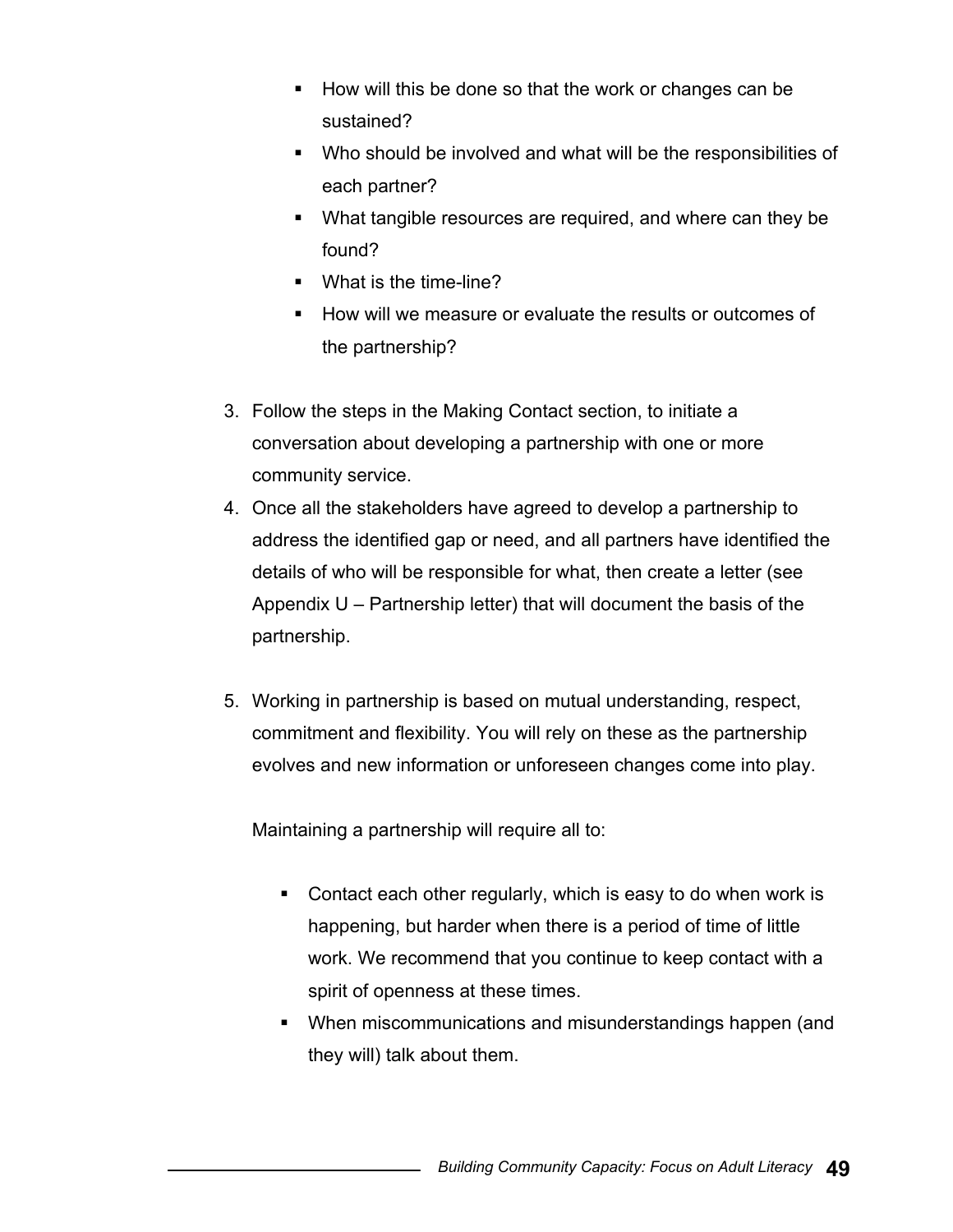- Plan a checkpoint meeting to assess the progress and process, and adjust your plan as needed. You can use the formative review questions (see Appendix Q) to help brainstorm more specific questions to help you assess the progress and process of your partnership.
- Once the partnership is underway you will need to initiate ways to sustain the work. This can be done by:
	- o Identifying funding sources
	- o Writing proposals
	- o Training service providers and volunteers
	- o Creating or purchasing materials
	- o Promoting the initiative to other organizations and future stakeholders
- Document the progress and process of the partnership.
- 6. Ending a partnership requires planning. Plan to celebrate successes. Plan to sustain the initiative by passing along knowledge, materials and information, by seeking funding sources, and by supporting the transition phase. Plan to document the partnership. Plan to write thank you letters to the partners and participants.

Unlike corporate partnerships, community based partnerships must contribute to building community capacity. Skills important in partnerships are communication, assessment, organizational, leadership, proposal writing and problem solving.<sup>9</sup>

It is helpful for all partners to talk about how sharing these skills will contribute to the success of the process and outcomes of the partnership.

 9 Frank, F. and Smith, A. *The Partnership Handbook*. HRDC.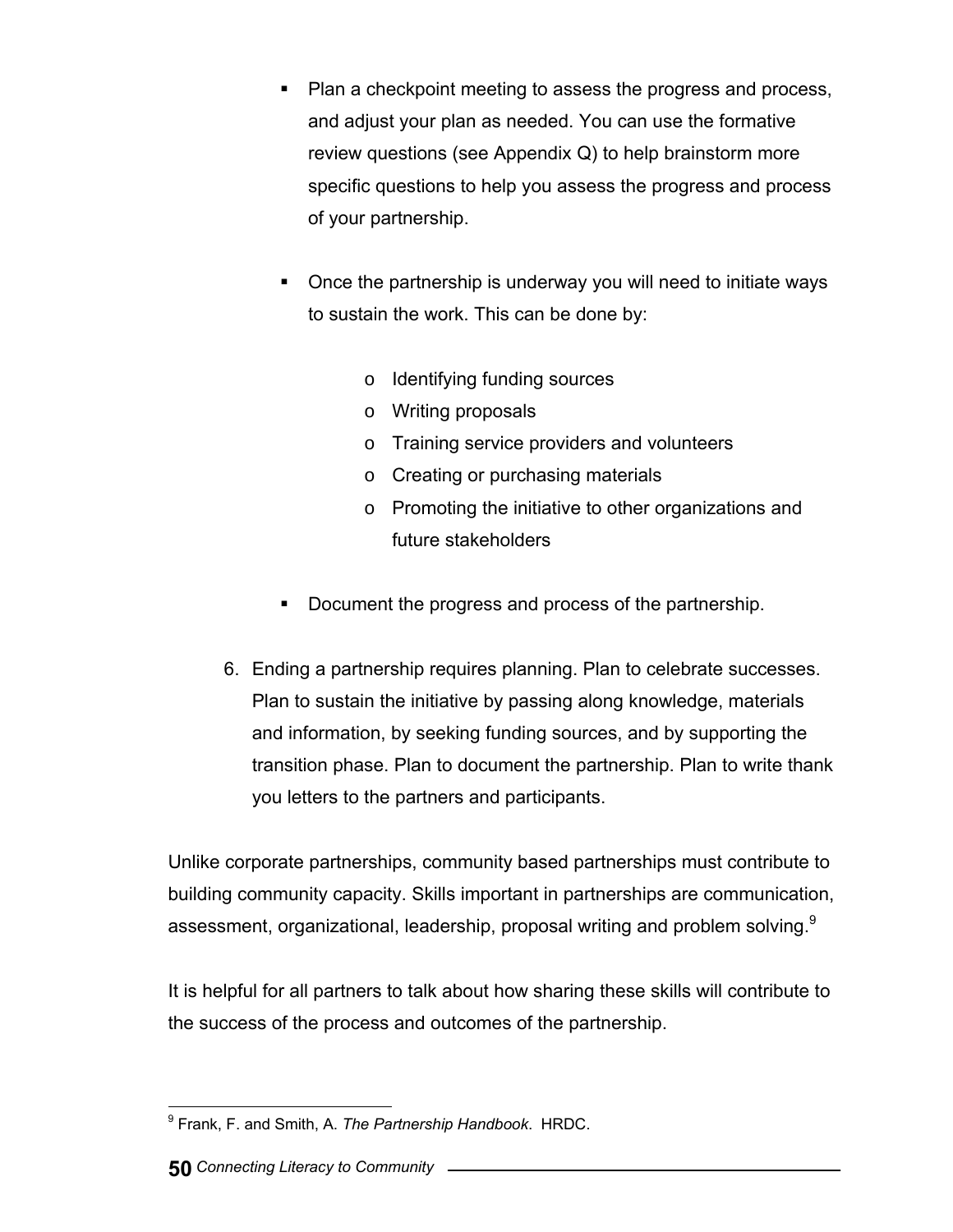# **Part Three-Research in Practice**

Research in practice was inherent in the CLC project because it was experimental. We needed to learn about what kinds of changes were happening in the community because of the work we were doing. We needed to learn about what is important to be able to do the work of a literacy specialist.

Three investigations occurred during the project. In year one we researched what kind of changes occurred in ten organizations from participating in the project. Each organization did a literacy audit and implemented their action plan with the help of the literacy specialist.

In the second year we explored the role of the literacy specialist. Investigating the role of the literacy specialist involved two different inquiries. One identified skills and competencies for the role of the literacy specialist. The other investigation explored the prior knowledge and experience of the literacy specialists, plus the importance of learning while doing literacy specialist work.

Having structured research was extremely helpful as it acted as a benchmark for our work. It offered a way to measure change, and a way for sorting out the immense amount of information we were gathering. We collected information on the community as a whole, on individual agencies and groups, on networks and interagency groups, on individual learners, on literature, and on local media. Structured research helped us to organize this information to be able to best serve each of the unique communities.

In addition to the structured research we used a research in practice approach to plan our work. We did a lot of reflection and questioning about how we were:

- **Offering literacy specialist services**
- Assessing the community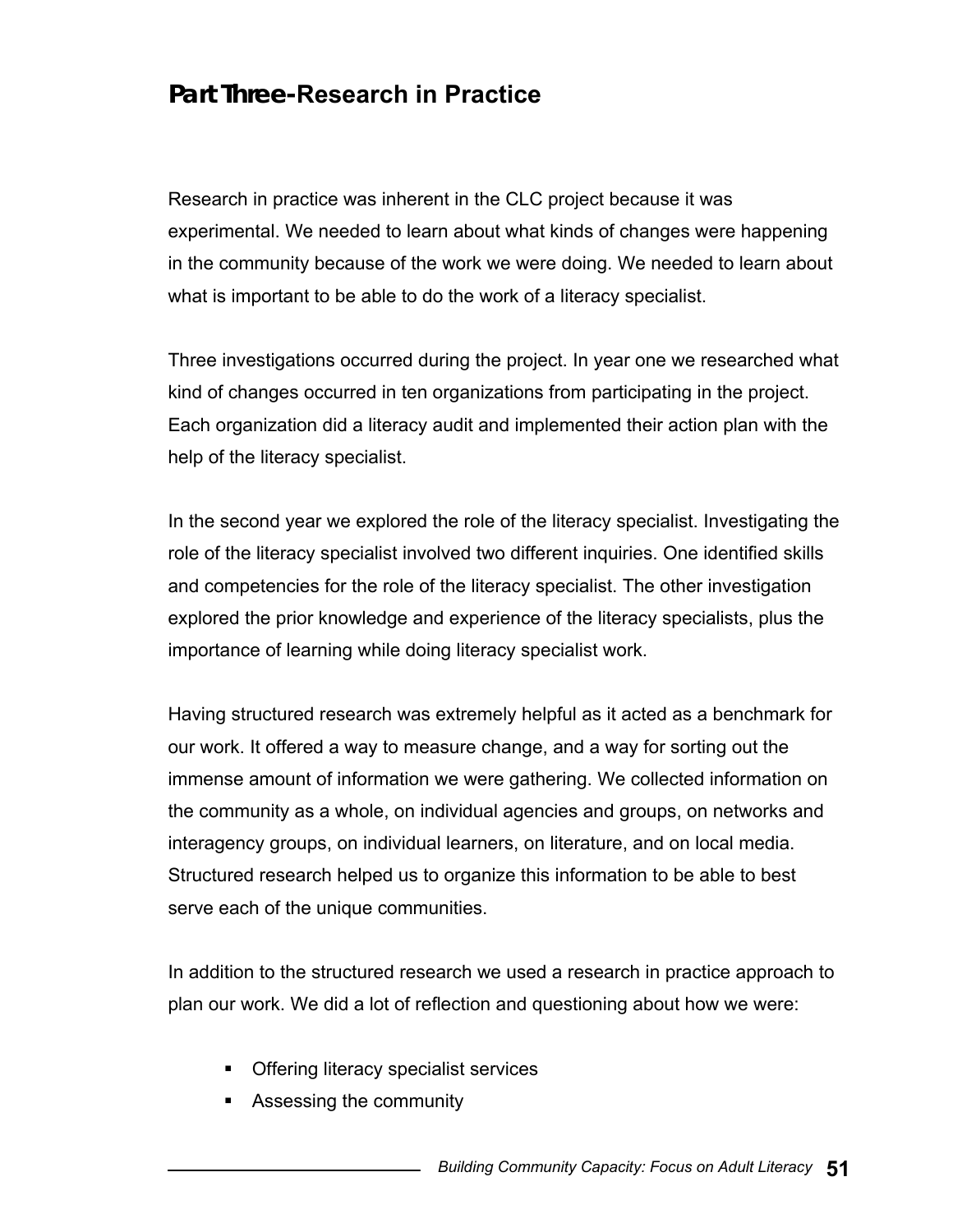- Deciding what information to gather
- Deciding how to use this information
- **Understanding community development, capacity building, and literacy** as social practice
- Planning to do the work
- Doing the work
- **Evaluating the process and progress of the project**

Our approach to doing research in practice was lead by the practical needs of the project. We engaged in critical reflection for both the structured research, as well as all the other responsibilities of our role as literacy specialists. At every team meeting there was planned time to discuss how our work was unfolding. True to research in practice we were learning the art of integrating information, knowledge and action to be able to best serve those we were working with.

Reports on the three research studies are available from Bow Valley College. Please see reference page for ordering information.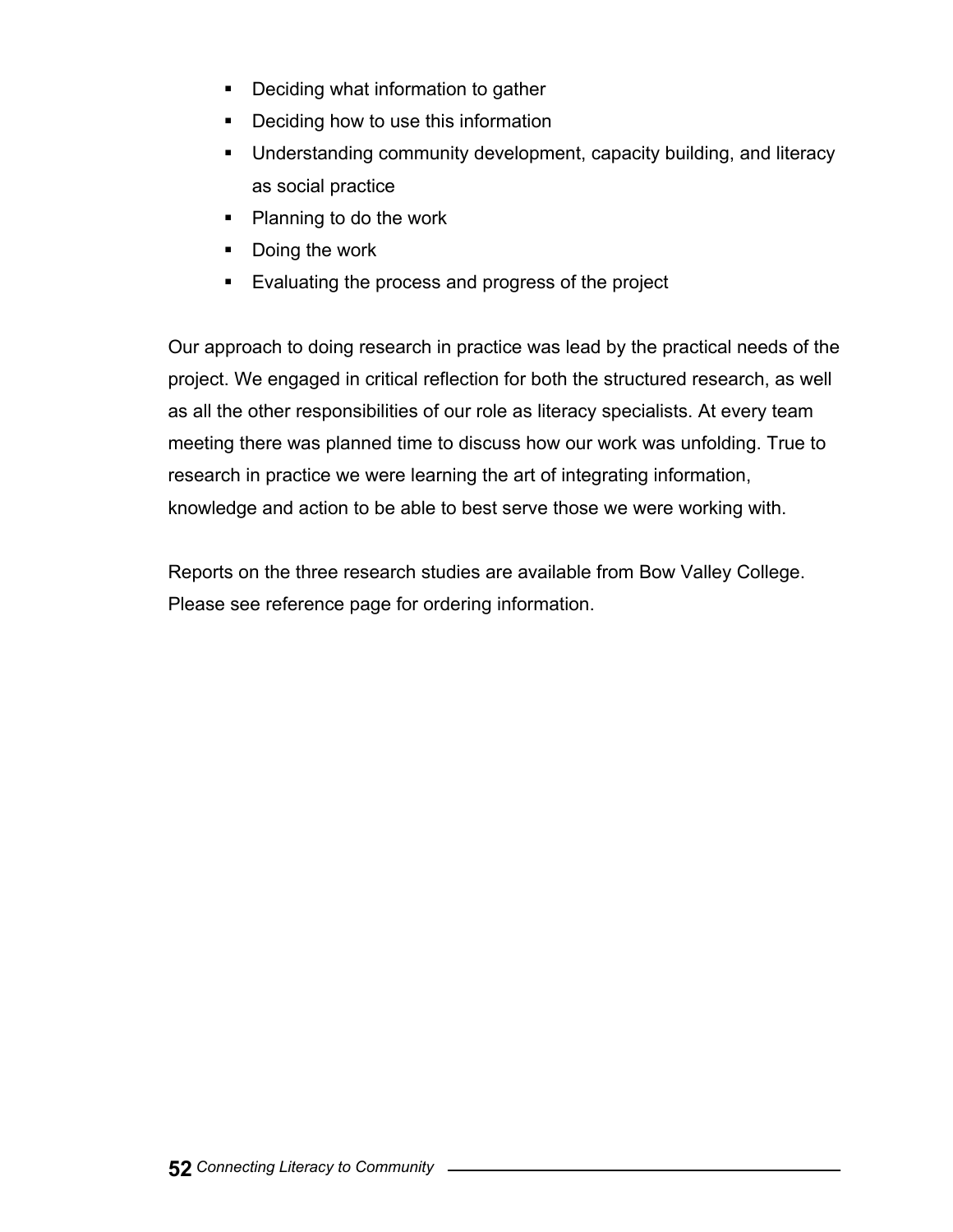# **Appendices**

The appendices include examples of our work in the CLC project.

You are welcome to copy and adapt them to suit your community's efforts to advance adult literacy.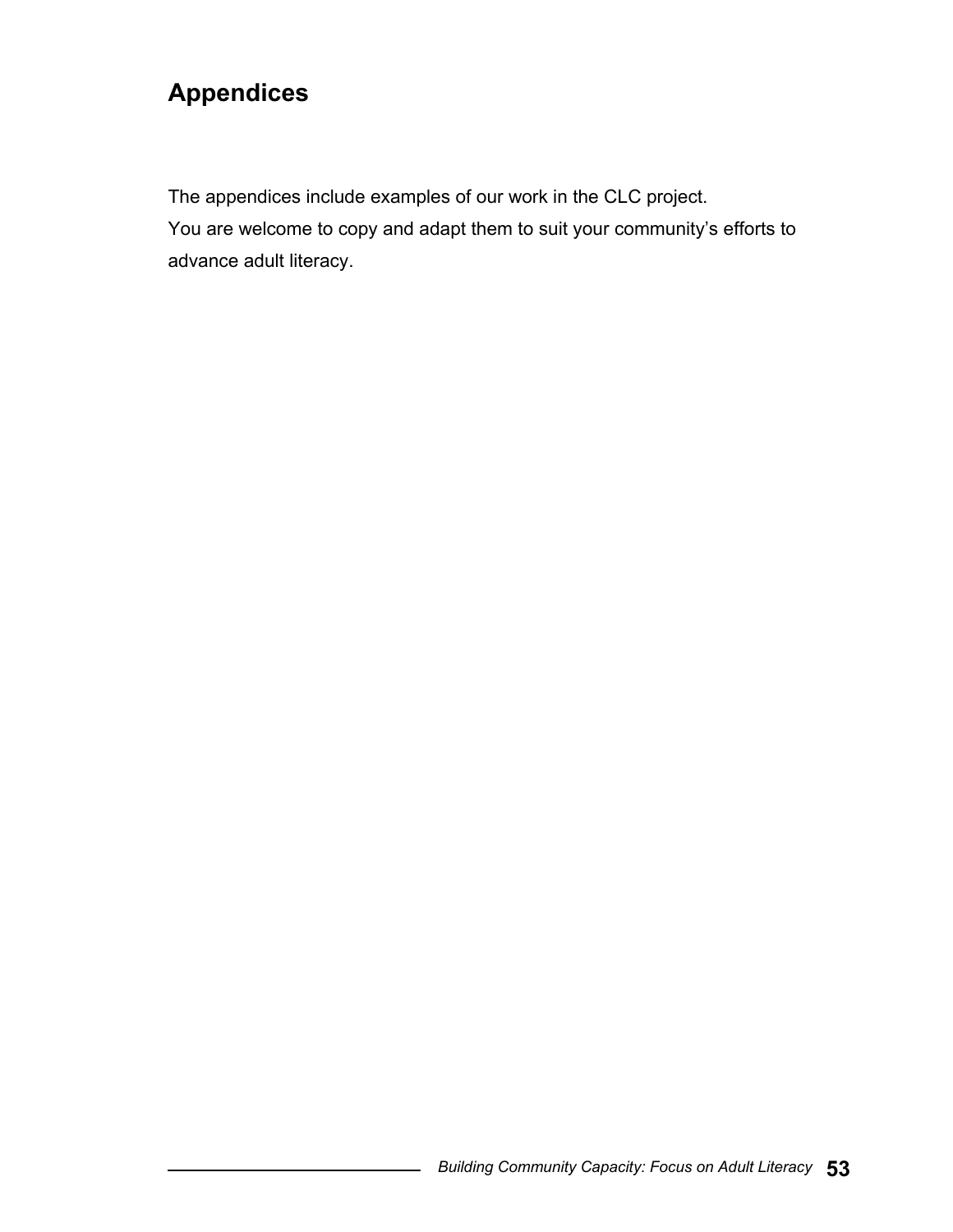### **Appendix A – Assets and Gaps Survey**

### **Connecting Literacy to Community Project Questionnaire**

This questionnaire will help identify literacy programs and initiatives in your community. Please answer the following questions.

1. What literacy programs or initiatives do you know of in your community? Please provide as much detail as possible.

2. Who are your clients and what literacy skills do they need in order to use your services?

3. What literacy programs or initiatives would you like to see in your community?

4. Please describe how your organization might contribute to literacy programs or initiatives.

| Optional:    |  |
|--------------|--|
| Name         |  |
| Organization |  |
| Date         |  |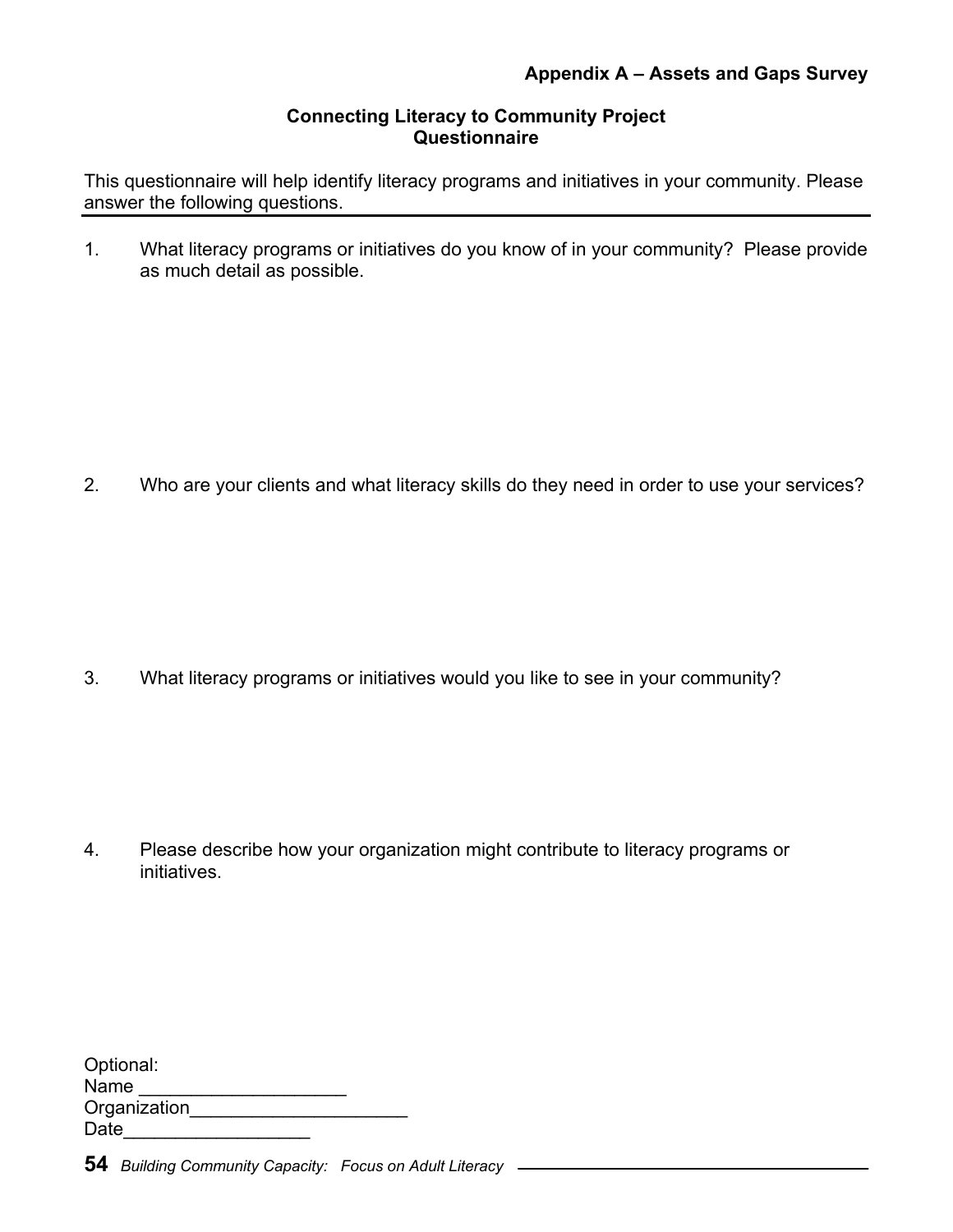# **CLC Report: Literacy Assets and Gaps**

# **"Community Name"**

| <b>Assets</b>                                                                                                                   |                                 | Gaps                                                                                                                                                                                                                                                                                                                                                                   |                                 | <b>Suggestions to</b><br>build assets                                                              |                                        |                                          |                                                                                                  |
|---------------------------------------------------------------------------------------------------------------------------------|---------------------------------|------------------------------------------------------------------------------------------------------------------------------------------------------------------------------------------------------------------------------------------------------------------------------------------------------------------------------------------------------------------------|---------------------------------|----------------------------------------------------------------------------------------------------|----------------------------------------|------------------------------------------|--------------------------------------------------------------------------------------------------|
| Literacy programs in<br>elementary schools                                                                                      |                                 | ESL adult family and<br>youth programs                                                                                                                                                                                                                                                                                                                                 | $\overline{a}$<br>$\frac{1}{2}$ | Offer space for<br>literacy and                                                                    |                                        |                                          |                                                                                                  |
| Library: Children and youth<br>literacy program (Story<br>Time, Time for Two,<br>Homework Club); ESL<br>conversational English; | $\frac{1}{2}$<br>$\overline{a}$ | Literacy programs for<br>adults (one-one and<br>group), youth and<br>children<br>Seniors literacy needs<br>are unknown<br>Long term solutions for<br>ongoing awareness<br>Barriers to respond to<br>opportunities to<br>increase literacy<br>awareness and<br>accessibility (not<br>enough time or<br>difficulty organizing<br>staff and volunteers to<br>the project) |                                 | language programs<br>Literacy programs<br>for adults (one-one<br>and group), youth<br>and children |                                        |                                          |                                                                                                  |
| tutoring for adults; Library<br>card fee waived if required.                                                                    |                                 |                                                                                                                                                                                                                                                                                                                                                                        |                                 |                                                                                                    | Refer clients to<br>literacy programs  |                                          |                                                                                                  |
| ESL pre employment<br>program                                                                                                   |                                 |                                                                                                                                                                                                                                                                                                                                                                        |                                 | $\qquad \qquad \blacksquare$                                                                       | Promote literacy<br>and plain language |                                          |                                                                                                  |
| ESL parenting program                                                                                                           |                                 |                                                                                                                                                                                                                                                                                                                                                                        |                                 |                                                                                                    |                                        |                                          | with our partners<br>(agencies)                                                                  |
| Inclusion of literacy for<br>planning seniors needs<br>assessment                                                               |                                 |                                                                                                                                                                                                                                                                                                                                                                        |                                 |                                                                                                    |                                        | Include literacy in<br>the seniors needs |                                                                                                  |
| Willingness and openness to<br>learn and work<br>collaboratively to promote<br>literacy and reduce barriers<br>to services      |                                 |                                                                                                                                                                                                                                                                                                                                                                        |                                 |                                                                                                    | be able to participate in              | $\overline{a}$                           | assessment<br>Community needs<br>assessment survey<br>results identified<br>literacy as an issue |
| Family literacy program at a<br>learning centre                                                                                 |                                 |                                                                                                                                                                                                                                                                                                                                                                        |                                 | needing address                                                                                    |                                        |                                          |                                                                                                  |
| Language centre-ESL                                                                                                             |                                 |                                                                                                                                                                                                                                                                                                                                                                        |                                 |                                                                                                    |                                        |                                          |                                                                                                  |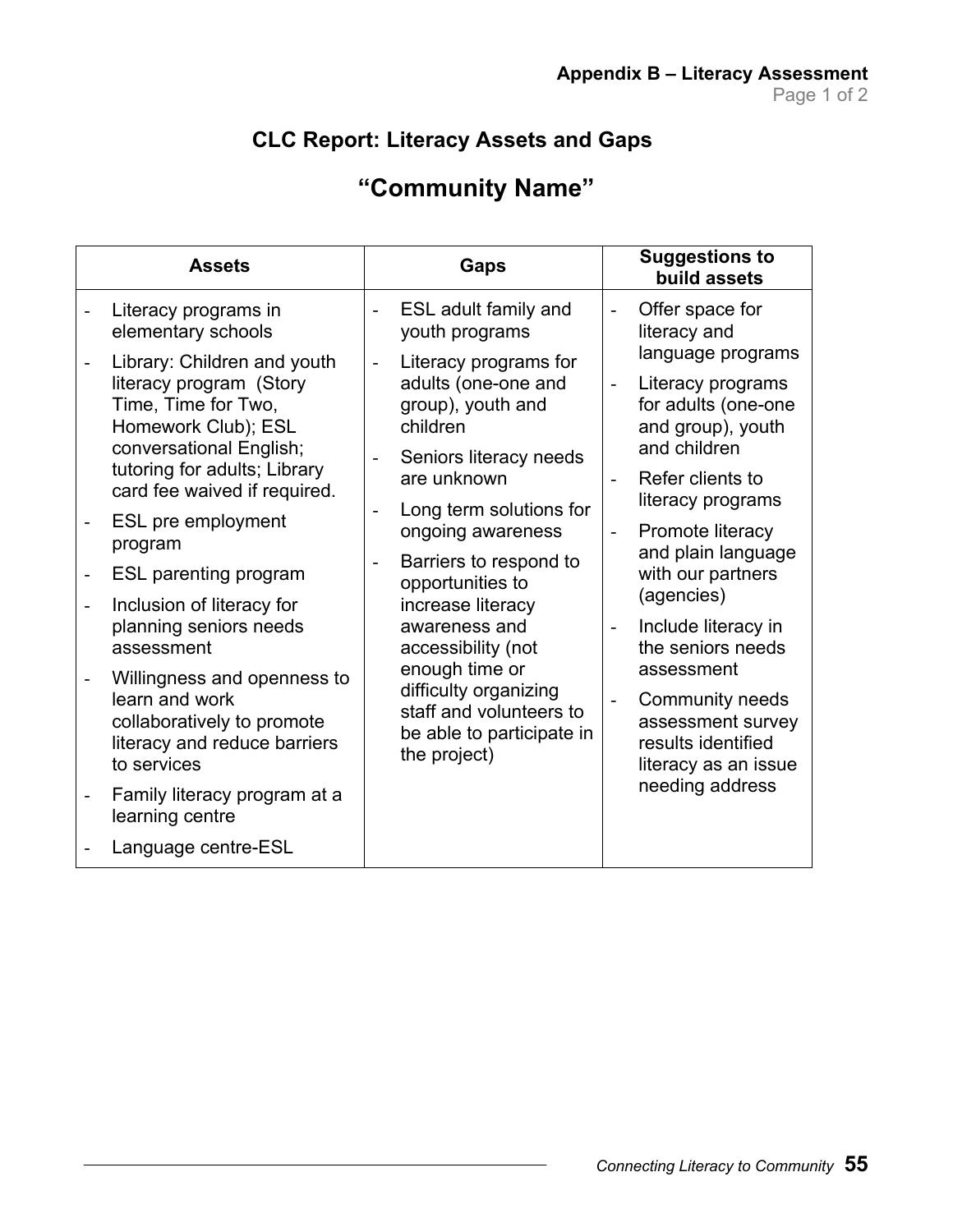# **Method of gathering information on literacy assets and gaps**

Learning about the literacy assets and gaps in "community name" occurred through relationship building conversations with agencies and groups and distribution of a questionnaire.

### • **Relationship building**

Participating agencies: community resource centre, library, municipal neighbourhood services, family literacy program, family support service, and seniors service.

Contacted services: local church programs, child and family services, community kitchen program, youth support program, thrift store, daycare, interagency group for children. The contact with these services included introduction to the project and provision of information on literacy issues and local programs/resources.

Interagency: Communication with the co-chair, plain language presentation to interagency members, promoting and informing about literacy and accessibility at meetings.

### • **Questionnaire**

The questionnaire was distributed to interagency members at the March and April meetings. A total of 7 questionnaires were completed, six service providers and one community resident responded.

### **Literacy Specialist's Comments**

The interagency is in the process of analyzing a community needs assessment, and at this point literacy has been identified as an area of need, however the interagency still has to develop an action plan. I will participate in meetings for the development of the action plan to champion opportunities for value-added literacy programming.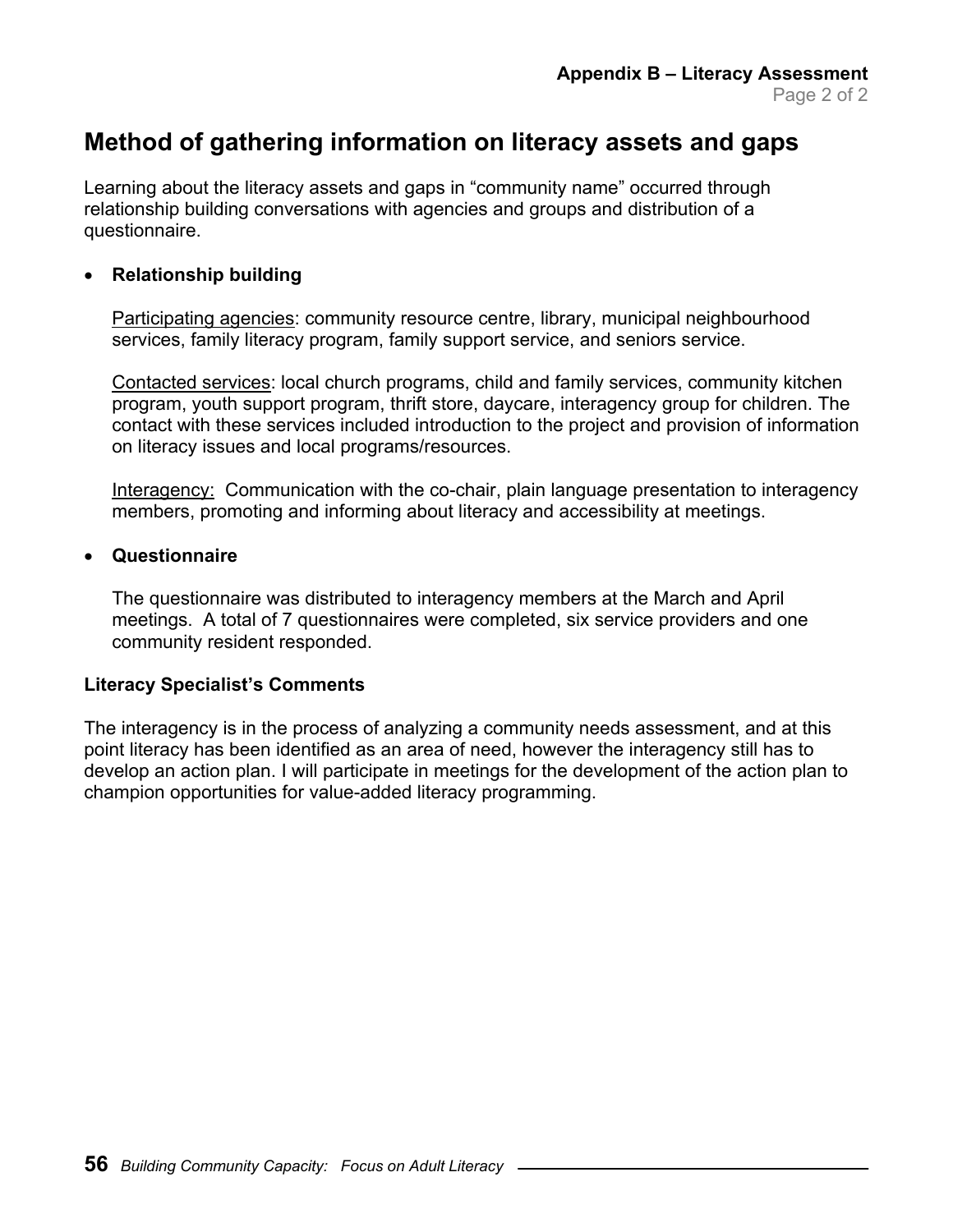"The ability to understand and use printed information in daily activities, at home, at work and in the community to achieve one's goals, and to develop one's knowledge and potential.'

# **Connecting Literacy** to Community

Almost 48% of Canadians have difficulty dealing with printed materials

> They may not be able to read and understand a classified ad, find the date on a deposit slip<br>or figure out instructions on a medicine bottle. Source: Movement for Canadian Literacy, June 2001

### *Inside Panel*

#### Do you know people who have difficulty reading, writing or working with basic numbers?

#### The literacy specialist in your community can help!

**Connecting Literacy to Community is** 

working to increase literacy awareness and help individuals gain successful access to information and services. Your community has many existing literacy assets. The literacy specialist will provide services to enhance these assets.

Agencies, services and businesses learn how to effectively help those with literacy challenges. Consider having a specialist consult with you about positive literacy practices.

The National Literacy Secretariat and Bow Valley College are working together to improve access to information and programs for individuals with literacy challenges. Connecting Literacy to Community is a community development project with partners in six Alberta communities. A literacy specialist working in your community will promote literacy awareness and liferacy accessible services.

This two-part project will be completed in June 2003.

# **Services**

read well."

this fall."

Literacy

**Comments** from

community partners:

Rural community resource centre

Urban information and referral centre

Urban community resource centre

"We made some changes in our last brochure to make it easier to read. There has been an increase in the number of people signing

up for our courses. Also the staff is more aware of literacy issues."

"We are more user-friendly after the literacy awareness workshops.

have had clients ask for help with forms and disclose that they can't

"We are planning to do literacy awareness at our fundraising event

I think we are conveving a safer and friendlier tone because we

The literacy specialist in your community is a professional who can assist you to facilitate:

- Workshops on literacy awareness and plain language
- Literacy audits and action plans for agencies. services and businesses
- Referrals for individuals looking for programs
- Partnerships to develop programs for individuals with literacy barriers (example: family literacy, computer literacy, upgrading, scribe service, employability skill development)
- Community awareness events promoting literacy

#### Your community partners and literacy specialists are:

Calaary Audrey Gardner 410-1502 Crowsnest Pass/Pincher Creek Karen Appleby 563-3814 High River Carmyn Block 652-5090  $0$ lds Rebecca Still 556-3045 Research Consultant

**Bill Holbrow** the Holbrow group Inc Project Manager Robin Houston-Knopff 410-1507



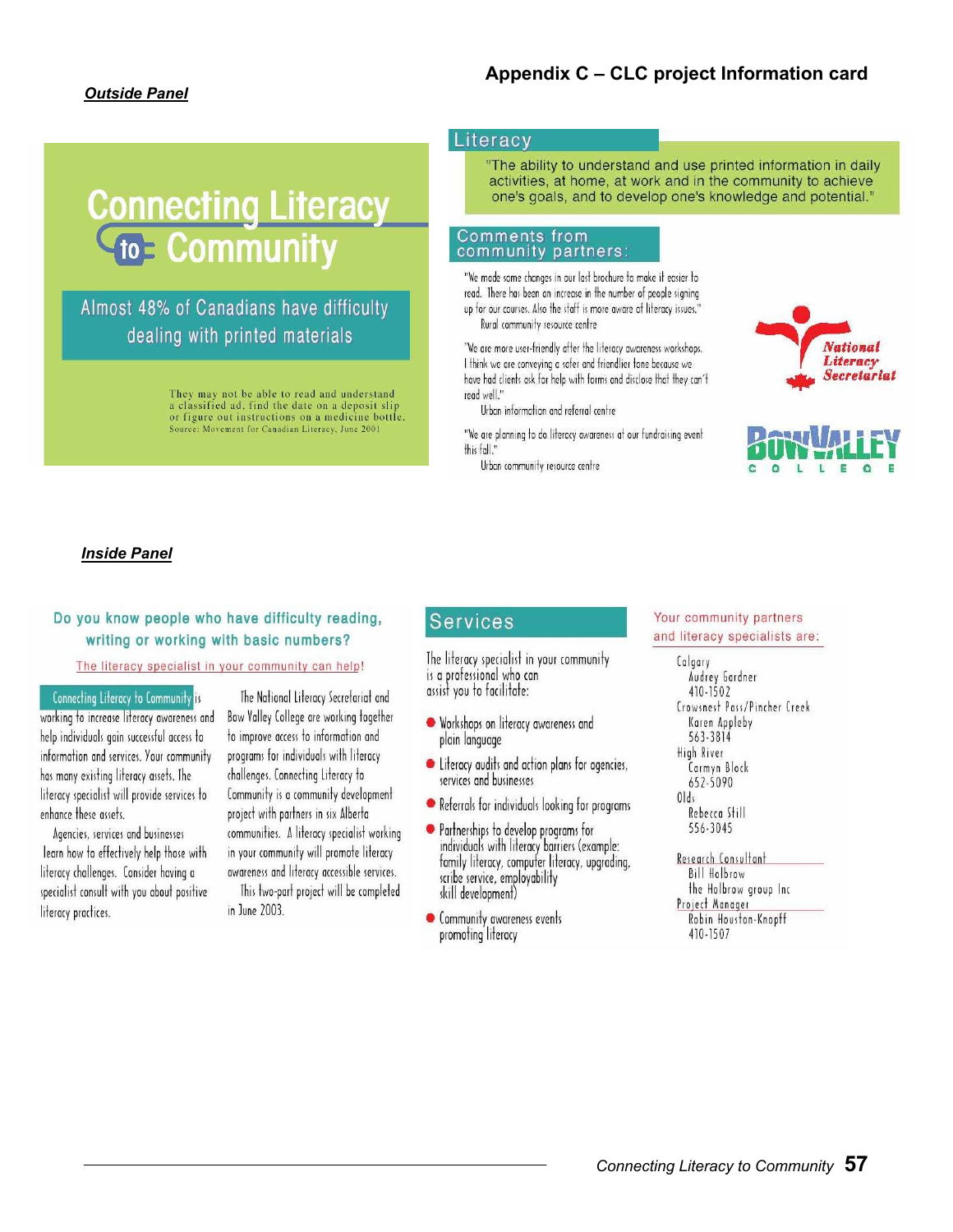Dear

I would like to invite you and the ----------------------to participate in a literacy awareness project.

"Nearly half of adult Canadians have some problem with reading and writing" (International Adult Literacy Survey, 1995). Bow Valley College and the National Literacy Secretariat are partners with six communities in Southern Alberta in a project called "Connecting Literacy to Community". This project includes literacy awareness, outreach, education, and an assessment of community literacy assets. Another important aspect of our project is a research component to provide relevant data and information. Two organizations in each community will be part of the project's formal research.

-----------, the literacy specialist in your community, our research consultant and I would like to work with you to assess your organization's literacy assets and suggest improvements. This will help your organization better serve those with literacy needs. We can do this in one of two ways: working with you to assess your print material, or helping you assess the communication techniques your staff uses. A result of this partnership will be that those with literacy barriers will have easier access to information and services in your community.

I will contact you in about a week to answer any questions you might have and arrange a brief meeting with you, ----------- and myself. Thank you for considering this request. I look forward to working with you.

Sincerely,

Robin Houston-Knopff Coordinator, Community Programs Academic Foundations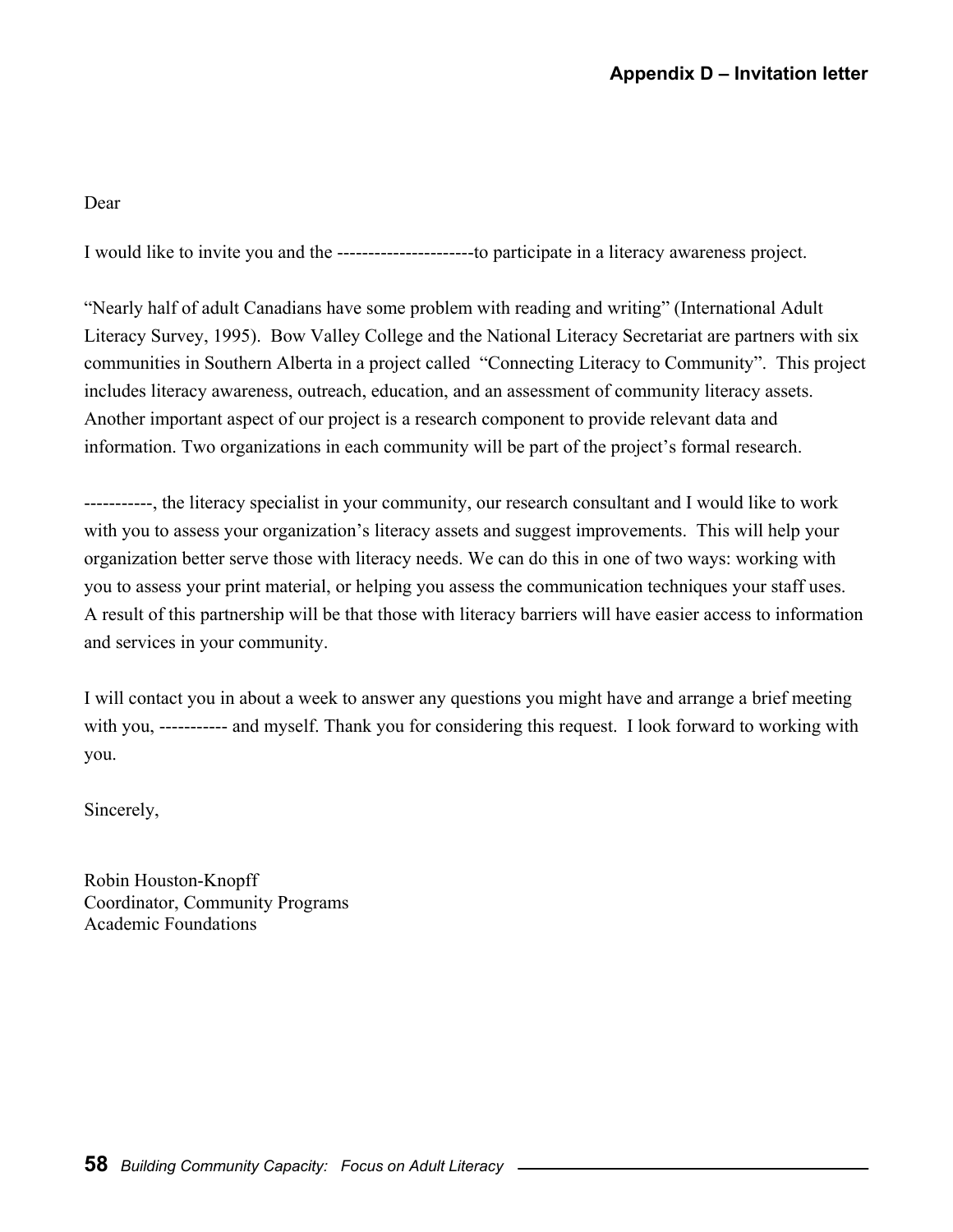# **Literacy Awareness**

### **Agency Name**

**February 20, 2003** 

- **What do you know about Literacy?**
- **Nyths and Facts**
- **Reducing Literacy Barriers for Seniors**

### **Local Information**

Literacy Help Line 1-800-767-3231 Calgary Seniors' Literacy Project 290-5756 or 262-2006

### **Information and Research**

Roberts, P. & Fawcett, G. (1998*). At Risk: A Socio-economic Analysis of Health and Literacy Among Seniors*. Ottawa, Ontario: Ministry of Industry

Movement for Canadian Literacy "Literacy Facts" [http://www.literacy.ca/litand/litan.htm](http://www.literacy.ca/litand/litand.htm)

Canada Information Office (CIO). (2000). *Issues and Challenges in Communicating with Less Literate Canadians*, Final Report. Ottawa. Call # JL 87 187.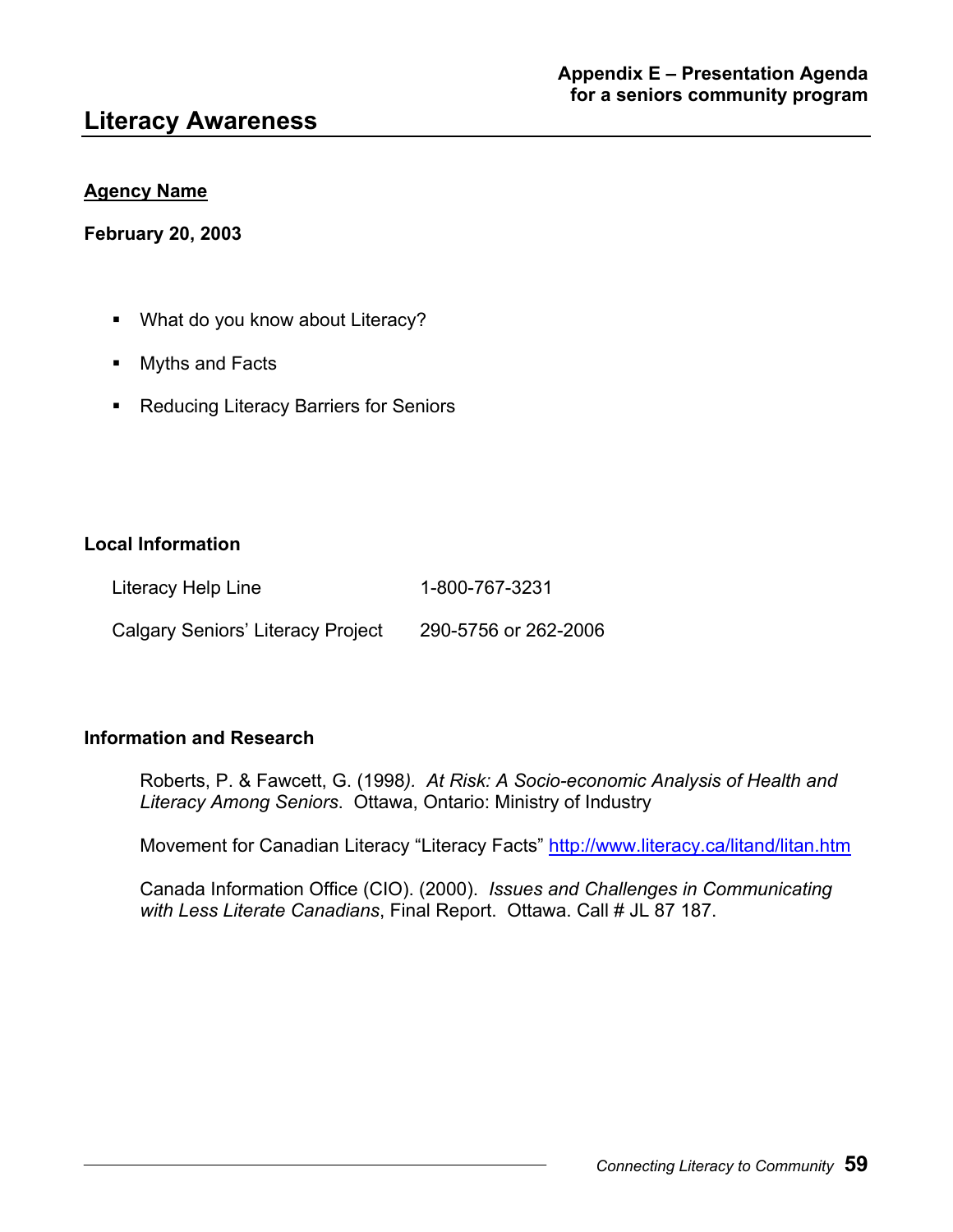# **Sensitivity to Literacy Exercise**

Please respond to the following 9 statements by writing in the letter (A, B, C, or D) that most accurately describe your organization today.

- A. This is something we are not doing
- B. We are doing this, but could make some improvements
- C. We are satisfied that we are doing this well
- D. Not applicable.
- 1. We ask all clients whether they need help filling out forms.
- 2. Staff, volunteers, audiotapes, and/or videotapes are available to help clients fill out our organization's forms.
- 3. We accommodate clients who may want or need to bring friends or spokespersons to their meetings with our staff.
- 4. We offer all clients the same help to avoid drawing attention to literacy problems through special and potentially embarrassing treatment.

5. We have identified what a client must know and the literacy skills a client must have in order to make use of our services. For example:

- Does a client need to be able to read, write, and speak well in order to use our services?
- Does a client need to know things about the law before we can help them?
- Does a client need to know that a completed written referral is necessary before coming to our organization?
- 6. We regularly ask our clients for feedback about the quality and effectiveness of our services.
- 7. All staff who have direct contact with clients are aware that certain behaviors may indicate that the client could have literacy problems.
- 8. Our staff has received awareness and sensitivity training about literacy and literacy issues.
- 9. Our staff knows about the literacy resources in our community. If asked, they could tell a client where to get help to improve their literacy skills.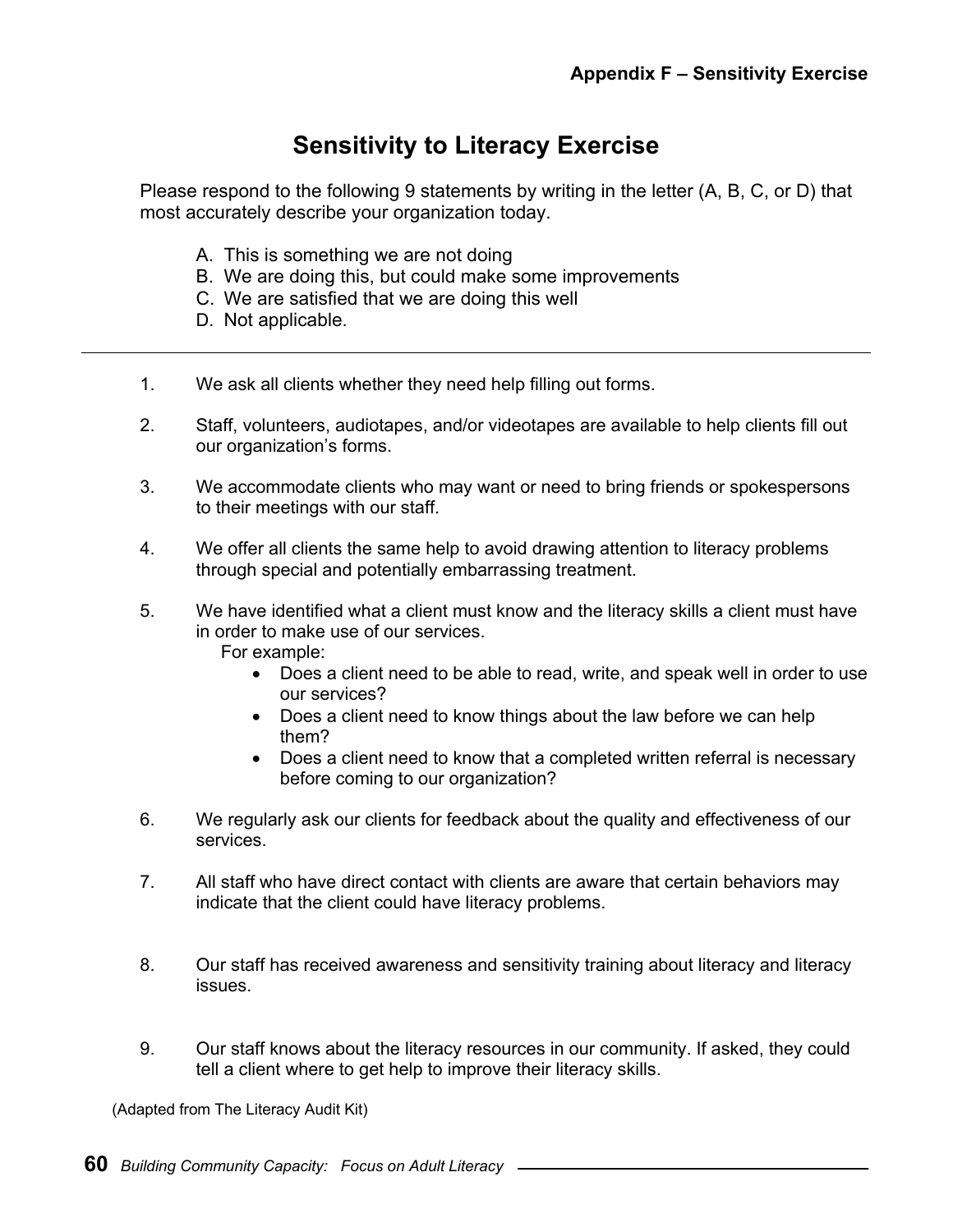# **Print Materials Exercise**

Please respond to the following 10 statements by writing in the letter (A,B,C,or D) that most accurately describes your organization today.

- A. This is something we are not doing
- B. We are doing this, but could make some improvements
- C. We are satisfied that we are doing this well
- D. Not applicable.
- 1. Our print materials are easy for adults with low literacy skills to read.

\_\_\_\_\_\_\_\_\_\_\_\_\_\_\_\_\_\_\_\_\_\_\_\_\_\_\_\_\_\_\_\_\_\_\_\_\_\_\_\_\_\_\_\_\_\_\_\_\_\_\_\_\_\_\_\_\_\_\_\_\_\_\_\_\_\_\_\_\_\_\_

- 2. All the forms we use in our organization are easy for everyone to read and understand.
- 3. Our print materials are written in simple and clear language. We avoid using technical jargon and scientific terms in the materials we prepare for the general public.
- 4. Print materials are designed with lots of white space to provide relief from the print.
- 5. We use graphics and illustrations in our print materials.
- 6. If appropriate, our print materials are available in other languages.
- 7. We regularly review our print materials, including forms, to check how easy they are to read.
- 8. We consult with people outside the organization for feedback on written materials we prepare for the general public.
- 9. Our organization has guidelines for limiting the level of reading difficulty of our printed materials.
- 10. Our staff has received training in how to prepare materials in plain language.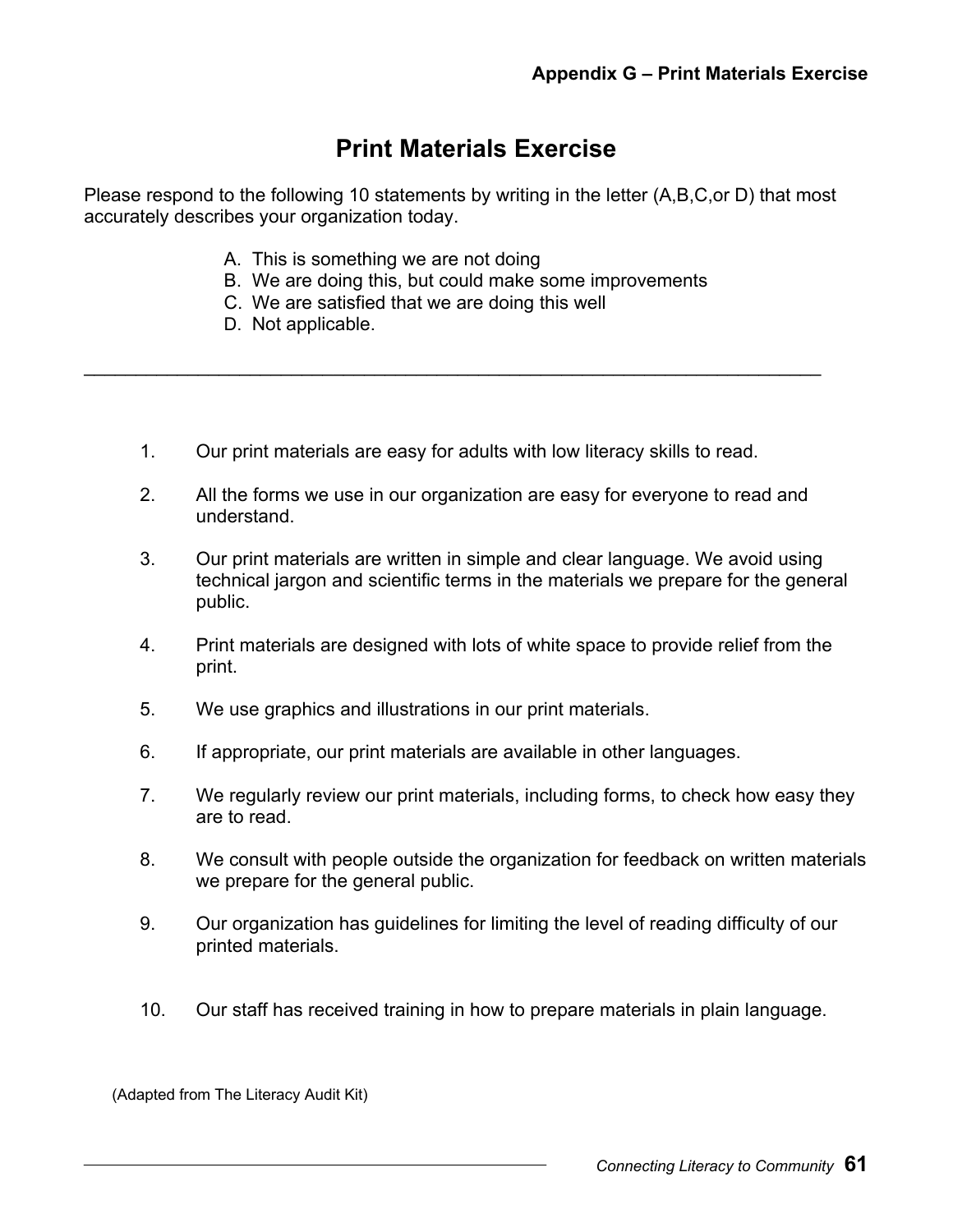# **Verbal Communication Exercise**

Please respond to the following 9 statements by writing in the letter (A,B,C,or D) that most accurately describes your organization today.

- A. This is something we are not doing
- B. We are doing this, but could make some improvements

 $\mathcal{L}_\text{max} = \mathcal{L}_\text{max} = \mathcal{L}_\text{max} = \mathcal{L}_\text{max} = \mathcal{L}_\text{max} = \mathcal{L}_\text{max} = \mathcal{L}_\text{max} = \mathcal{L}_\text{max} = \mathcal{L}_\text{max} = \mathcal{L}_\text{max} = \mathcal{L}_\text{max} = \mathcal{L}_\text{max} = \mathcal{L}_\text{max} = \mathcal{L}_\text{max} = \mathcal{L}_\text{max} = \mathcal{L}_\text{max} = \mathcal{L}_\text{max} = \mathcal{L}_\text{max} = \mathcal{$ 

- C. We are satisfied that we are doing this well
- D. Not applicable.
- 1. We have audio and/or videotapes clients can use to help them review and remember the information we give them.
- 2. We avoid organizational jargon when we communicate with clients.
- 3. We have identified the jargon that is specific to our organization or service we provide, and have developed an easy way to explain these words to our clients.
- 4. We give verbal information to clients in a way that is adapted to their needs.
- 5. We schedule appointments so that clients have enough time to ask questions or can take extra time to understand the information we give them.
- 6. When we work with clients, we continually check that they have understood the information we give them.
- 7. We have been trained to recognize non-verbal cues that may indicate a person is not understanding what is being said.
- 8. We adjust the pace at which we talk and the vocabulary we use when we work with people for whom English is a second language.
- 9. All our staff has received training on clear verbal communication techniques such as:
	- how to effectively organize the information given to clients
	- how to communicate using simple language
	- how to check for understanding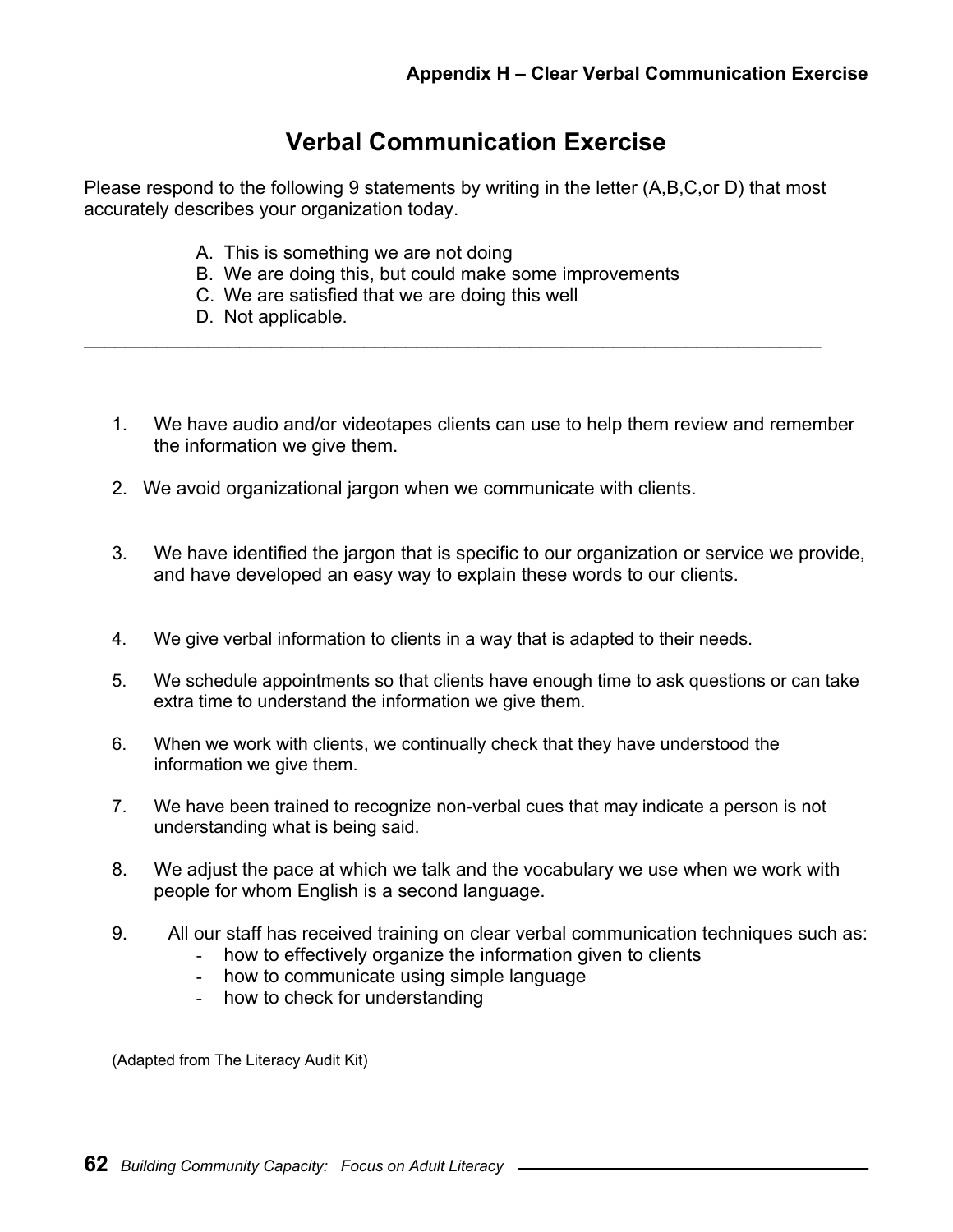# **Promotions and Publicity Exercise**

Please respond to the following 9 statements by writing in the letter (A,B,C,or D) that most accurately describes your organization today.

- A. This is something we are not doing
- B. We are doing this, but could make some improvements
- C. We are satisfied that we are doing this well
- D. Not applicable.
- 1. Our organization's logo or symbol illustrates the eservice we provide in the community.
- 2. Our phone number is easy for everyone to find on all our promotional material

 $\mathcal{L}_\text{max} = \mathcal{L}_\text{max} = \mathcal{L}_\text{max} = \mathcal{L}_\text{max} = \mathcal{L}_\text{max} = \mathcal{L}_\text{max} = \mathcal{L}_\text{max} = \mathcal{L}_\text{max} = \mathcal{L}_\text{max} = \mathcal{L}_\text{max} = \mathcal{L}_\text{max} = \mathcal{L}_\text{max} = \mathcal{L}_\text{max} = \mathcal{L}_\text{max} = \mathcal{L}_\text{max} = \mathcal{L}_\text{max} = \mathcal{L}_\text{max} = \mathcal{L}_\text{max} = \mathcal{$ 

- 3. When we give directions for finding our organization, we refer to familiar landmarks and bus stops.
- 4. Our organization's name and symbol are clearly displayed on the building.
- 5. Clear signs and symbols direct people from the front door of the building to our offices.
- 6. The reception area is clearly marked and easy to find.
- 7. The atmosphere in our reception area is friendly. People feel they can ask for help without embarrassment.
- 8. The reception area at our office provides some privacy if clients need to discuss confidential information.
- 9. The walls and bulletin boards in our reception area are not covered with a whole lot of printed notices. Its' easy for anyone to pick out the important information on them.
- 10. We make sure that we display our pamphlets and educational brochures in a way that makes it easy for people to find the information they need or want.
- 11. Our organization uses a variety of ways to advertise its services. Radio, TV, video and electronic media, as well as printed material.
- 12. We are confident that we promote our organization in ways that allow adults with low literacy skills to learn about our programs and services.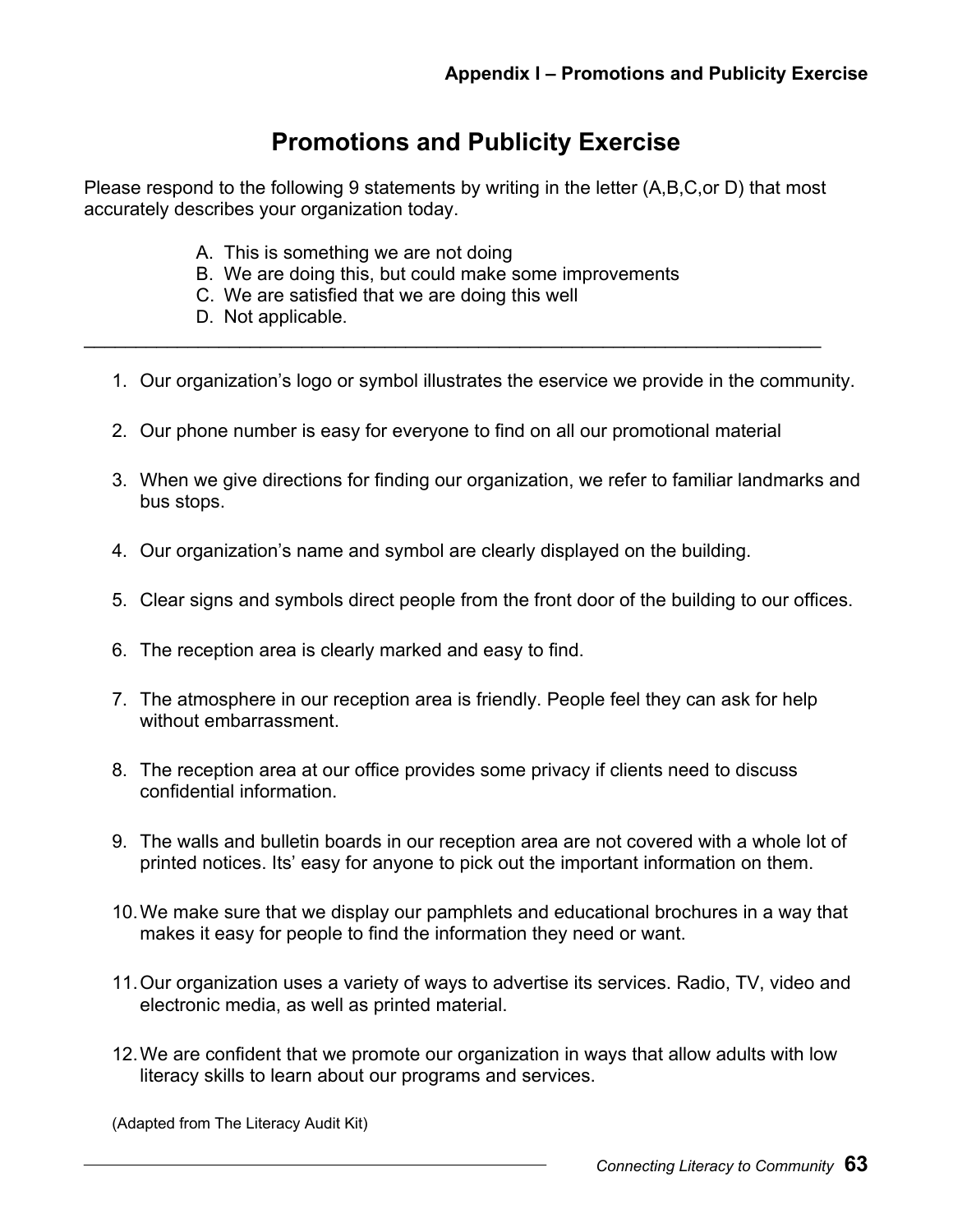# **Agency Name**

February 1, 2002

- What is a literacy audit?
- Why do a literacy audit?
- How to do the literacy audit?

# **Presenter's notes**

# **What is a literacy audit? A literacy audit is**

- A way to raise awareness and provide information about literacy to staff and volunteers
- A tool that can be used to suggest and reaffirm good practices in service delivery
- A systematic way for an organization to identify possible barriers in its delivery of services and programs for adults with low literacy
- A way to show that meeting the literacy needs of clients is everyone's responsibility

# **A literacy audit is not**

- An instrument to test literacy skills of clients
- A tool to label people as "illiterate"
- A way to evaluate job performance of staff
- A quick fix solution it is the starting point for an organization to address long term and ongoing literacy issues

# **Why do a literacy audit?**

- 48 % of Canadians have difficulty dealing with print material
- Learning how to reduce literacy barriers for your clients can help them use your services better
- Literacy is important as it impacts individuals everyday lives, (economically, socially, legally, health, personally)

# **How to do the literacy audit?**

- 1. Contact a literacy specialist for facilitation of the process. Involve staff, volunteers and board of directors
- 2. Conduct the literacy audit describe the workshop and consensus model explain what will happen in the workshop
- 3. Make an action plan including indicators, and Take Action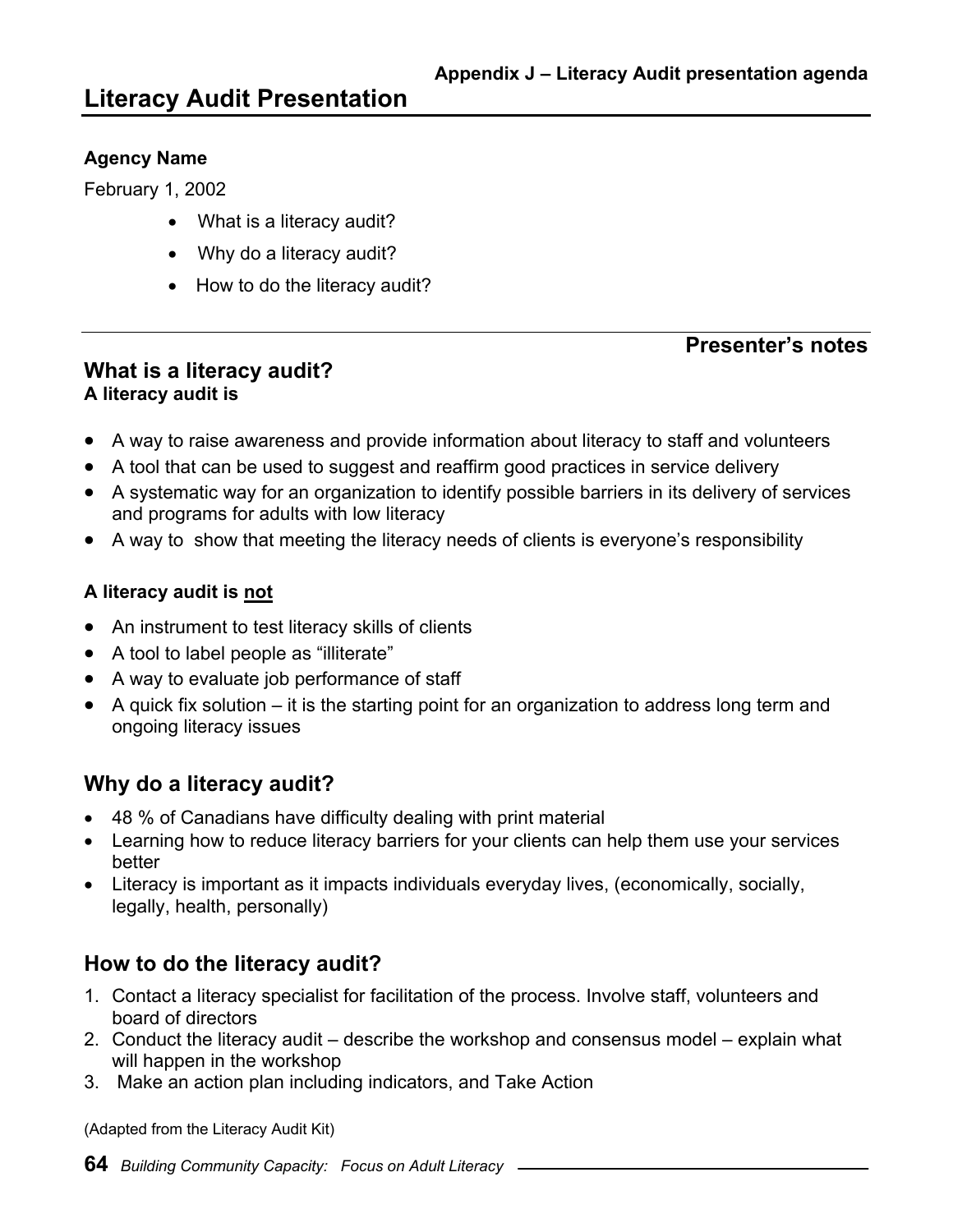# Consensus Sheet (flip chart)

(Area title – Sensitivity to Literacy, etc.)

| A. This is something we are not doing      | b. We are doing this, but could make some<br>improvements |
|--------------------------------------------|-----------------------------------------------------------|
|                                            |                                                           |
|                                            |                                                           |
|                                            |                                                           |
|                                            |                                                           |
|                                            |                                                           |
|                                            |                                                           |
|                                            |                                                           |
|                                            |                                                           |
|                                            |                                                           |
|                                            |                                                           |
|                                            |                                                           |
| C. We are satisfied that we are doing this | D. Not applicable                                         |
| well                                       |                                                           |
|                                            |                                                           |
|                                            |                                                           |
|                                            |                                                           |
|                                            |                                                           |
|                                            |                                                           |
|                                            |                                                           |
|                                            |                                                           |
|                                            |                                                           |
|                                            |                                                           |
|                                            |                                                           |
|                                            |                                                           |
|                                            |                                                           |
|                                            |                                                           |
|                                            |                                                           |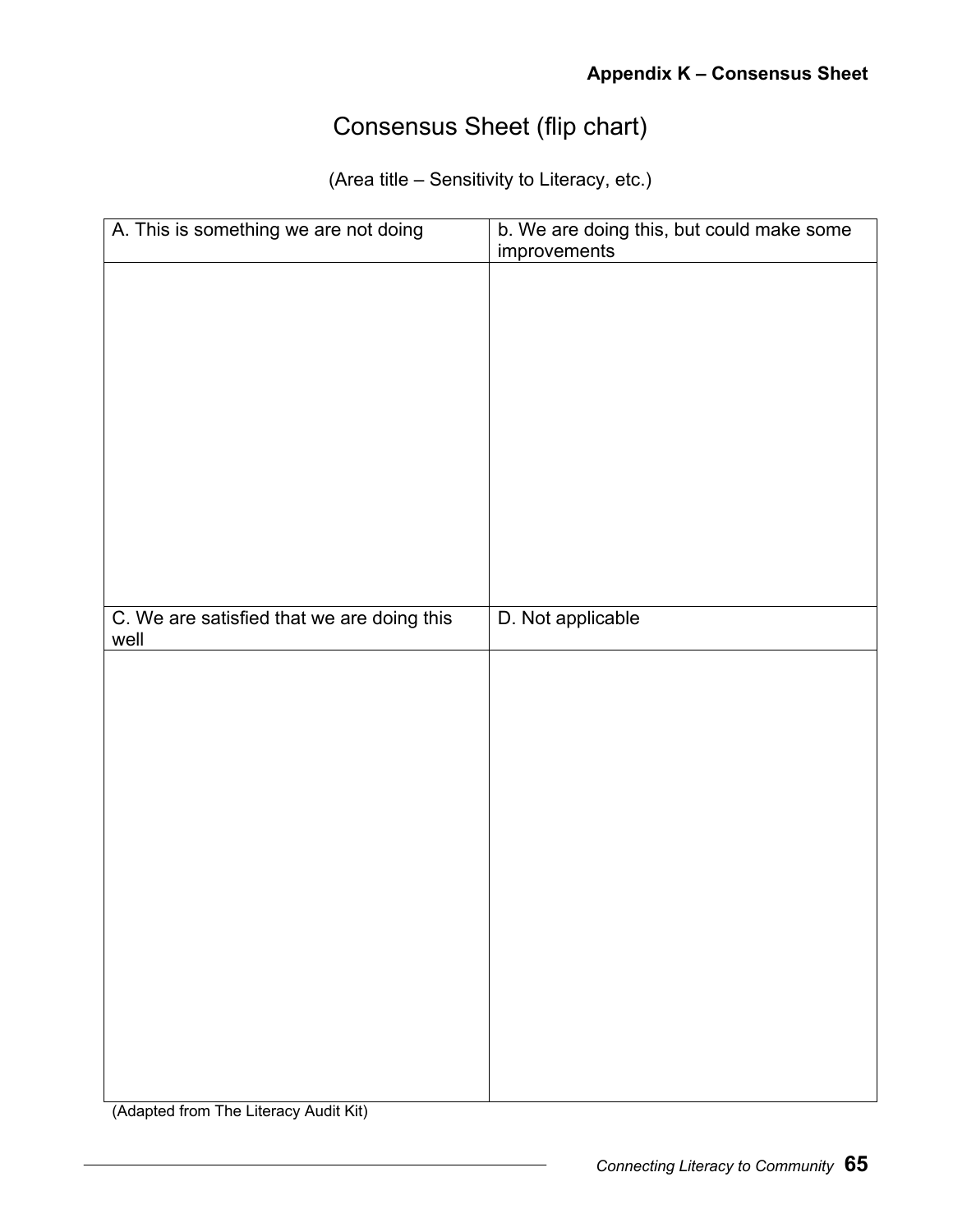| Short-Term Goals (6 - 12 Months) | Long-Term Goals (13 - 36 Months) |
|----------------------------------|----------------------------------|
|                                  |                                  |
|                                  |                                  |
|                                  |                                  |
|                                  |                                  |
|                                  |                                  |
|                                  |                                  |
|                                  |                                  |
|                                  |                                  |
|                                  |                                  |
|                                  |                                  |
|                                  |                                  |
|                                  |                                  |
|                                  |                                  |
|                                  |                                  |
|                                  |                                  |
|                                  |                                  |
|                                  |                                  |
|                                  |                                  |
|                                  |                                  |
|                                  |                                  |
|                                  |                                  |
|                                  |                                  |
|                                  |                                  |
|                                  |                                  |
|                                  |                                  |
|                                  |                                  |
|                                  |                                  |
|                                  |                                  |
|                                  |                                  |
|                                  |                                  |
|                                  |                                  |
|                                  |                                  |
|                                  |                                  |
|                                  |                                  |
|                                  |                                  |
|                                  |                                  |
|                                  |                                  |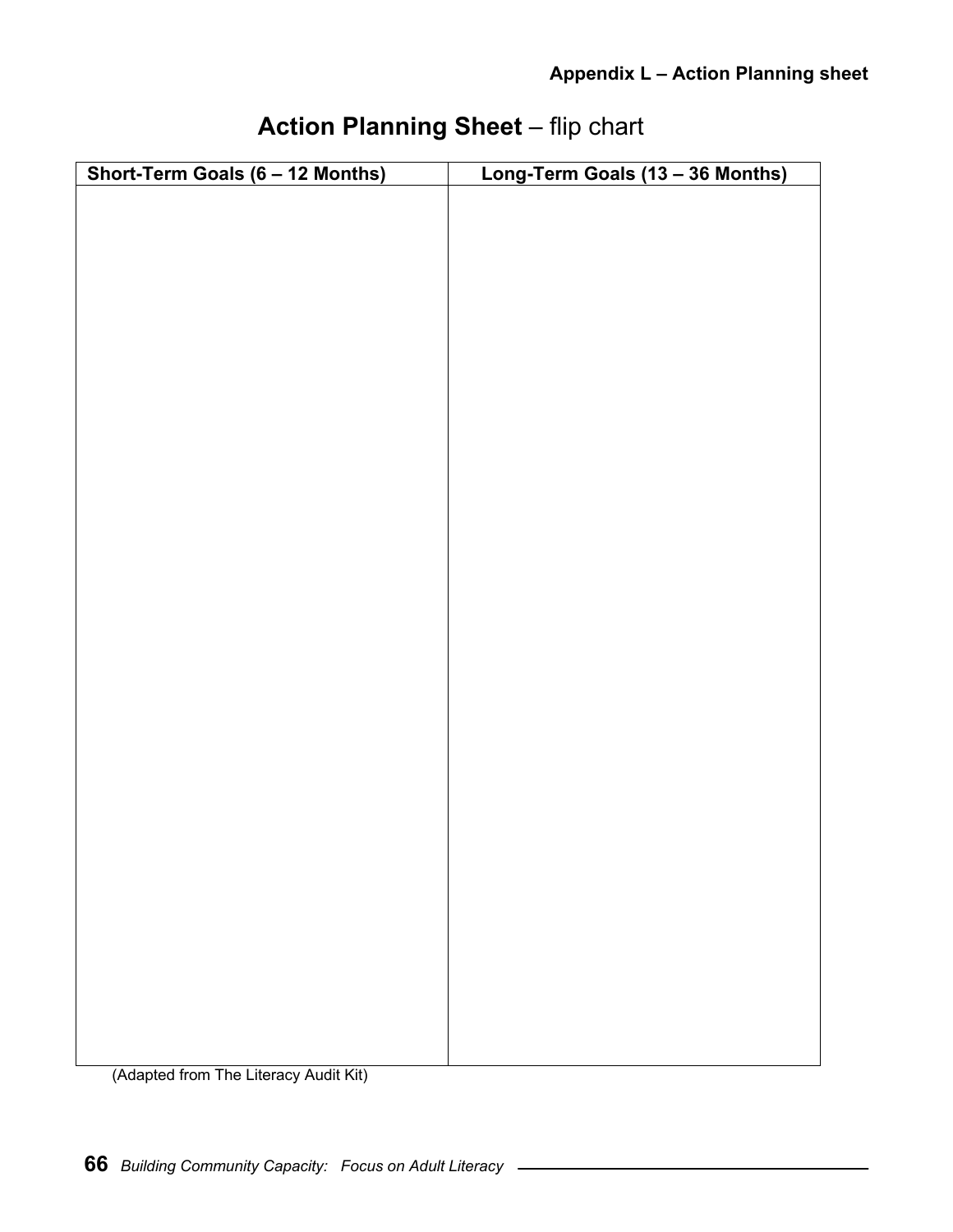### **Agency Name Literacy Audit and Action Plan Report February 2002**

Community organizations provide a variety of important services to a wide range of clients. These agencies often give people information that can help them achieve their goals, increase their knowledge, and develop their potential.

However, if the agency's clients have literacy problems, they may not be able to benefit fully from the agency's information and services. Further, the agency may have barriers that make it difficult for people with low literacy skills to use its services successfully. Such barriers, according to The Literacy Audit Kit, developed by the Adult Association for Adult Literacy, can be grouped in four areas: a) promotion and publicity, b) print materials, c) clear verbal communication, and d) sensitivity to literacy.

The Connecting Literacy to Community Project (CLCP) is intended to improve literacy outreach and awareness in particular Alberta communities. Through partnerships with select agencies and service providers in each community, CLCP literacy specialists:

- act as a catalyst for literacy awareness,
- investigate literacy needs, and
- consult on improving print materials or verbal communications.

These activities are intended to help the agencies minimize or remove barriers, and better meet the needs of their clientele with low literacy skills.

# **The Literacy Audit Workshop**

The Executive Director of the Agency in consultation with the CLCP Literacy Specialist decided to examine qualities of the Agency's print materials.

At a CLCP workshop participants identified literacy assets and needs using an exercise, which was adapted from The Literacy Audit Kit. The workshop was intended to offer the staff an opportunity to comment on the Agency's success in meeting the literacy needs of its clients. A plan was developed, to address needs, using a strategic planning model.

Specifically, the workshop helped participants to:

- Identify the Agency's sensitivity to literacy. These are the standard practices used to address the literacy needs of clients.
- Identify and clarify print material qualities. These are the general literacy qualities of brochures, forms, and posters.
- Begin to develop a plan to address any needs, and increase the Agency's literacy capabilities.

The Literacy Audit has four Categories to classify the qualities noted in the Barrier Groups. The Categories are:

A. This is something we are not doing. If the organization is not doing it, is it something that should be considered?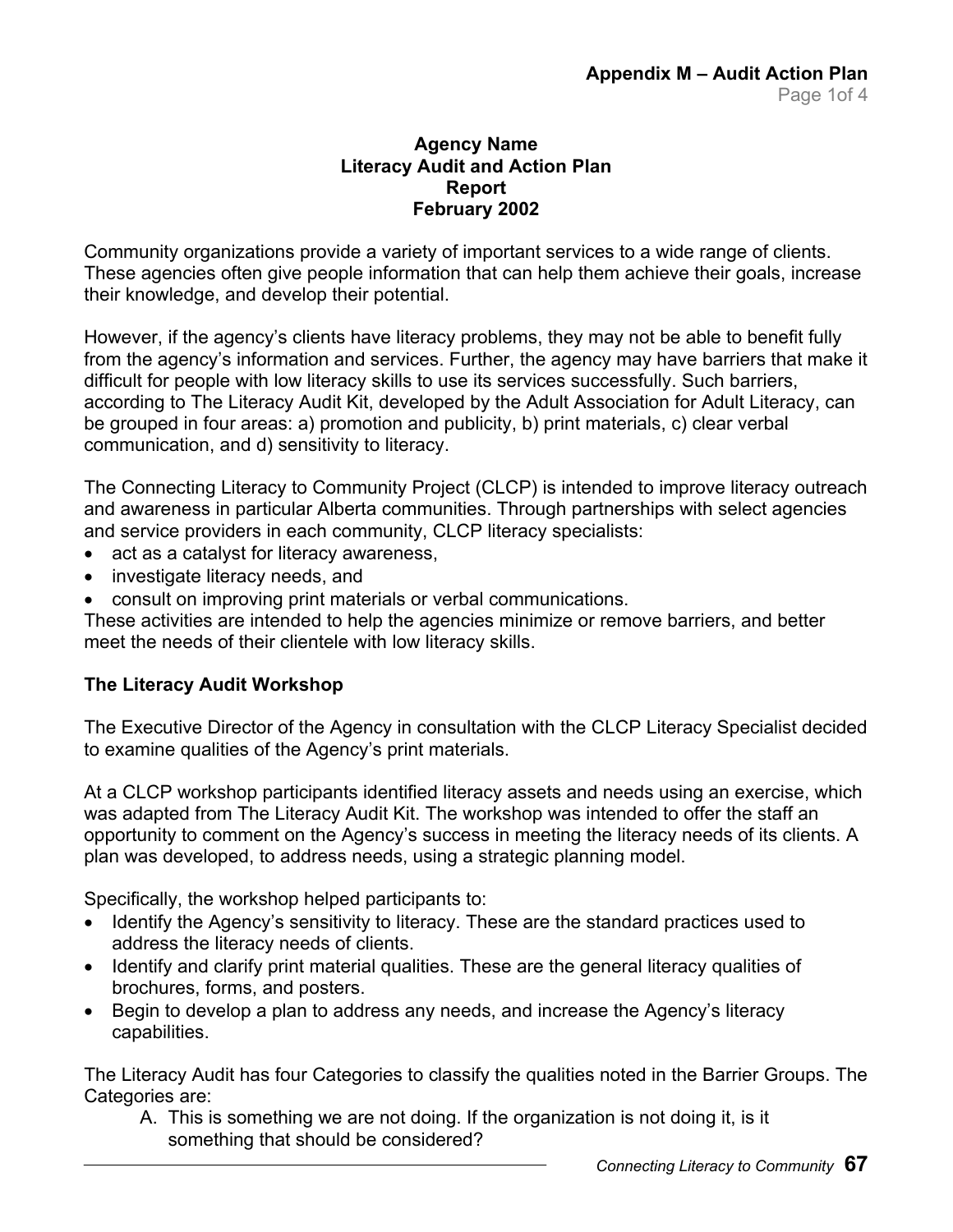- B. We are doing this, but could make some improvements. Where and how do people feel the organization could improve the way it does things?
- C. We are satisfied that we are doing this well.
- D. Not applicable. Which statements don't apply to the organization? Why?

Using these Categories, participants reviewed the Agency's sensitivity to literacy and print materials.

# **The Literacy Action Plan**

The Literacy Action Plan is a map. It represents a course of action that will help the Agency to:

- change,
- remove literacy barriers, and
- better serve its clients.

The Plan is comprised of specific goals and strategies. The goals describe the Agency's management, staff and volunteers plan to enhance and provide their products and services. The goals describe the primary changes in literacy that the Agency is striving to achieve. A strategy is a manageable "step" which, when completed along with other strategies, leads to accomplishing a goal. Strategies specify the "how", "when" and "what" that will need to be accomplished in order to achieve each goal.

The workshop participants identified three (3) short-term goals, and strategies, as well as three (3) long-term goals. Accomplishing the short-term goals will help to increase the quality of the Agency's print materials, and its sensitivity to literacy.

# **Short-Term Goals (1 – 12 Months)**

# **1. Client Assistance:**

- Ask clients if they need help filling out forms.
- Have staff, volunteers, audiotapes, and/or videotapes available to help clients fill out forms.
- Offer clients help in a way that avoids drawing attention to literacy problems.
- Regularly ask clients for feedback about the quality and effectiveness of services.

# **Strategies:**

- At a staff meeting go through registration form and highlight how to assist clients fill it in  $-$ Audrey attend
- Get fact sheet on literacy, tip sheets on plain language and verbal communication, and websites from Audrey
- Get posters on literacy.

# **2. Redevelopment of Materials:**

- Our print materials including forms:
- are written in simple and clear language
- avoid the use of technical jargon
- are designed with lots of white space
- use graphics and illustrations
- are easy for adults with low literacy skills to read and understand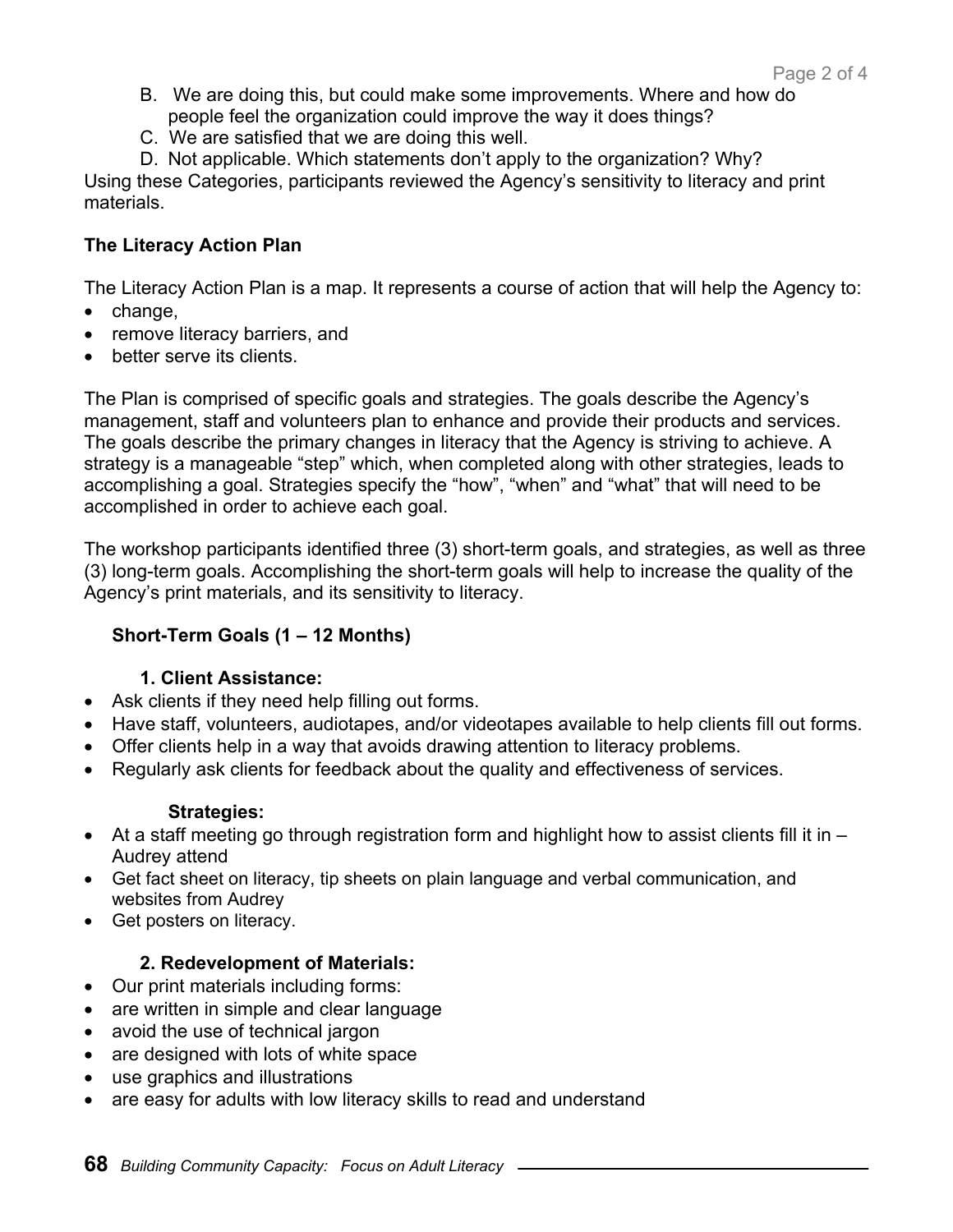# **Strategies:**

Workshop on plain language revision of the newsletter for the Agency coordinators and newsletter volunteer

# **3. Staff Training:**

- Enhance awareness and sensitivity about:
- behaviors may indicate that the client could have literacy problems
- literacy and literacy issues
- the literacy resources in our community
- Consult with people outside the Agency for feedback on written materials we prepare for the general public.
- Preparing materials in plain language.

# **Strategies:**

- Half-day workshop on verbal communication for Agency staff (during spring break). Invite "Parents As Teachers" staff to share their learning from the workshop they had on verbal communication. Focus on the similarities and differences between literacy and ESL
- Half day workshop on plain language for all staff (during spring break).

# **Long-Term Goals (13 – 36 Months)**

- 1. We regularly review our print materials, including forms, to check how easy they are to read.
- 2. Our organization has guidelines for limiting the level of reading difficulty of our printed materials.
- 3. Our staff has received training in how to prepare materials in plain language.

# **Additional Strategies**

The Literacy Audit Kit provides useful suggestions that could be utilized by the Agency's as strategies to accomplish the literacy goals.

# **General Strategies**

- Give a copy of the plan to the Board, and solicit board support for the literacy initiative.
- Determine how literacy issues relate to both the Agency's Mission, and the way management, staff and volunteers perform their respective tasks to accomplish the Mission.
- Ensure that the literacy needs of clients are considered when you develop new programs and services.
- Develop brochures, posters, etc. with input from the community and clients.
- Pretest new or revised brochures with advisory committees and/or students in a literacy program.

# **Operational Strategies**

- Take time to prepare, and organize information in a logical sequence.
- Use plain language, as well as appropriate and varied vocabulary.
- Paraphrase what a person has said to increase understanding.
- Ask questions and clarify information in an appropriate way in order to enhance understanding.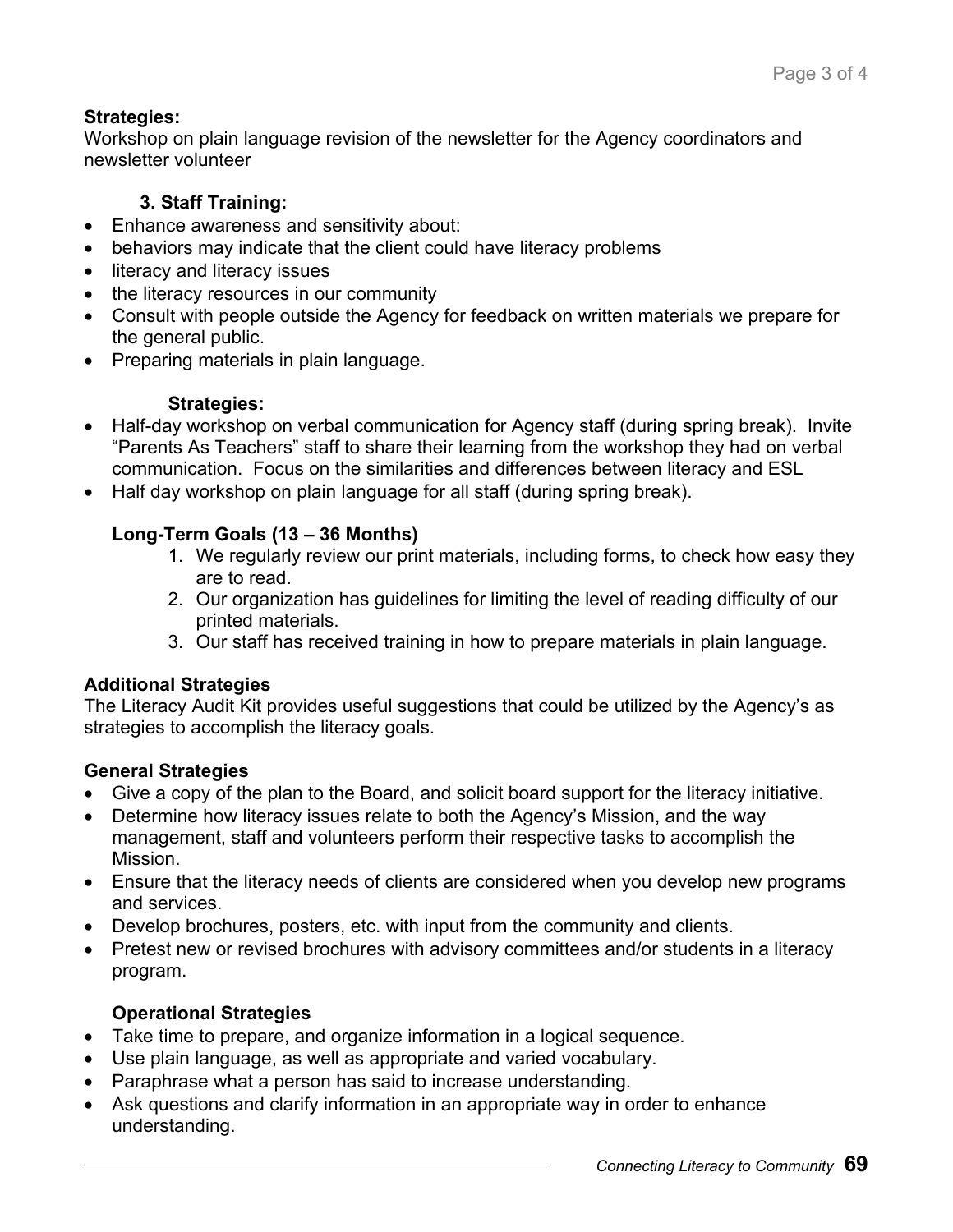- Involve a literacy professional in the training.
- Have staff discuss ways to respectfully offer assistance to a client who may have literacy difficulties.

# **Implementation and Follow-up of the Plan**

Implementation of the Agency's plan should begin as soon as possible with one of the short-term goals. The Literacy Specialist will contact the Agency by telephone in  $4 - 6$ weeks. Formal follow-up on the project, with a site visit, will take place in May 2002.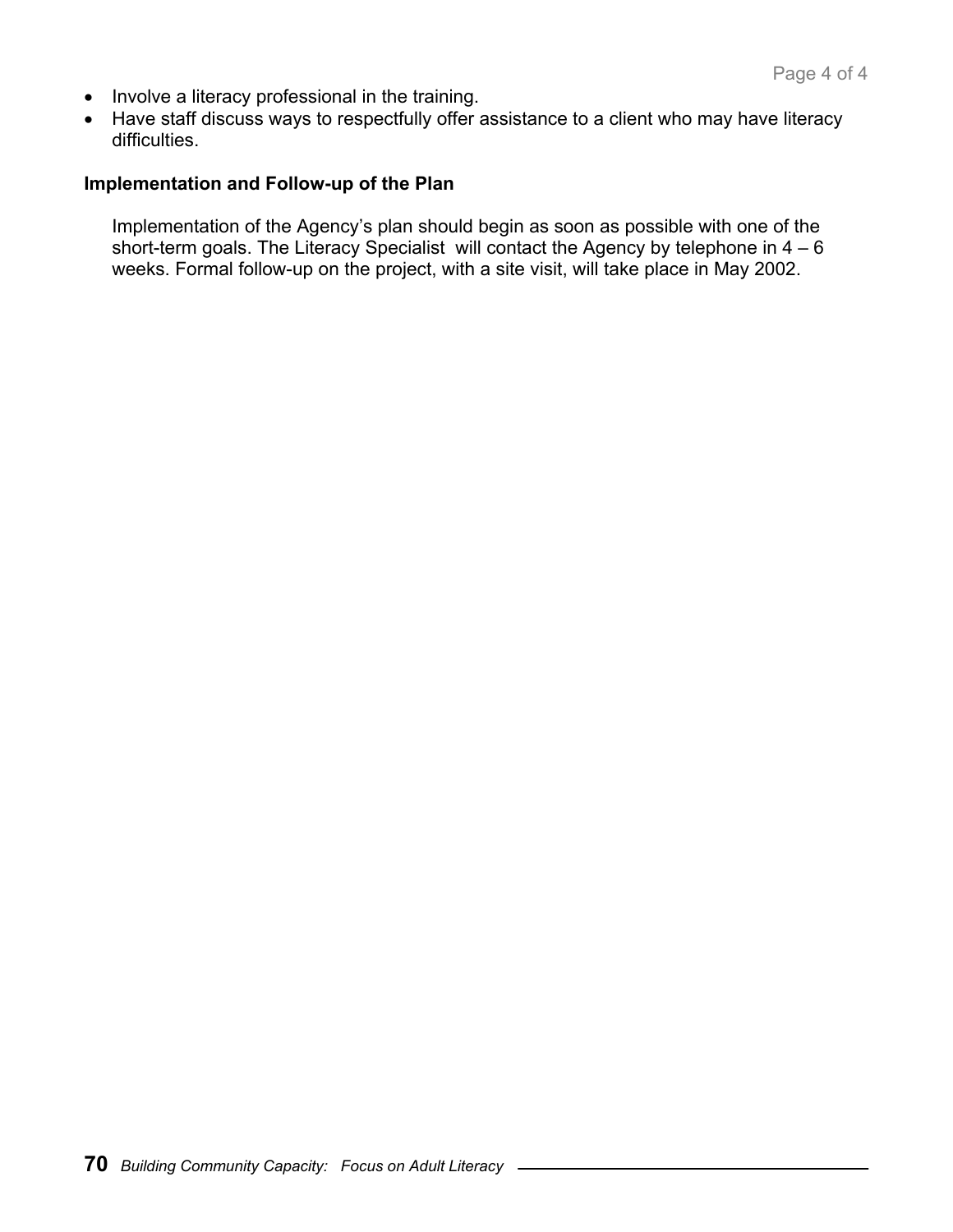# **Workshop – Literacy Awareness and Sensitivity**

#### **Agency name**

**February 12, 2003** 

**Agenda** Introductions Awareness What do you know about Literacy? Video: Literacy Matters Exercise: Sensitivity to Literacy Strategies to reduce literacy barriers

#### **Literacy Information and Resources:**

- Literacy Help Line: 1-800-767-3231
- Bow Valley College Literacy Programs: 410-1525
- Literacy Alberta: 410-6990
- □ National Adult Literacy Database<http://www.nald.ca/index.htm>

\_\_\_\_\_\_\_\_\_\_\_\_\_\_\_\_\_\_\_\_\_\_\_\_\_\_\_\_\_\_\_\_\_\_\_\_\_\_\_\_\_\_\_\_\_\_\_\_\_\_\_\_\_\_\_\_\_\_\_\_\_\_\_\_\_\_\_\_\_\_\_\_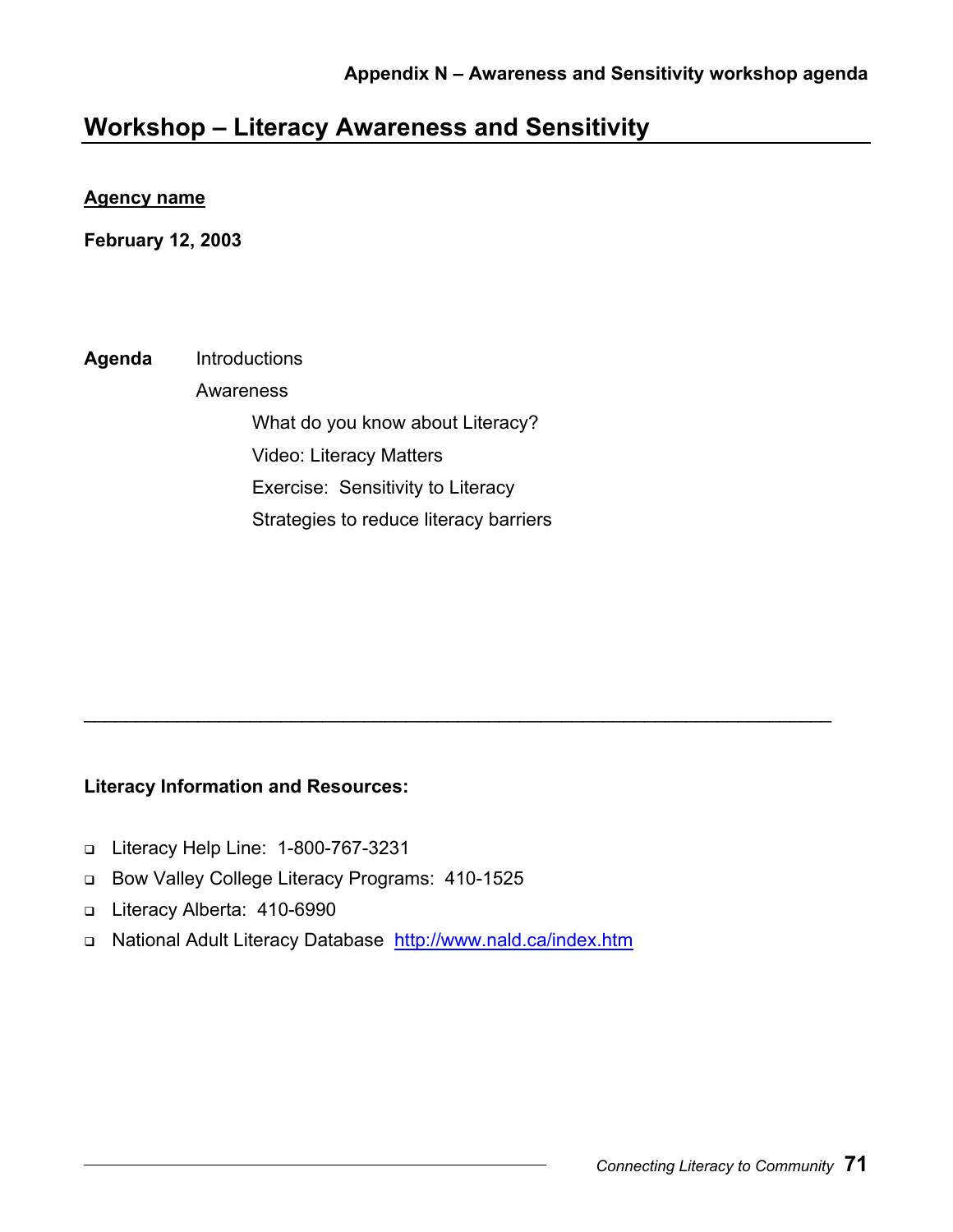# **Plain Language Workshop**

# **Agency Name October 8, 2003**

 What is plain language? Why use plain language How to write in plain language Print Material Practice

**Information on Plain Language:** 

Plain language dictionary <http://www.techcommunicators.com/diction.html>

Plain language explained <http://www.web.net/~plain/PlainTrain/IntroducingPlainLanguage.html>

Successful Communication: Literacy and You (2003) Communication Canada

Plain Language Clear and Simple (1996). Ottawa. Human Resources Development Canada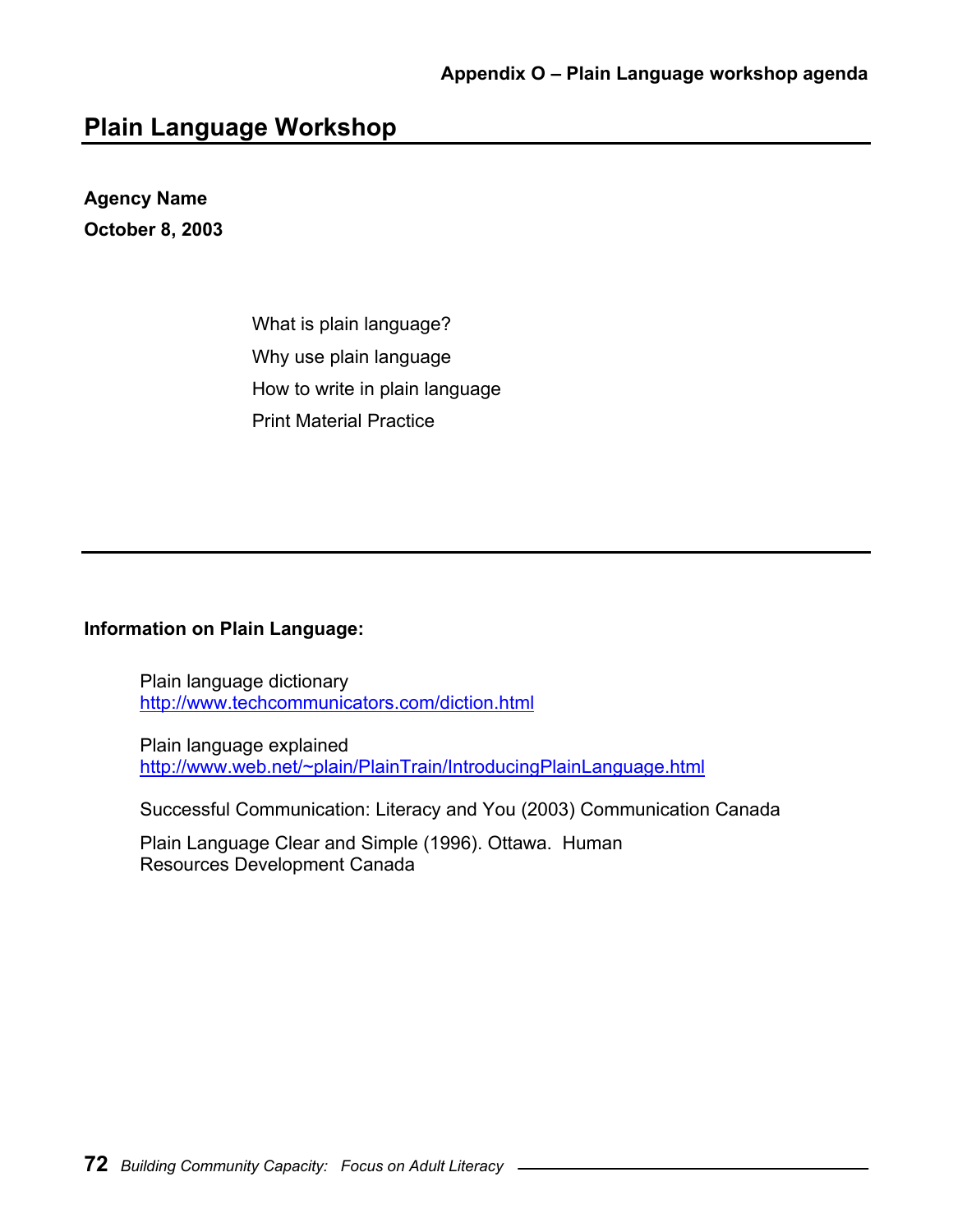# **Verbal Communication Workshop**

**Agency name** (this was for an agency that worked with families)

# **Friday, March 21, 2002,**

**Introductions** 

What do you know about literacy?

How is literacy connected with verbal communication?

Video - Literacy Matters

Consensus Exercise

Clear verbal communication strategies

# **Local Help**

| $\bullet$ | Literacy Help Line<br>Literacy Alberta<br><b>Adult Literacy</b>                 | 1-800-767-3231<br><b>Fact Sheets website</b><br>www.literacy-alberta.ca |
|-----------|---------------------------------------------------------------------------------|-------------------------------------------------------------------------|
|           | • Literacy and Parenting Skills 410-1501<br>(LAPS)<br><b>Bow Valley College</b> | Imackenzie@bowvalleycollege.ca<br>ecairns@bowvalleycollege.ca           |
|           |                                                                                 | .                                                                       |

• Individual Tutoring 410-1525 Bow Valley College [cmccullough@bowvalleycollege.ca](mailto:cmccullough@bowvalleycollege.ca)

#### **Information**

Canada Information Office (2000). *Issues and Challenges in Communicating with Less Literate Canadians.*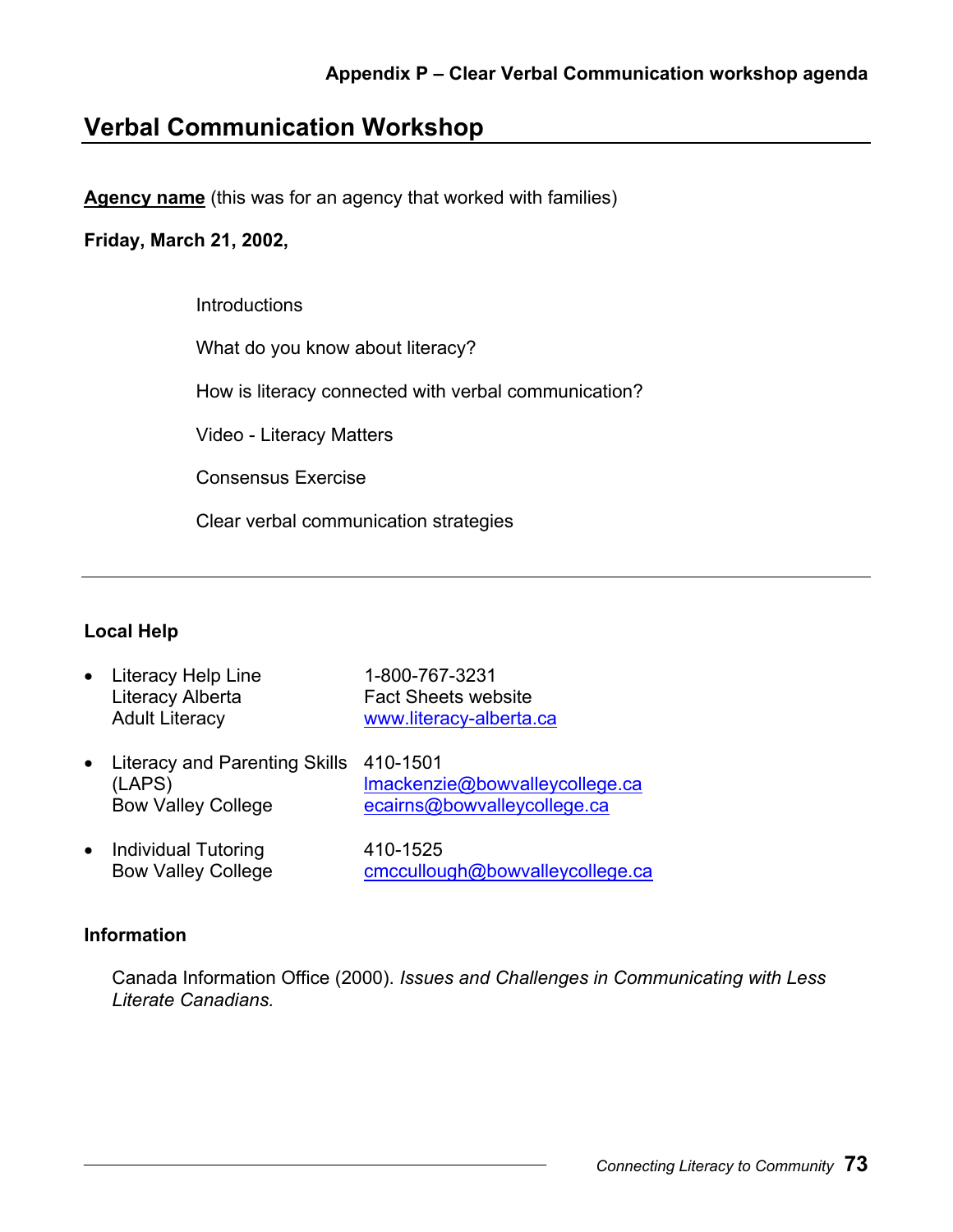# **Connecting Literacy to Community**

# **Formative Review**

# **Name of Participating Agency:**

**Date:**

1. What steps has your Agency taken to implement your short-term goals or strategies?

2. What do you see as outcomes from these?

3. What difficulties are you experiencing incorporating the short-term goals into your Agency's professional practice?

Literacy Specialist Comments: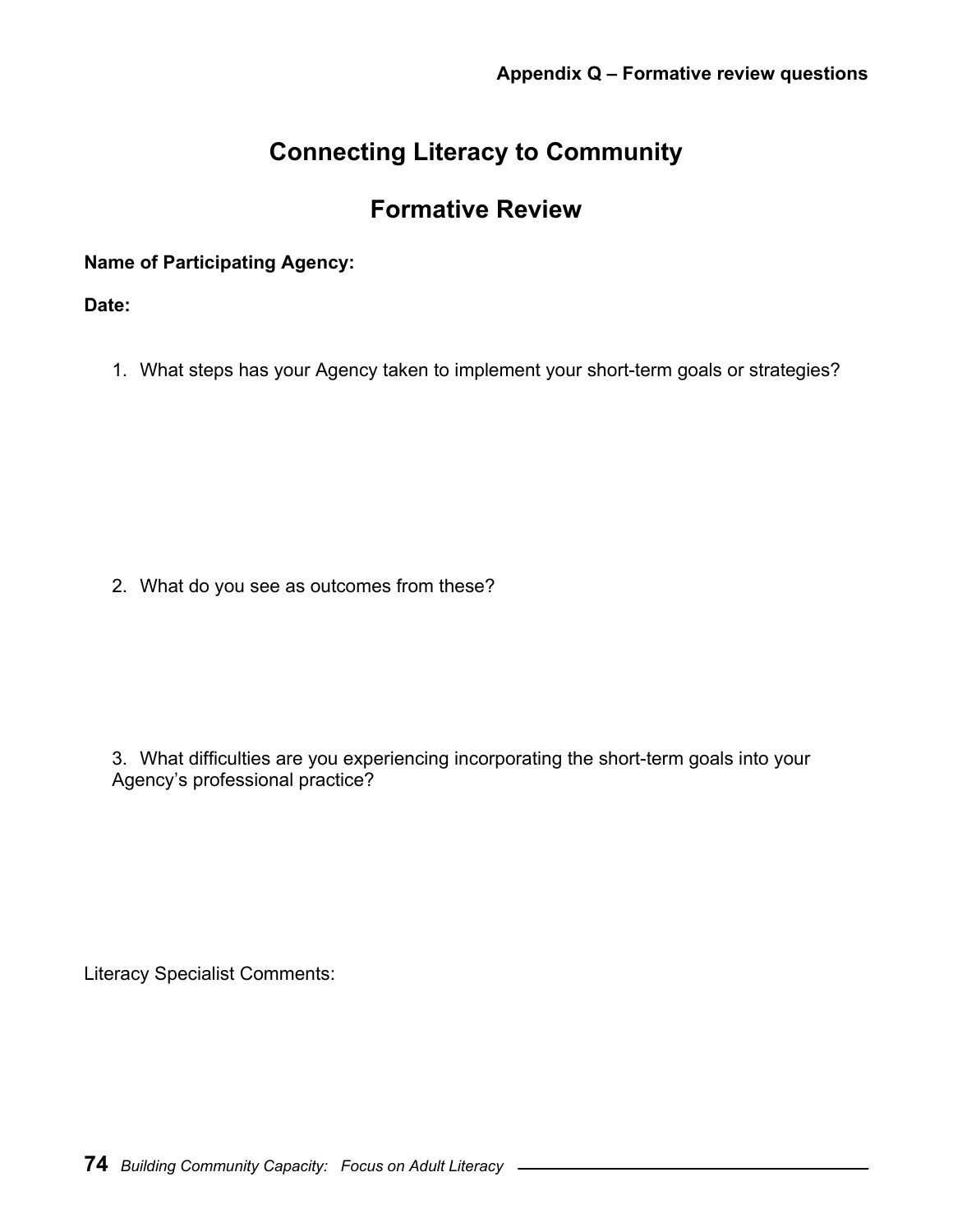# **Plain Language (notes for presentation and workshop)**

# **What is Plain Language?**

Questions: What do you think Plain Language is?

Why do we use such complicated language? (professional jargon,

exclusive, to sound smart)

#### **Plain Language**

- is an approach to communication
- is an attitude toward readers
- delivers a message
- is a process
- is not simple language or condescending

#### **Benefits of Plain Language**

Question: Why do you think it is important to use plain language?

Plain Language

- reaches people who can not read well or who don't have time to read well
- helps all readers understand information
- avoids misunderstandings and errors

saves time, because it gets the job done well the first time.

(Adapted from Bow Valley College. (1997). Plain Language Writing Workshop at the Victoria Learning and Technology Centre. Calgary, Alberta)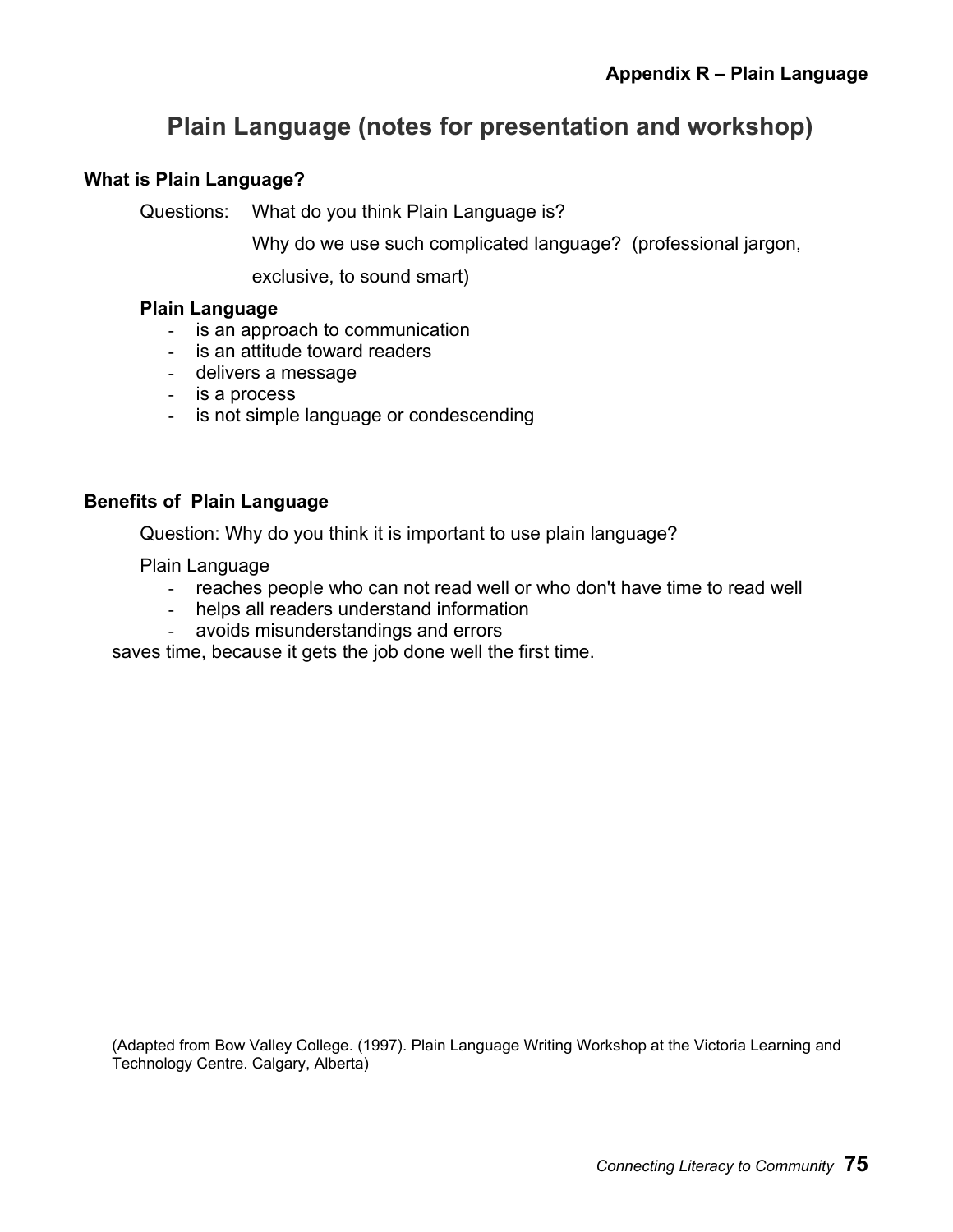# **How to write in Plain Language**

#### **1. Consider the reader**

- Who is the document for?
- Why are you writing it?
	- What do you want the reader to do?
		- Be aware of cultural and language factors, and social and economic barriers

#### **2. Organize information logically**

- Organize the content so the most important information is first
- Present information in a logical order that is easy to understand
- One idea per paragraph
- Consistent presentation of the information

#### **3. Write simply**

- Uses clear and effective sentences, try to use less than 25 words per sentence
- Use familiar, everyday words
- Subject-verb-object
- Speak directly to the reader, use person to person: "I" and "you"

- Choose one way to describe something and be consistent

#### **4. Concise words and phrases**

- Avoid redundant words such as absolutely essential – just use essential

- Define jargon and difficult words
- Use acronyms with care, and spell them out

# **5. Layout and design**

- White space should be at least 20% per page
- Minimum font size is 12 point
- Use only one or two fonts (text and title)
- Use relevant graphics and photos
- Use vertical lists, bold, and bullets carefully
- Avoid watermarks and light font on dark background
- Left justification
- Avoid words and sentences all in uppercase

(Adapted from Bow Valley College. (1997). Plain Language Writing Workshop at the Victoria Learning and Technology Centre. Calgary, Alberta)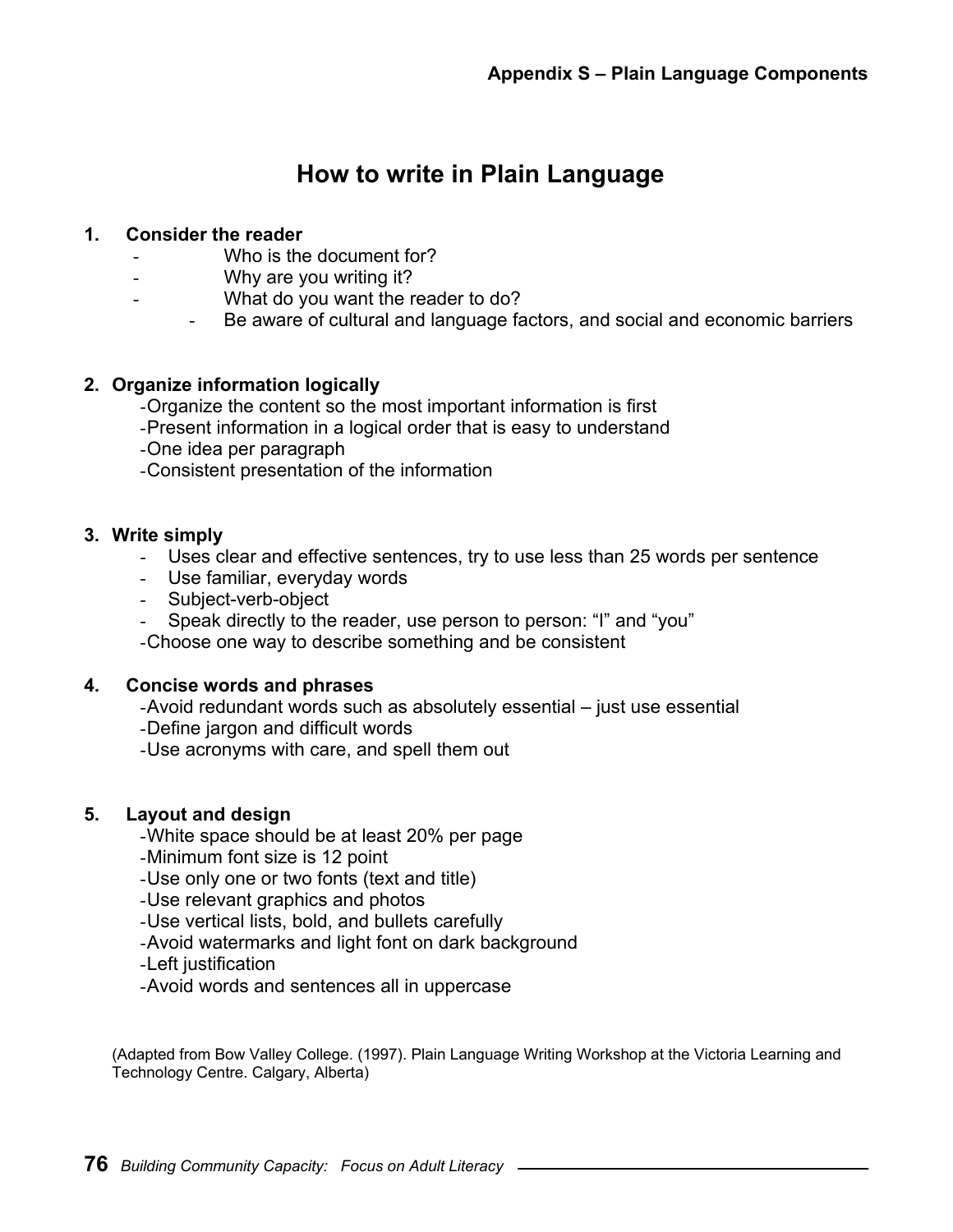# The Customizing Process

Customizing is an approach to workshop design that seriously considers ownership, responsibility and intended outcome.

| <b>Planning</b>                                                                                                                                                                                                                                                                                                                                                                                                                                                                                                                                                                                                                                                                                                                                                                                                                                                                 | <b>Facilitating</b>                                                                                                                                                                                                                                                                                                                                                                                                                                                                                                                                                                                                                                                                                                                               | <b>Follow Up</b>                                                                                                                                                                                                                                                                                                                                                                                       |
|---------------------------------------------------------------------------------------------------------------------------------------------------------------------------------------------------------------------------------------------------------------------------------------------------------------------------------------------------------------------------------------------------------------------------------------------------------------------------------------------------------------------------------------------------------------------------------------------------------------------------------------------------------------------------------------------------------------------------------------------------------------------------------------------------------------------------------------------------------------------------------|---------------------------------------------------------------------------------------------------------------------------------------------------------------------------------------------------------------------------------------------------------------------------------------------------------------------------------------------------------------------------------------------------------------------------------------------------------------------------------------------------------------------------------------------------------------------------------------------------------------------------------------------------------------------------------------------------------------------------------------------------|--------------------------------------------------------------------------------------------------------------------------------------------------------------------------------------------------------------------------------------------------------------------------------------------------------------------------------------------------------------------------------------------------------|
| The path toward the workshop can vary with<br>each agency or group, it may be short or very<br>long<br>A face to face meeting to start planning is most<br>effective, ask about:<br>The work of the agency - who are their clients<br>and what are their main issues. Show the link to<br>literacy<br>How staff like to learn<br>When and how many staff will attend (on work<br>time or lunch time)<br>Key message about the outcome of the<br>workshop:<br>Improve client/customer services as staff will<br>know more about literacy and will be more<br>sensitive to literacy issues<br>Identified literacy friendly practices already in<br>place and generate strategies to strengthen<br>them<br>Offer written information (ie. a<br>general workshop outline)<br>Offer to do a short presentation on<br>literacy and what a workshop could look like for<br>their staff | Be self sufficient with supplies<br>Always bring<br>Helpline bookmarks<br>Business cards, project/ program<br>brochure<br>Gifts/freebies (used books for waiting<br>rooms, family literacy day posters,<br>English Express, etc.)<br>The first five minutes $-$ be ready to change<br>your plans<br>Introductions<br>Walk through package<br>Warm up activity (quiz or reading)<br>Large group discussion "What do you know<br>about literacy?"<br>Video: Literacy Matters<br>Lit Audit-Awareness and Sensitivity<br>consensus exercise (small groups)<br>Strategies building exercise (small groups)<br>Closure: Referral to literacy program, invite<br>volunteers; summarize achievements of<br>group; state follow up/what next if applicable | Timing is important,<br>but does not always<br>mean immediately<br>after the workshop,<br>be aware of the<br>organization's pace<br>Thank you via<br>phone or email<br>Follow up might<br>include providing<br>information, writing<br>workshop report,<br>and/or planning next<br>steps<br>Reflective<br>documentation for<br>your records<br>Connecting at other<br>community meetings<br>and events |
|                                                                                                                                                                                                                                                                                                                                                                                                                                                                                                                                                                                                                                                                                                                                                                                                                                                                                 |                                                                                                                                                                                                                                                                                                                                                                                                                                                                                                                                                                                                                                                                                                                                                   |                                                                                                                                                                                                                                                                                                                                                                                                        |

**AppendixT Customizin g Worksho AppendixT Customizing Workshops**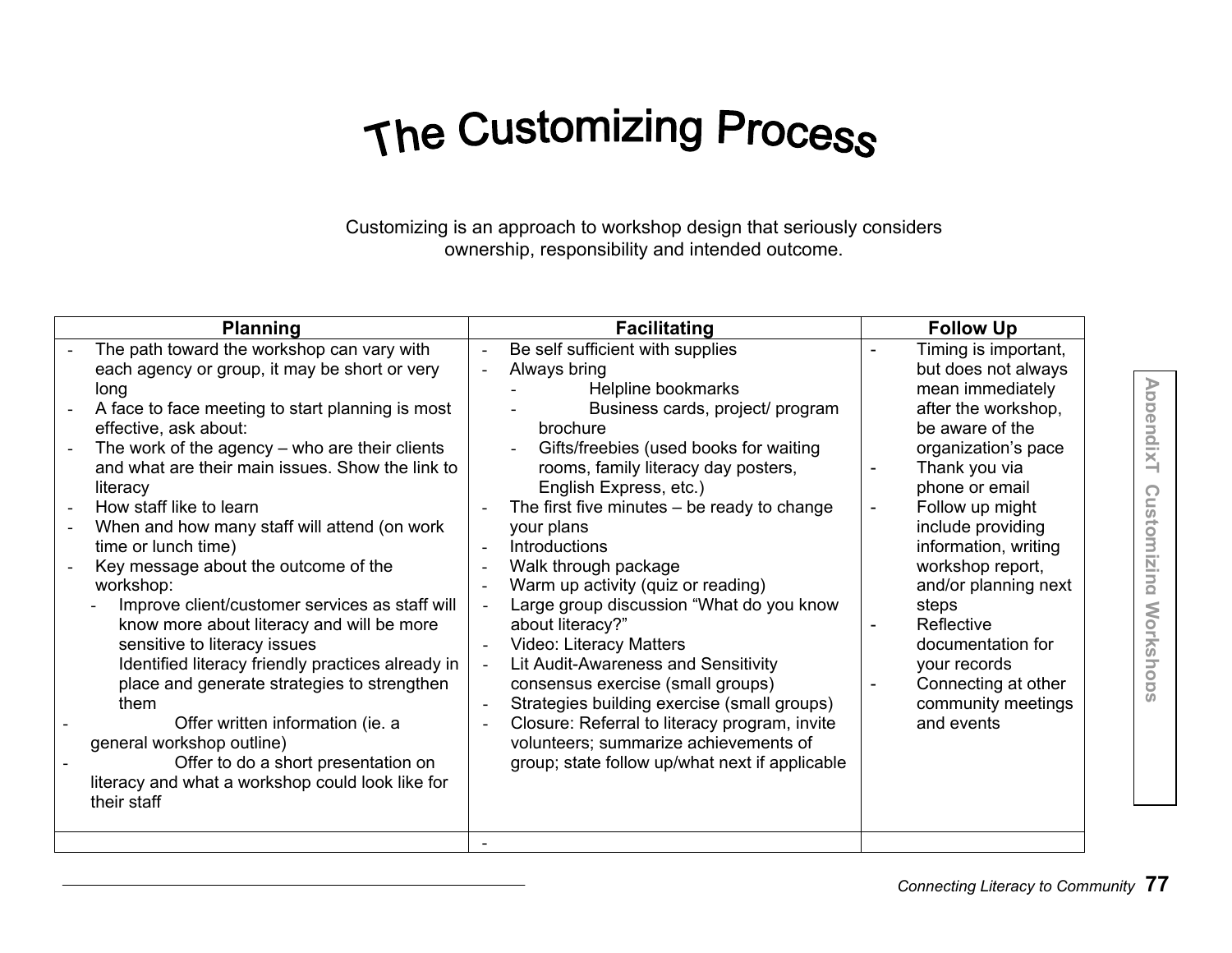November 6, 2002

Agency name Address Pincher Creek, AB.

Dear  $\rule{1em}{0.15mm}$  :

*Connecting Literacy to Community is* a Bow Valley College project funded in partnership with the National Literacy Secretariat. One of the goals of this project is to help communities better serve clients who may have difficulty accessing service in the community due to literacy issues. This project benefits communities by:

- ♦ Helping your organization to create a literacy friendly environment with literacy programming
- ♦ Assisting the client to better access your services

To meet these objectives the *Connecting Literacy to Community* project and Bow Valley College would like to form a partnership with the (agency or program name) between October 2002 and March 2003. Bow Valley College and your community Literacy Specialist, Karen Appleby, agree to:

- ♦ Provide workshops to assist with literacy needs
- ♦ Assist users of the program with literacy needs

The \_\_\_\_\_ (agency or program name) agrees to:

- ♦ Provide space for the workshops
- ♦ Inform users of the program of the times of the workshops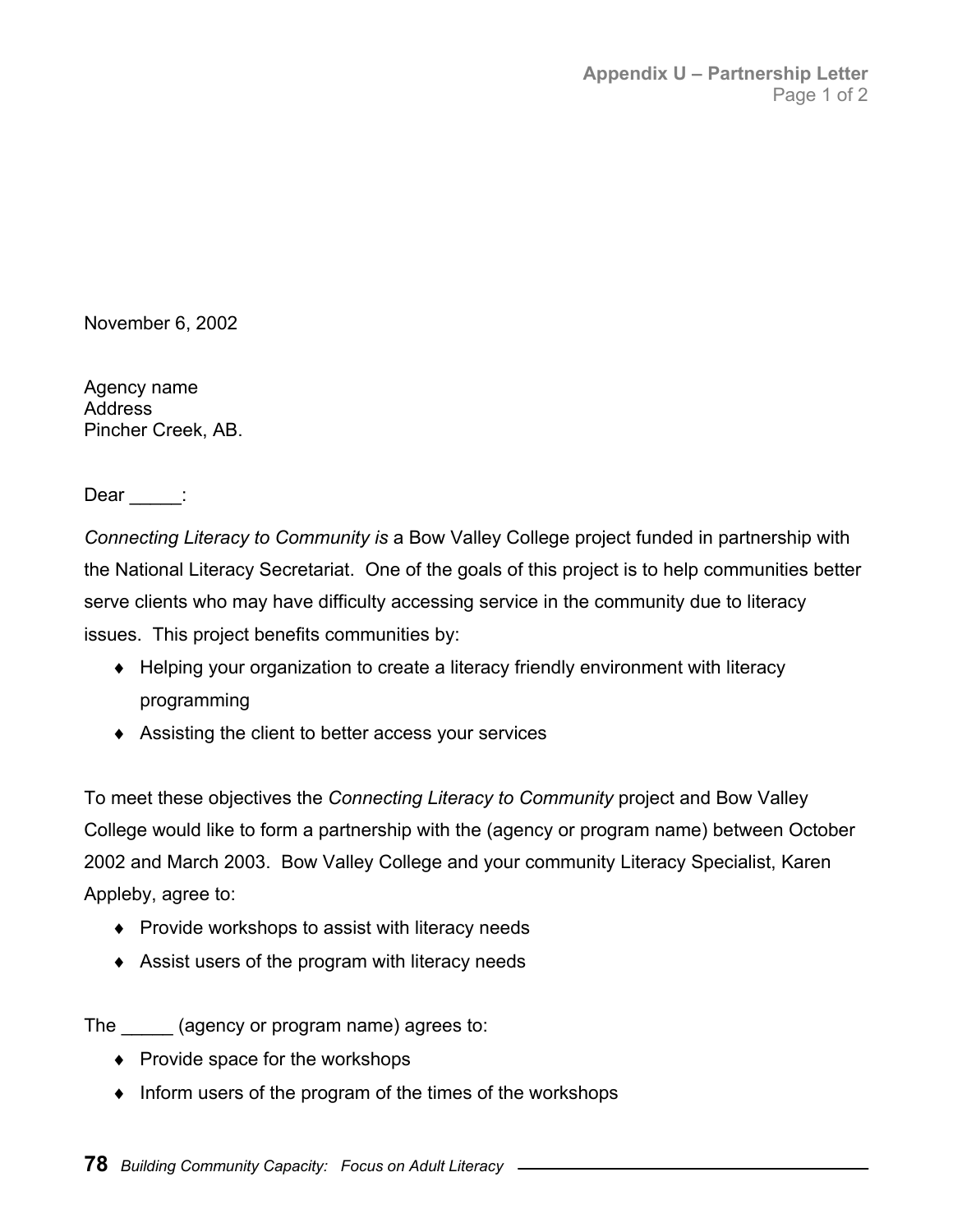Another objective of the project is to help (agency or program name) build the capacity to continue to provide a service similar to the one described above after the project ends in June 2003. To accomplish this the partnership will:

- ♦ Provide a volunteer through the (agency or program name) to attend workshops during January 2003
- ♦ Provide a volunteer through the (agency or program name) to take over duties of the Literacy Specialist in March 2003

Thank you for your partnership with the *Connecting Literacy to Community* project and Bow Valley College.

Sincerely,

Robin Houston-Knopff Coordinator, Community Programs

Karen Appleby, Literacy Specialist \_\_\_\_\_\_\_\_\_\_\_\_\_\_\_\_\_\_\_\_\_\_\_Date: \_\_\_\_\_\_\_\_\_\_\_\_\_\_\_\_ (name and agency) \_\_\_\_\_\_\_\_\_\_\_\_\_\_\_\_ Date: \_\_\_\_\_\_\_\_\_\_\_\_\_\_\_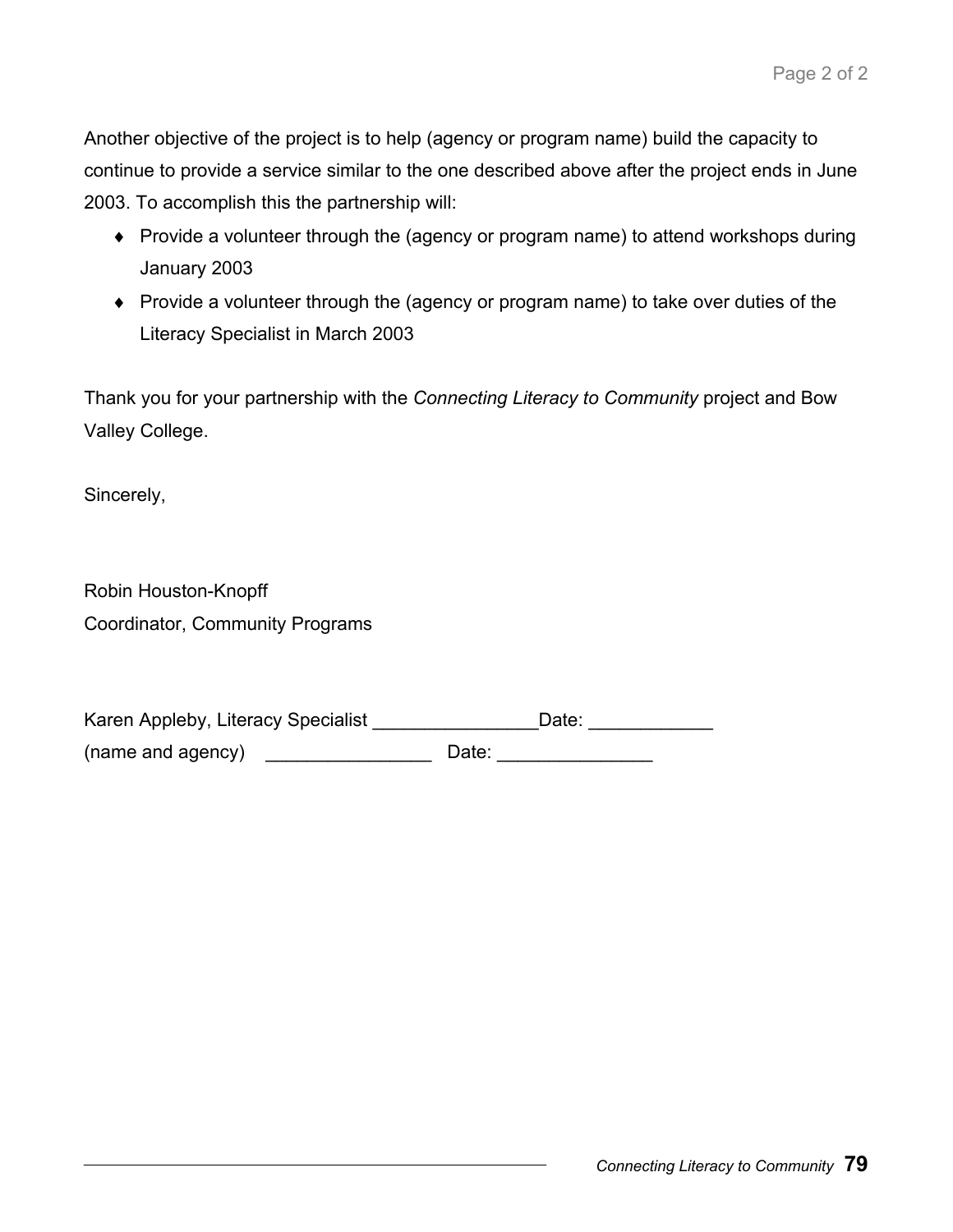# **References**

# **Connecting Literacy to Community project reports**

- Final Project Report
- **Building Community Capacity: Literacy Audits and Strategic Planning**
- **EXECUTE:** Literacy Specialists: Competencies and Practices
- **EXECT:** Literacy Specialists: Prior Knowledge and Experience

# **Resources and Tools**

Literacy Alberta, 302 - 1300 8<sup>th</sup> Street SW, Calgary, AB. T2R 1B7 Phone: 403-410-6990, [www.literacy-alberta.ca](http://www.literacy-alberta.ca)  (Note: Literacy Alberta was formed on April 1, 2003, when Literacy Coordinators of Alberta (LCA) and Alberta Association for Adult Literacy (AAAL) officially amalgamated)

- **The Literacy Audit Kit (published by AAAL)**
- **Literacy Fact sheets**
- **Literacy Tip sheet**
- **EXECCY Help Line of Alberta**
- Video: *Learning for Life* (published by LCA)

Alberta Learning, English Express, Box #38028, Capilano, Edmonton, AB T6A 3Y3

Phone: 1-877-440-3722[, subscriptions@englishexpress.ca](mailto:subscriptions@englishexpress.ca)

**English Express newspaper** 

Federated Women's Institute of Canada, box 209, 359 Blue Lake Rd. St George, Ont. N0E 1N0.

Phone: 519-448-3873, fwic@bellnet.ca

 Video: *Literacy: The Hidden Problem* (Consumer Association of Canada. 1998)

Movement for Canadian Literacy, 180 Metcalfe St., Suite 300. Ottawa, ON. K2P 1P5 Phone: 613-563-2464 <http://www.literacy.ca/litand/litan.htm>

**Literacy Fact Sheets**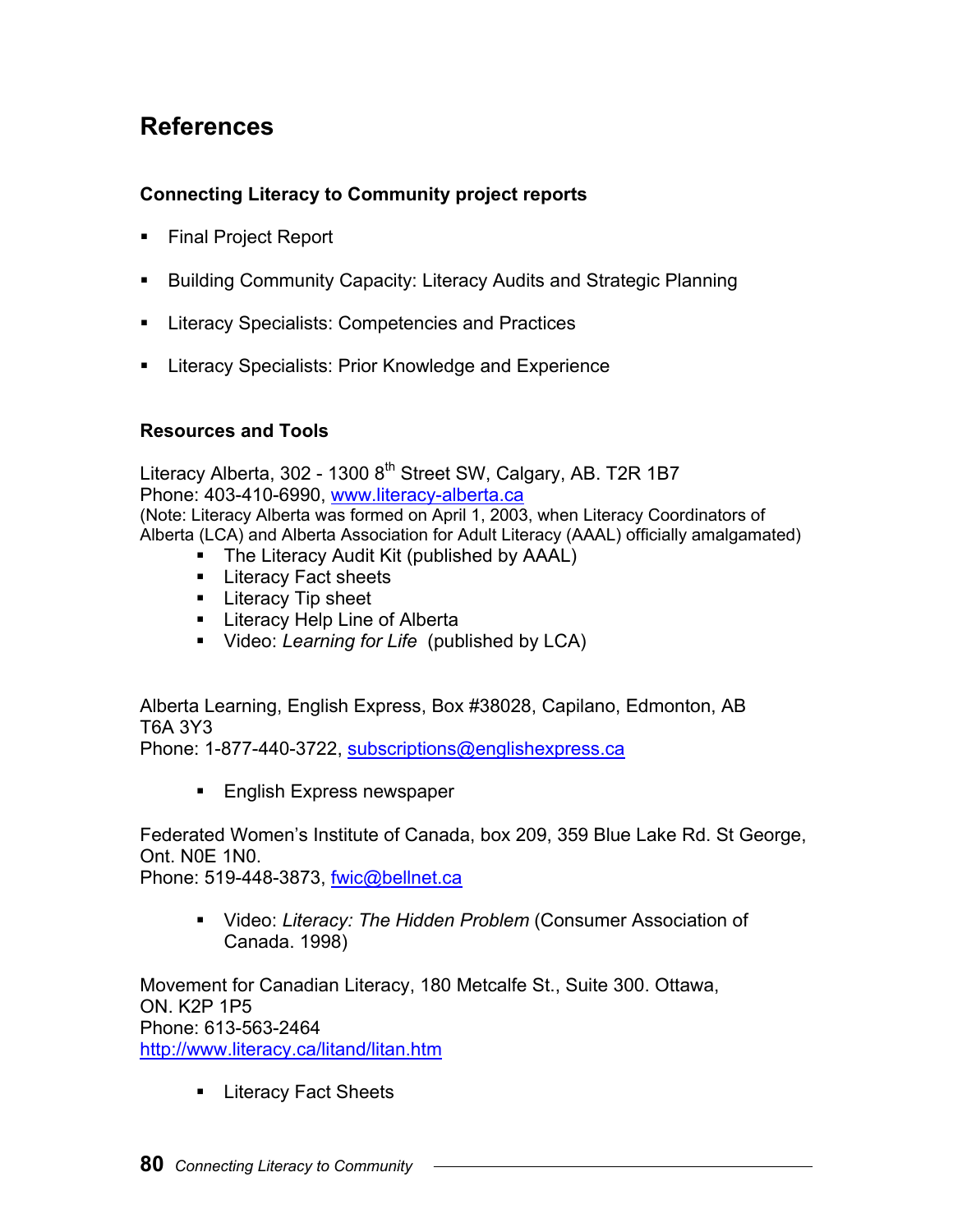#### **Literature**

- Bow Valley College. (1997). Plain Language Writing Workshop at the Victoria Learning and Technology Centre. Calgary, Alberta
- Calamai, P. (1999). *Literacy Matters Report: A Nation in Denial*. Available at [http://www.abc-canada.org/public\\_awareness/literacy\\_matters\\_report.asp](http://www.abc-canada.org/public_awareness/literacy_matters_report.asp)
- Canada Information Office (CIO). (2000). *Issues and Challenges in Communicating with Less Literate Canadians*, Final Report. Ottawa. Call # JL 87 187.
- Carlton University. (no date) *Notes on Consensus- Consensus Decision Making.* Ottawa. Available at<http://www.spcottawa.on.ca/ofsc/consensus.html>
- Coldblatt, A. & McBean J. (2002). *Pathways Sourcebook: A guide for family literacy coordinators to attract parents into community programs*. Edmonton, Alberta. The Centre for Family Literacy Society of Alberta.
- Davis, O. Bird, V. Hamilton, M. Hannon, P. Taylor, C. (2002). ROWA: *Read On Write Away Evaluation Report*. Lancaster. Lancaster University.
- Frank, F. Smith, A. (1999). *The Community Development Handbook: A Tool to Build Community Capacity.* HRDC Canada. Ottawa. Available at <http://www.hrdc-drhc.gc.ca/community/menu/cdhbooke.pdf>
- Frank, F. Smith, A. (2000). *The Partnership Handbook*. HRDC Canada. Ottawa. Available at [http://www.hrdc](http://www.hrdc-drhc.gc.ca/common/partners/handbook/partnerhb_e.pdf)[drhc.gc.ca/common/partners/handbook/partnerhb\\_e.pdf](http://www.hrdc-drhc.gc.ca/common/partners/handbook/partnerhb_e.pdf)
- Further Education Society of Alberta. *Paths: A Community Response to ESL Literacy and Language Development*. Calgary, Alberta, 2002.
- Hamilton, M. (2000). *Sustainable Literacies and the Ecology of Lifelong Learning.* Working Papers of the Global Colloquium on Supporting Lifelong Learning*.* Available at<http://www.open.ac.uk/lifelong-learning>
- Hayden, R. & Sanders, M. (1998). Community Service Providers as Literacy Facilitators: A Pilot Project. *The Alberta Journal of Educational Research, 44*, 135-148. Available at [http://www.nald.ca/fulltext/pat/135\\_148/page135.htm](http://www.nald.ca/fulltext/pat/135_148/page135.htm)
- Multiculturalism and Citizenship Canada. (1994). *Plain Language: Clear and Simple*. Ottawa: Canada Communications Group.